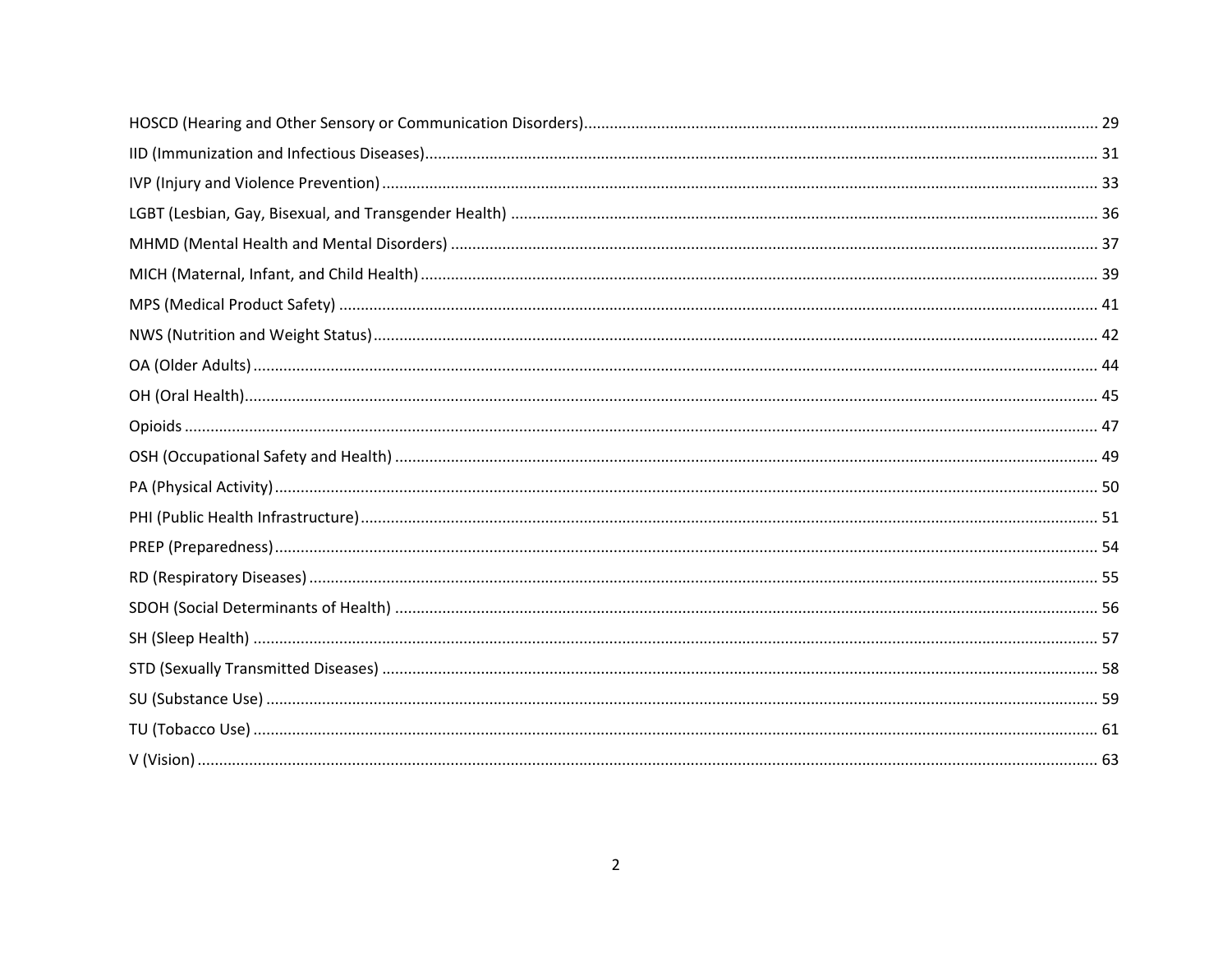# <span id="page-2-0"></span>**AH (Adolescent Health)**

10 Core Objectives; 1 Developmental Objective; 7 Research Objectives

### Core Objectives

| <b>Objective</b><br><b>Number</b> | <b>Objective Statement</b>                                                                                                                                                               | Data Source                                                    |
|-----------------------------------|------------------------------------------------------------------------------------------------------------------------------------------------------------------------------------------|----------------------------------------------------------------|
| AH-2030-01                        | Increase the proportion of adolescents aged 12 to 17 who received a<br>preventive health care visit in the past 12 months                                                                | National Survey of Children's Health (NSCH),<br>HRSA/MCHB      |
| AH-2030-02                        | Increase the proportion of adolescents who have an adult in their lives<br>with whom they can talk about serious problems                                                                | National Survey on Drug Use and Health (NSDUH),<br>SAMHSA      |
| AH-2030-03                        | Increase the proportion of students who graduate with a regular diploma 4<br>years after starting 9th grade                                                                              | Common Core of Data (CCD), ED/NCES                             |
| AH-2030-04                        | Increase the proportion of 4th grade students whose reading skills are at<br>or above the proficient achievement level for their grade                                                   | National Assessment of Educational Progress (NAEP),<br>ED/NCES |
| AH-2030-05                        | Increase the proportion of 4th grade students whose mathematics skills<br>are at or above the proficient achievement level for their grade                                               | National Assessment of Educational Progress (NAEP),<br>ED/NCES |
| AH-2030-06                        | Reduce chronic school absence among early adolescents                                                                                                                                    | National Assessment of Educational Progress (NAEP),<br>ED/NCES |
| AH-2030-07                        | Increase the proportion of students participating in the School Breakfast<br>Program                                                                                                     | Food Programs Reporting System (FPRS), USDA/FNS                |
| AH-2030-08                        | Reduce the rate of minor and young adult perpetration of violent crimes                                                                                                                  | Uniform Crime Reporting Program (UCR), DOJ/FBI                 |
| AH-2030-09                        | Reduce the percentage of youth and young adults aged 16 to 24 who are<br>neither enrolled in school nor working                                                                          | Current Population Survey (CPS), Census and DOL/BLS            |
| AH-2030-10                        | Increase the proportion of adolescents, ages 12-17, who spoke privately<br>with a physician or other health care provider during their preventive<br>medical visit in the past 12 months | National Survey of Children's Health (NSCH),<br>HRSA/MCHB      |

| <b>Objective</b><br><b>Number</b> | <b>Objective Statement</b>                                              |
|-----------------------------------|-------------------------------------------------------------------------|
| AH-2030-D01                       | Reduce the proportion of public schools with a serious violent incident |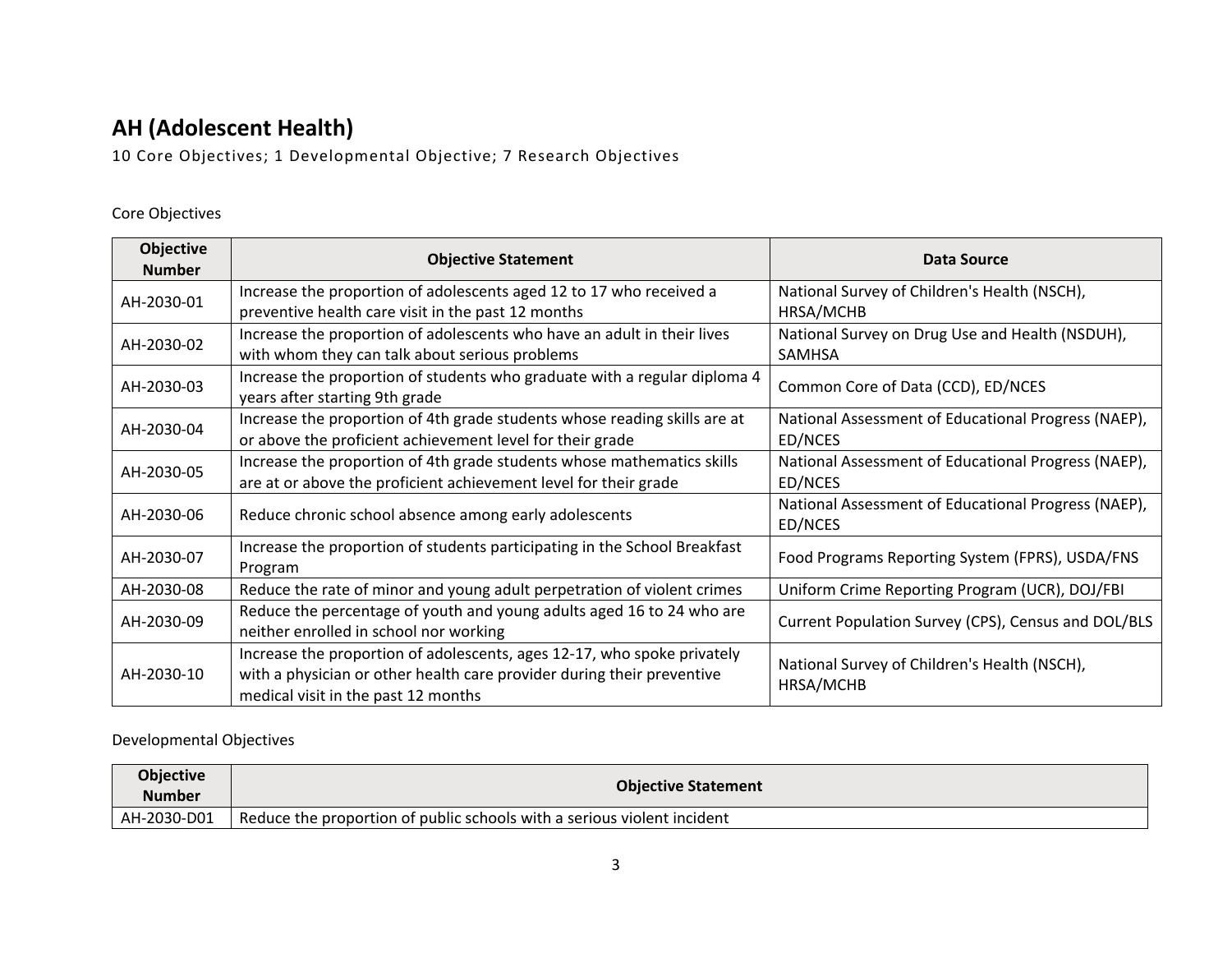### Research Objectives

| <b>Objective</b><br><b>Number</b> | <b>Objective Statement</b>                                                                                                           |  |
|-----------------------------------|--------------------------------------------------------------------------------------------------------------------------------------|--|
| AH-2030-R01                       | Increase the proportion of adolescents in foster care who exhibit positive early indicators of readiness for transition to adulthood |  |
| AH-2030-R02                       | Increase the proportion of students who are served under the Individuals with Disabilities Education Act who graduate high           |  |
|                                   | school with a diploma                                                                                                                |  |
| AH-2030-R03                       | Increase the proportion of 8th grade students whose reading skills are at or above the proficient achievement level for their        |  |
|                                   | grade                                                                                                                                |  |
| AH-2030-R04                       | Increase the proportion of 8th grade students whose mathematics skills are at or above the proficient achievement level for their    |  |
|                                   | grade                                                                                                                                |  |
| AH-2030-R05                       | Reduce the rate of adolescent and young adult victimization from crimes of violence                                                  |  |
| AH-2030-R06                       | Increase the proportion of youth with special health care needs, ages 12-17, who receive services to support their transition to     |  |
|                                   | adult health care                                                                                                                    |  |
| AH-2030-R07                       | Increase proportion of secondary schools with a start time of 8:30 AM or later                                                       |  |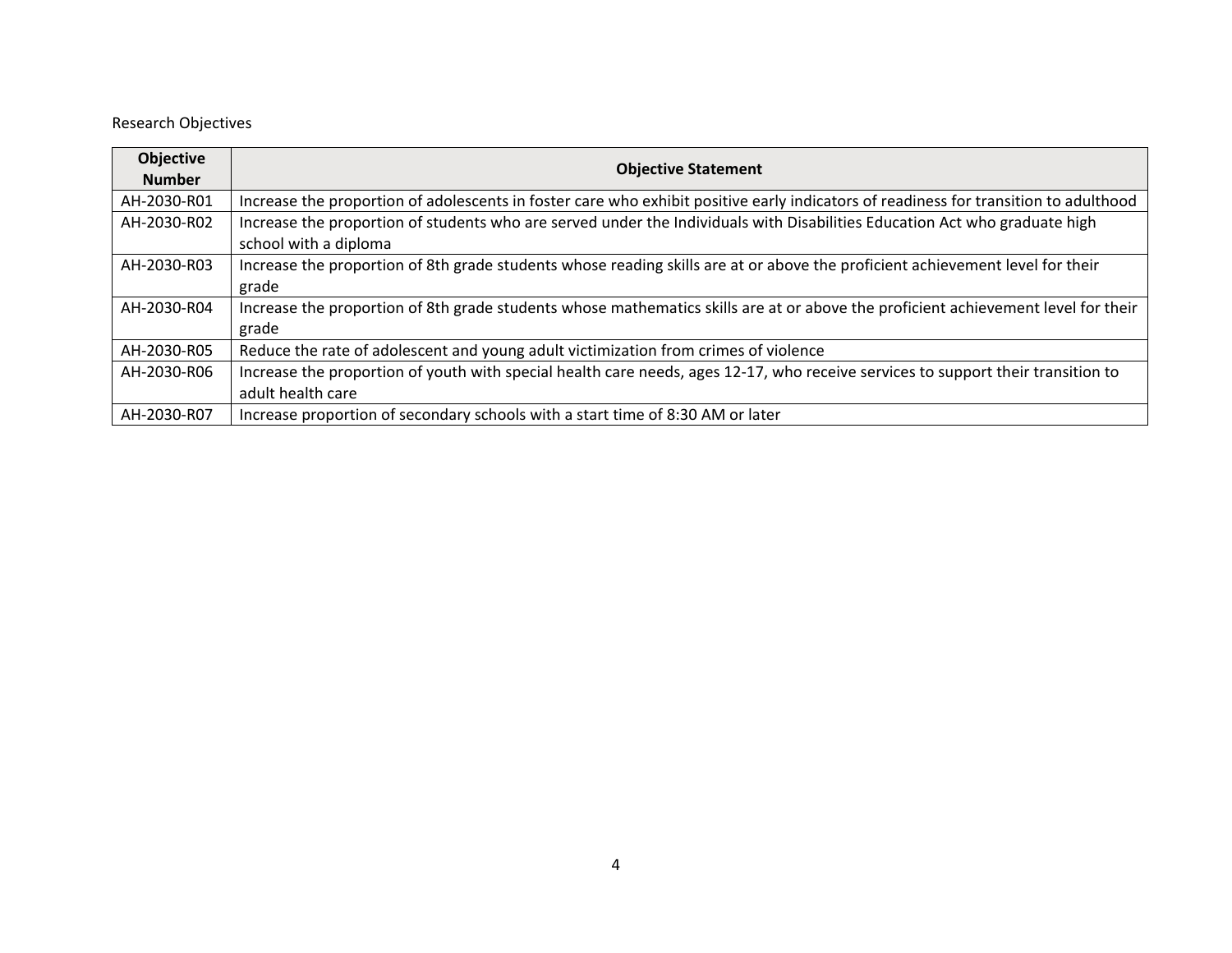# <span id="page-4-0"></span>**AHS (Access to Health Services)**

9 Core Objectives; 0 Developmental Objectives; 2 Research Objectives

### Core Objectives

| Objective<br><b>Number</b> | <b>Objective Statement</b>                                            | Data Source                                         |
|----------------------------|-----------------------------------------------------------------------|-----------------------------------------------------|
| AHS-2030-01                | Increase the proportion of persons with medical insurance             | National Health Interview Survey (NHIS), CDC/NCHS   |
| AHS-2030-02                | Increase the proportion of persons with dental insurance              | National Health Interview Survey (NHIS), CDC/NCHS   |
| AHS-2030-03                | Increase the proportion of persons with prescription drug insurance   | National Health Interview Survey (NHIS), CDC/NCHS   |
| AHS-2030-04                | Increase the proportion of persons with a usual primary care provider | Medical Expenditure Panel Survey (MEPS), AHRQ       |
| AHS-2030-05                | Reduce the proportion of persons who are unable to obtain or delay in | Medical Expenditure Panel Survey (MEPS), AHRQ       |
|                            | obtaining necessary medical care                                      |                                                     |
| AHS-2030-06                | Reduce the proportion of persons who are unable to obtain or delay in | Medical Expenditure Panel Survey (MEPS), AHRQ       |
|                            | obtaining necessary dental care                                       |                                                     |
| AHS-2030-07                | Reduce the proportion of persons who are unable to obtain or delay in | Medical Expenditure Panel Survey (MEPS), AHRQ       |
|                            | obtaining necessary prescription medicines                            |                                                     |
| AHS-2030-08                | Increase the proportion of adults who receive appropriate evidence-   | Medical Expenditure Panel Survey (MEPS)- Preventive |
|                            | based clinical preventive services                                    | Services Self-Administered Questionnaire, AHRQ      |
| AHS-2030-09                | Reduce the proportion of all hospital emergency department visits in  | National Hospital Ambulatory Medical Care Survey    |
|                            | which the wait time to see an emergency department clinician exceeds  | (NHAMCS), CDC/NCHS                                  |
|                            | the recommended timeframe                                             |                                                     |

### Research Objectives

| <b>Objective</b><br><b>Number</b> | <b>Objective Statement</b>                                                                                                                         |  |
|-----------------------------------|----------------------------------------------------------------------------------------------------------------------------------------------------|--|
| AHS-2030-R01                      | Increase the capacity of the primary care and behavioral health workforce to deliver high quality, timely, and accessible<br>patient-centered care |  |
| AHS-2030-R02                      | Increase the use of telehealth to improve access to health services                                                                                |  |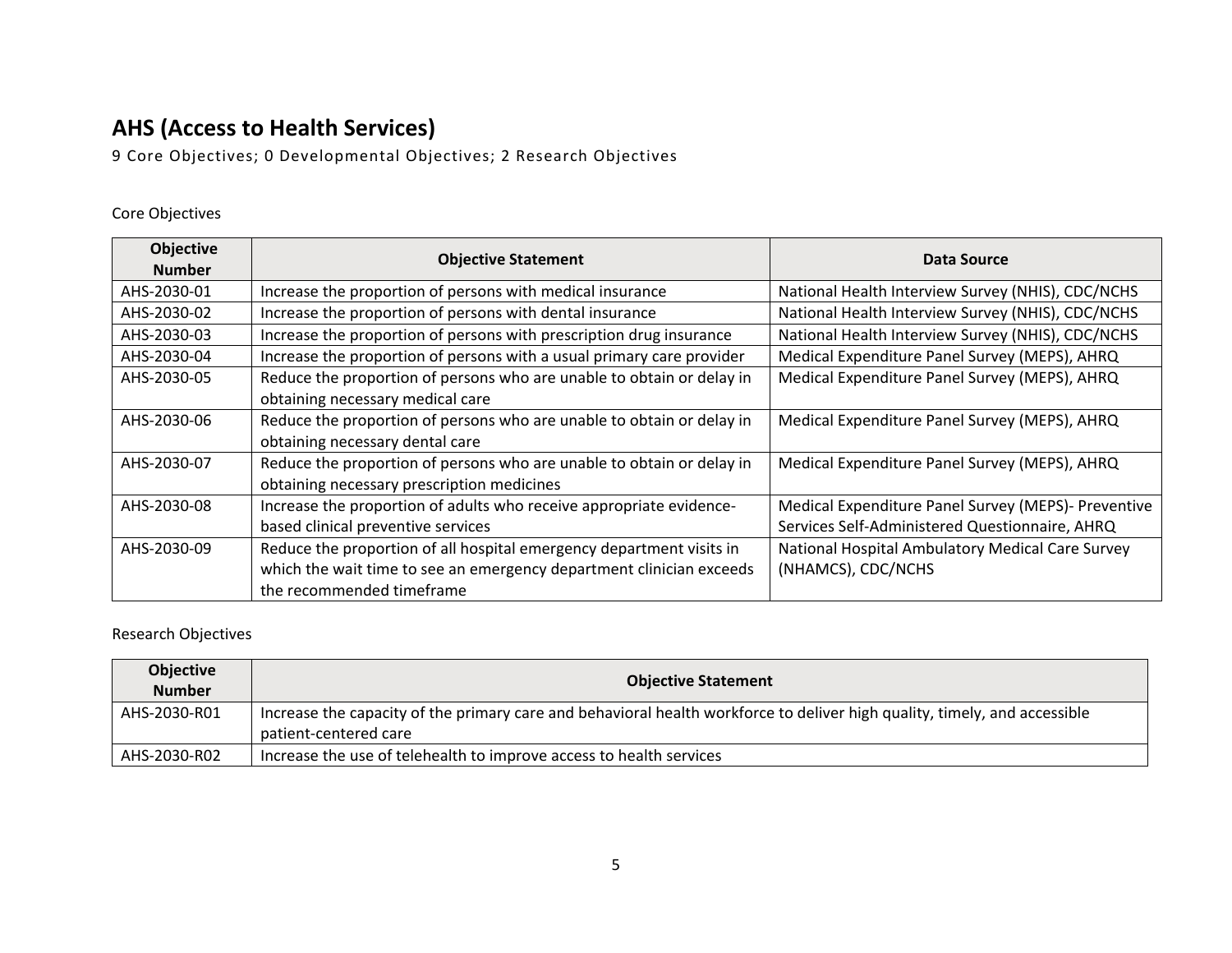## <span id="page-5-0"></span>**AOCBC (Arthritis, Osteoporosis, and Chronic Back Conditions)**

7 Core Objectives; 2 Developmental Objective; 0 Research Objectives

### Core Objectives

| Objective<br><b>Number</b> | <b>Objective Statement</b>                                                                                                                              | Data Source                                                                                                                                    |
|----------------------------|---------------------------------------------------------------------------------------------------------------------------------------------------------|------------------------------------------------------------------------------------------------------------------------------------------------|
| AOCBC-2030-01              | Reduce the proportion of severe and moderate joint pain among<br>adults with provider-diagnosed arthritis                                               | National Health Interview Survey (NHIS), CDC/NCHS                                                                                              |
| AOCBC-2030-02              | Reduce the proportion of adults with provider-diagnosed arthritis who<br>experience a limitation in activity due to arthritis or joint symptoms         | National Health Interview Survey (NHIS), CDC/NCHS                                                                                              |
| AOCBC-2030-03              | Reduce the proportion of adults with provider-diagnosed arthritis who<br>are limited in their ability to work for pay due to arthritis                  | National Health Interview Survey (NHIS), CDC/NCHS                                                                                              |
| AOCBC-2030-04              | Increase the proportion of adults with provider-diagnosed arthritis<br>who receive health care provider counseling for physical activity or<br>exercise | National Health Interview Survey (NHIS), CDC/NCHS                                                                                              |
| AOCBC-2030-05              | Reduce the proportion of adults with osteoporosis                                                                                                       | National Health and Nutrition Examination Survey<br>(NHANES), CDC/NCHS                                                                         |
| AOCBC-2030-06              | Reduce hip fractures among older adults - aged 65 years and older                                                                                       | Linked CMS Medicare data (due to the<br>discontinuation of NHDS; Placeholder data is CMS<br>Medicare data from Dartmouth Atlas of Health Care) |
| AOCBC-2030-07              | Reduce the prevalence of adults having high impact chronic pain                                                                                         | National Health Interview Survey (NHIS), CDC/NCHS                                                                                              |

| <b>Objective</b> | <b>Objective Statement</b>                                                 |  |
|------------------|----------------------------------------------------------------------------|--|
| <b>Number</b>    |                                                                            |  |
| AOCBC-2030-D01   | Increase self-management of high impact chronic pain                       |  |
| AOCBC-2030-D02   | Reduce the impact of high impact chronic pain on family/significant others |  |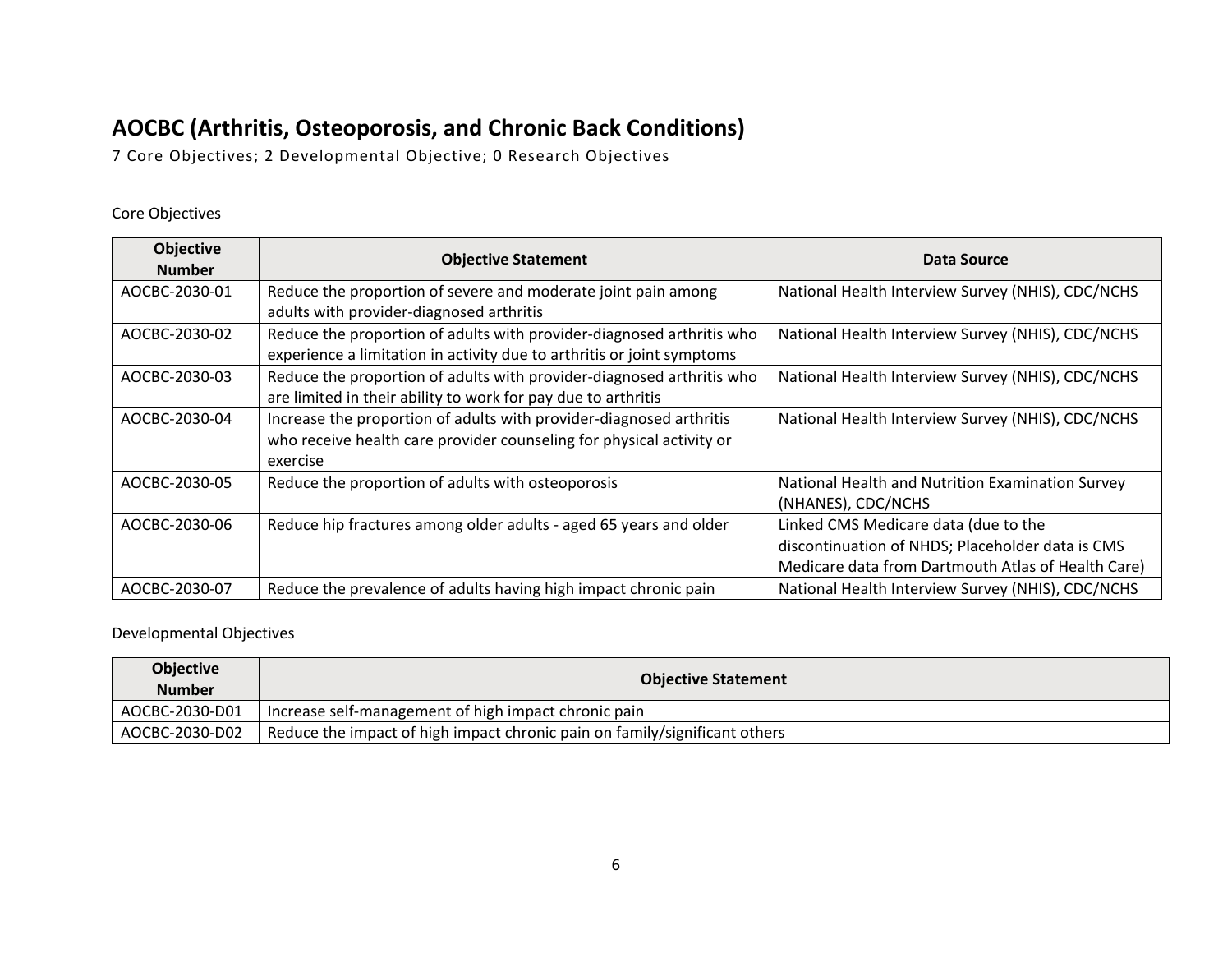# <span id="page-6-0"></span>**BDBS (Blood Disorders and Blood Safety)**

2 Core Objectives; 2 Developmental Objectives; 0 Research Objectives

### Core Objectives

| Objective<br><b>Number</b> | <b>Objective Statement</b>                                                                                            | Data Source                                                                                  |
|----------------------------|-----------------------------------------------------------------------------------------------------------------------|----------------------------------------------------------------------------------------------|
| BDBS-2030-01               | Reduce the proportion of persons with severe hemophilia who have<br>more than four joint bleeds per year              | <b>Community Counts Registry for Bleeding Disorders</b><br>Surveillance, CDC/NCBDDD and ATHN |
| BDBS-2030-02               | Increase the proportion of Medicare beneficiaries with sickle cell disease<br>who receive disease modifying therapies | Medicare Administrative Data, CMS                                                            |

| <b>Objective</b><br><b>Number</b> | <b>Objective Statement</b>                                                                                                   |  |
|-----------------------------------|------------------------------------------------------------------------------------------------------------------------------|--|
| BDBS-2030-D01                     | Increase the proportion of persons who donate blood                                                                          |  |
| BDBS-2030-D02                     | Increase the proportion of persons with von Willebrand disease (VWD) seen in specialty care centers who were diagnosed by 21 |  |
|                                   | vears of age                                                                                                                 |  |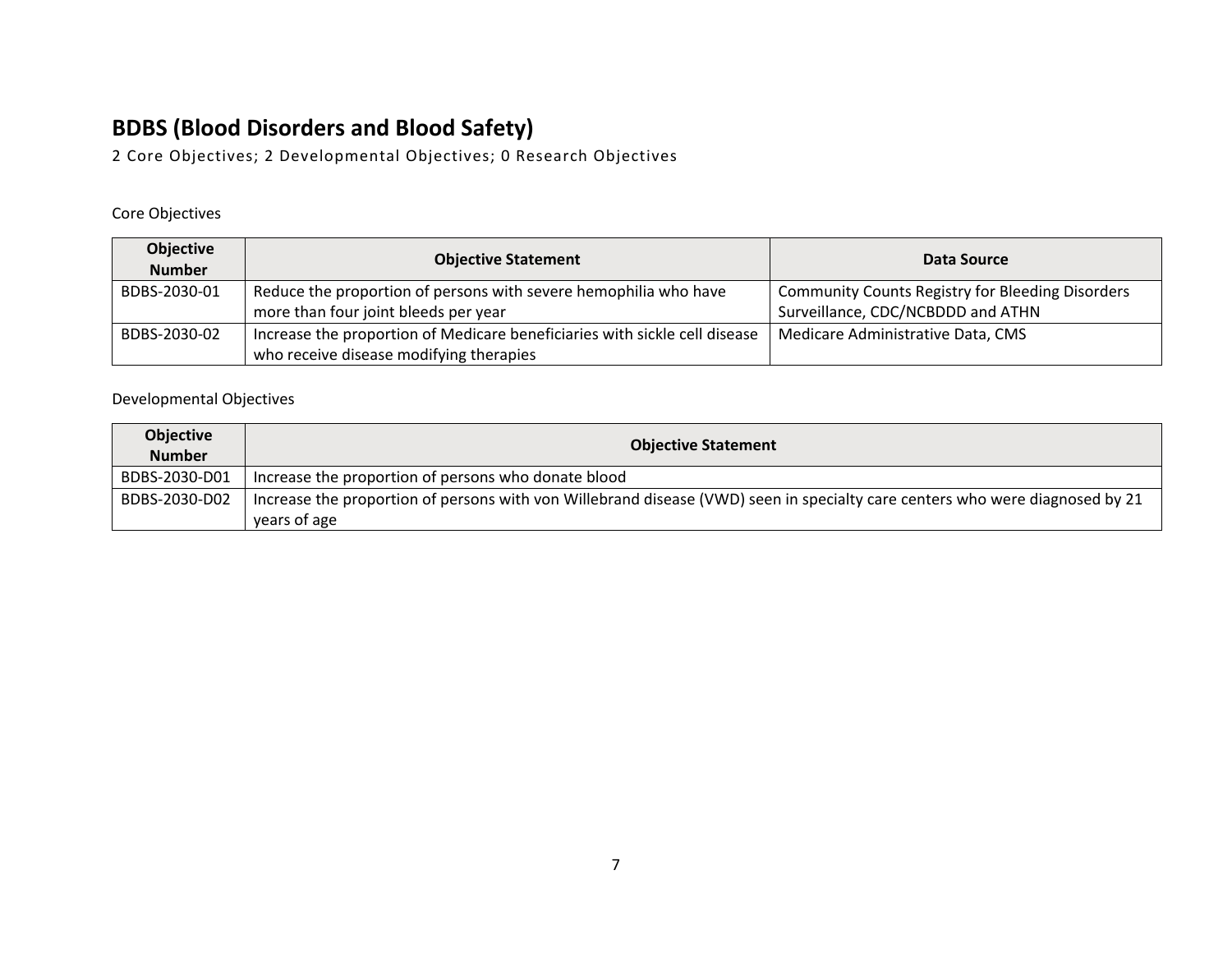# <span id="page-7-0"></span>**C (Cancer)**

11 Core Objectives; 0 Developmental Objectives; 2 Research Objectives

| Objective<br><b>Number</b> | <b>Objective Statement</b>                                                                                         | Data Source                                                                                                                        |
|----------------------------|--------------------------------------------------------------------------------------------------------------------|------------------------------------------------------------------------------------------------------------------------------------|
| C-2030-01                  | Reduce the overall cancer death rate                                                                               | National Vital Statistics System-Mortality (NVSS-M),<br>CDC/NCHS; Bridged-race Population Estimates,<br><b>CDC/NCHS and Census</b> |
| C-2030-02                  | Reduce the lung cancer death rate                                                                                  | National Vital Statistics System-Mortality (NVSS-M),<br>CDC/NCHS; Bridged-race Population Estimates,<br><b>CDC/NCHS and Census</b> |
| C-2030-03                  | Increase the proportion of adults who receive a lung cancer screening<br>based on the most recent guidelines       | National Health Interview Survey (NHIS), CDC/NCHS                                                                                  |
| C-2030-04                  | Reduce the female breast cancer death rate                                                                         | National Vital Statistics System-Mortality (NVSS-M),<br>CDC/NCHS; Bridged-race Population Estimates,<br><b>CDC/NCHS and Census</b> |
| C-2030-05                  | Increase the proportion of women who receive a breast cancer screening<br>based on the most recent guidelines      | National Health Interview Survey (NHIS), CDC/NCHS                                                                                  |
| C-2030-06                  | Reduce the colorectal cancer death rate                                                                            | National Vital Statistics System-Mortality (NVSS-M),<br>CDC/NCHS; Bridged-race Population Estimates,<br><b>CDC/NCHS and Census</b> |
| C-2030-07                  | Increase the proportion of adults who receive a colorectal cancer<br>screening based on the most recent guidelines | National Health Interview Survey (NHIS), CDC/NCHS                                                                                  |
| C-2030-08                  | Reduce the prostate cancer death rate                                                                              | National Vital Statistics System-Mortality (NVSS-M),<br>CDC/NCHS; Bridged-race Population Estimates,<br><b>CDC/NCHS and Census</b> |
| C-2030-09                  | Increase the proportion of women who receive a cervical cancer screening<br>based on the most recent guidelines    | National Health Interview Survey (NHIS), CDC/NCHS                                                                                  |
| C-2030-10                  | Reduce the proportion of adolescents in grades 9 through 12 who report<br>sunburn                                  | Youth Risk Behavior Surveillance System (YRBSS),<br><b>CDC/NCHHSTP</b>                                                             |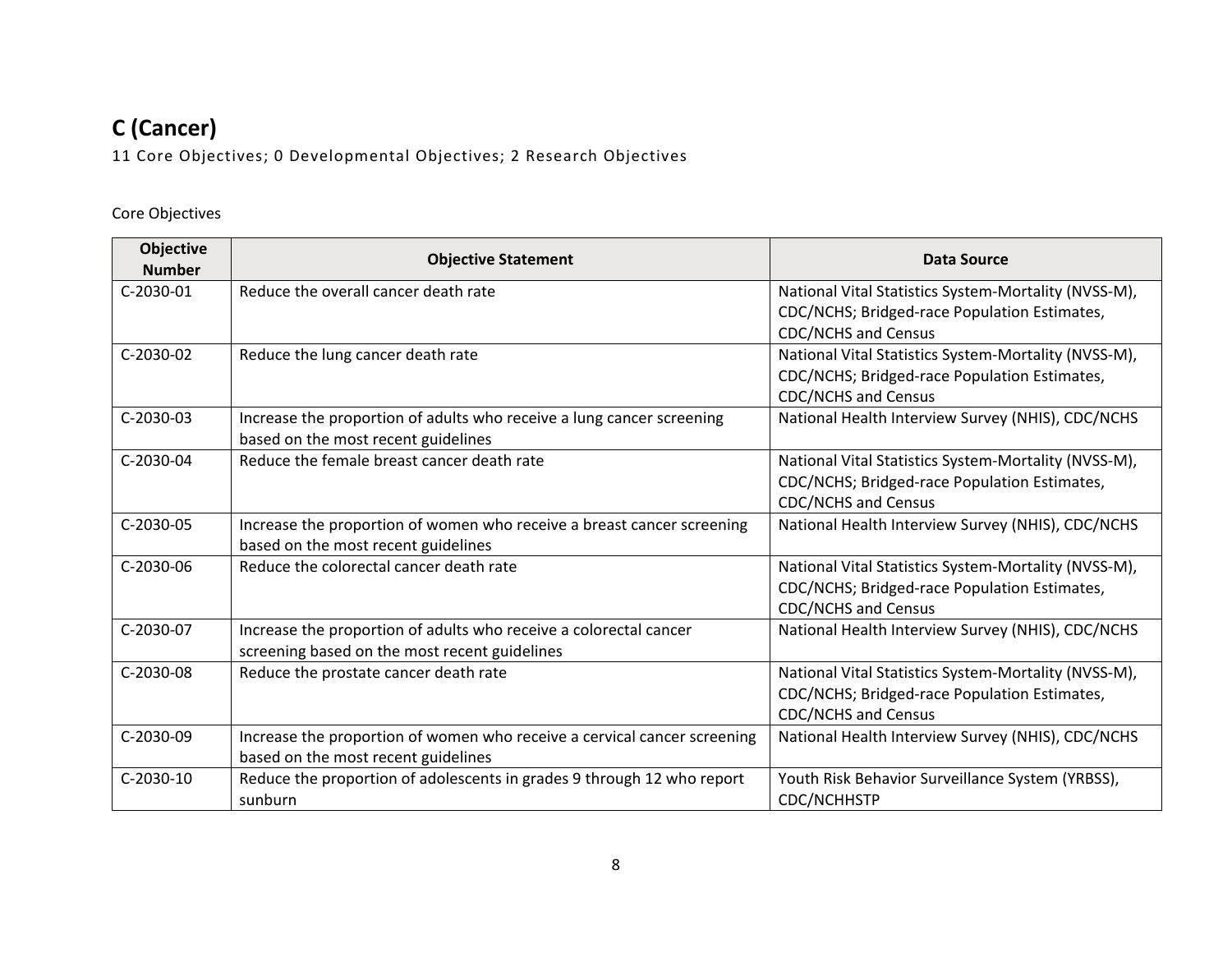| <b>Objective</b><br><b>Number</b> | <b>Objective Statement</b>                                                                      | Data Source                                                                                       |
|-----------------------------------|-------------------------------------------------------------------------------------------------|---------------------------------------------------------------------------------------------------|
| $C-2030-11$                       | Increase the proportion of cancer survivors who are living 5 years or longer<br>after diagnosis | National Program of Cancer Registries (NPCR),<br>CDC/NCCDPHP; Surveillance, Epidemiology, and End |
|                                   |                                                                                                 | Results Program (SEER), NIH/NCI; Bridged-race<br>Population Estimates, CDC/NCHS and Census        |

### Research Objectives

| <b>Objective</b><br><b>Number</b> | <b>Objective Statement</b>                                                                                                      |
|-----------------------------------|---------------------------------------------------------------------------------------------------------------------------------|
| C-2030-R01                        | Increase the mental and physical health-related quality of life of cancer survivors                                             |
| C-2030-R02                        | Increase the proportion of persons who are counseled or are engaged in shared decision-making with their providers for clinical |
|                                   | preventive services to prevent cancer                                                                                           |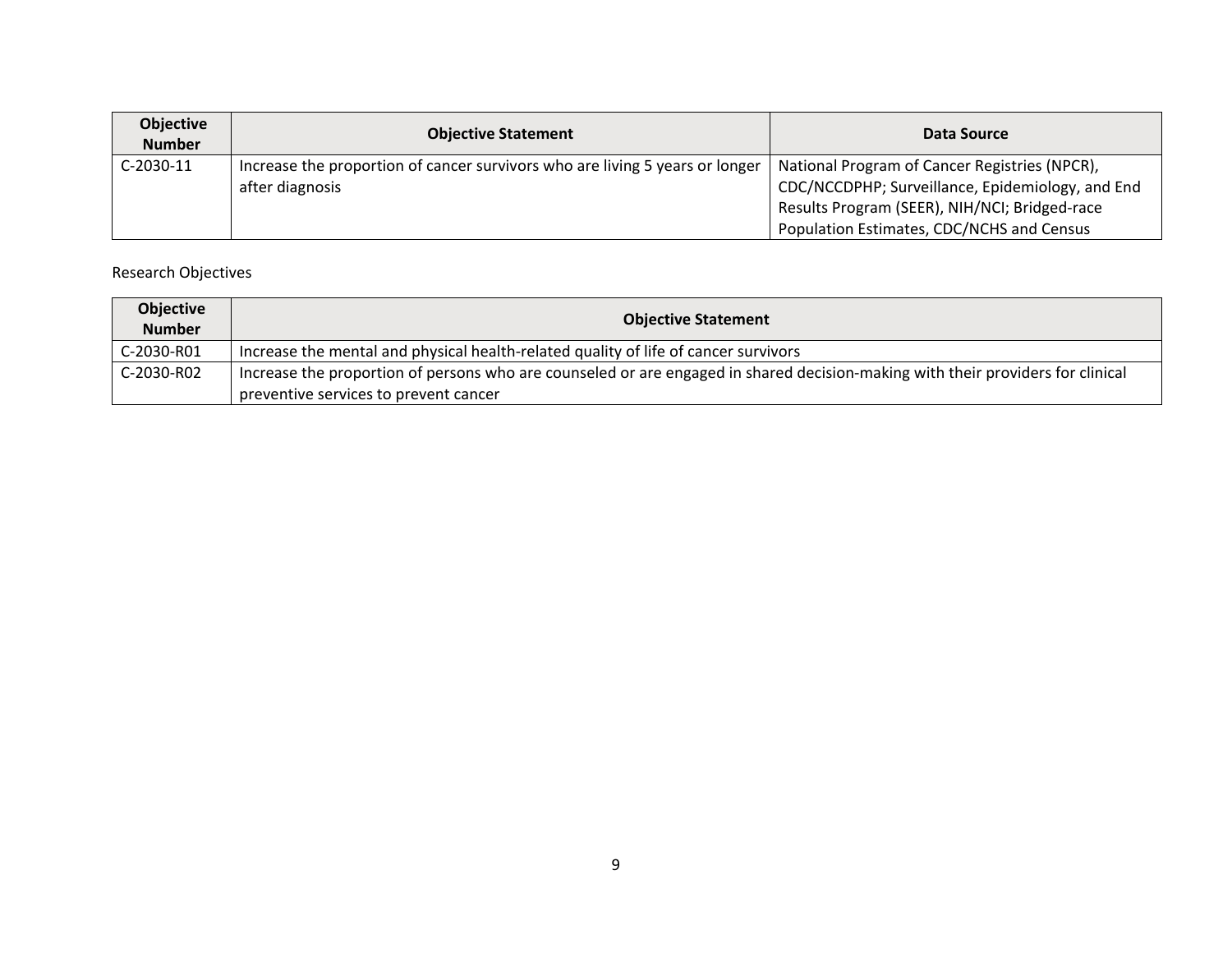# <span id="page-9-0"></span>**CKD (Chronic Kidney Disease)**

10 Core Objectives; 0 Developmental Objectives; 0 Research Objectives

| Objective<br><b>Number</b> | <b>Objective Statement</b>                                                 | <b>Data Source</b>                                 |
|----------------------------|----------------------------------------------------------------------------|----------------------------------------------------|
| CKD-2030-01                | Reduce the proportion of the U.S. adult population with chronic kidney     | National Health and Nutrition Examination Survey   |
|                            | disease                                                                    | (NHANES), CDC/NCHS                                 |
| CKD-2030-02                | Increase the proportion of adults with chronic kidney disease who know     | National Health and Nutrition Examination Survey   |
|                            | they have reduced kidney function                                          | (NHANES), CDC/NCHS                                 |
| CKD-2030-03                | Increase the proportion of Medicare beneficiaries aged 65 years or older   | United States Renal Data System (USRDS), NIH/NIDDK |
|                            | who have a follow-up evaluation of their kidney function 3 months after a  |                                                    |
|                            | hospitalization with acute kidney injury                                   |                                                    |
| CKD-2030-04                | Increase the proportion of Medicare beneficiaries aged 65 years or older   | United States Renal Data System (USRDS), NIH/NIDDK |
|                            | with chronic kidney disease who receive medical evaluation with serum      |                                                    |
|                            | creatinine, lipids, and urine albumin tests                                |                                                    |
| CKD-2030-05                | Increase the proportion of adults with diabetes and chronic kidney disease | National Health and Nutrition Examination Survey   |
|                            | who receive recommended medical treatment with angiotensin-                | (NHANES), CDC/NCHS                                 |
|                            | converting enzyme (ACE) inhibitors or angiotensin II receptor blockers     |                                                    |
|                            | (ARBs)                                                                     |                                                    |
| CKD-2030-06                | Reduce the proportion of adults with chronic kidney disease who have       | National Health and Nutrition Examination Survey   |
|                            | elevated blood pressure                                                    | (NHANES), CDC/NCHS                                 |
| CKD-2030-07                | Reduce the rate of new cases of end-stage kidney disease                   | United States Renal Data System (USRDS),           |
|                            |                                                                            | NIH/NIDDK; Population Estimates, Census            |
| CKD-2030-08                | Reduce the proportion of adult hemodialysis patients who use catheters as  | United States Renal Data System (USRDS), NIH/NIDDK |
|                            | the only mode of vascular access                                           |                                                    |
| CKD-2030-09                | Increase the proportion of persons younger than 70 years receiving a       | United States Renal Data System (USRDS), NIH/NIDDK |
|                            | kidney transplant within 3 years of initiating treatment for end-stage     |                                                    |
|                            | kidney disease                                                             |                                                    |
| CKD-2030-10                | Reduce the death rate for persons on dialysis                              | United States Renal Data System (USRDS), NIH/NIDDK |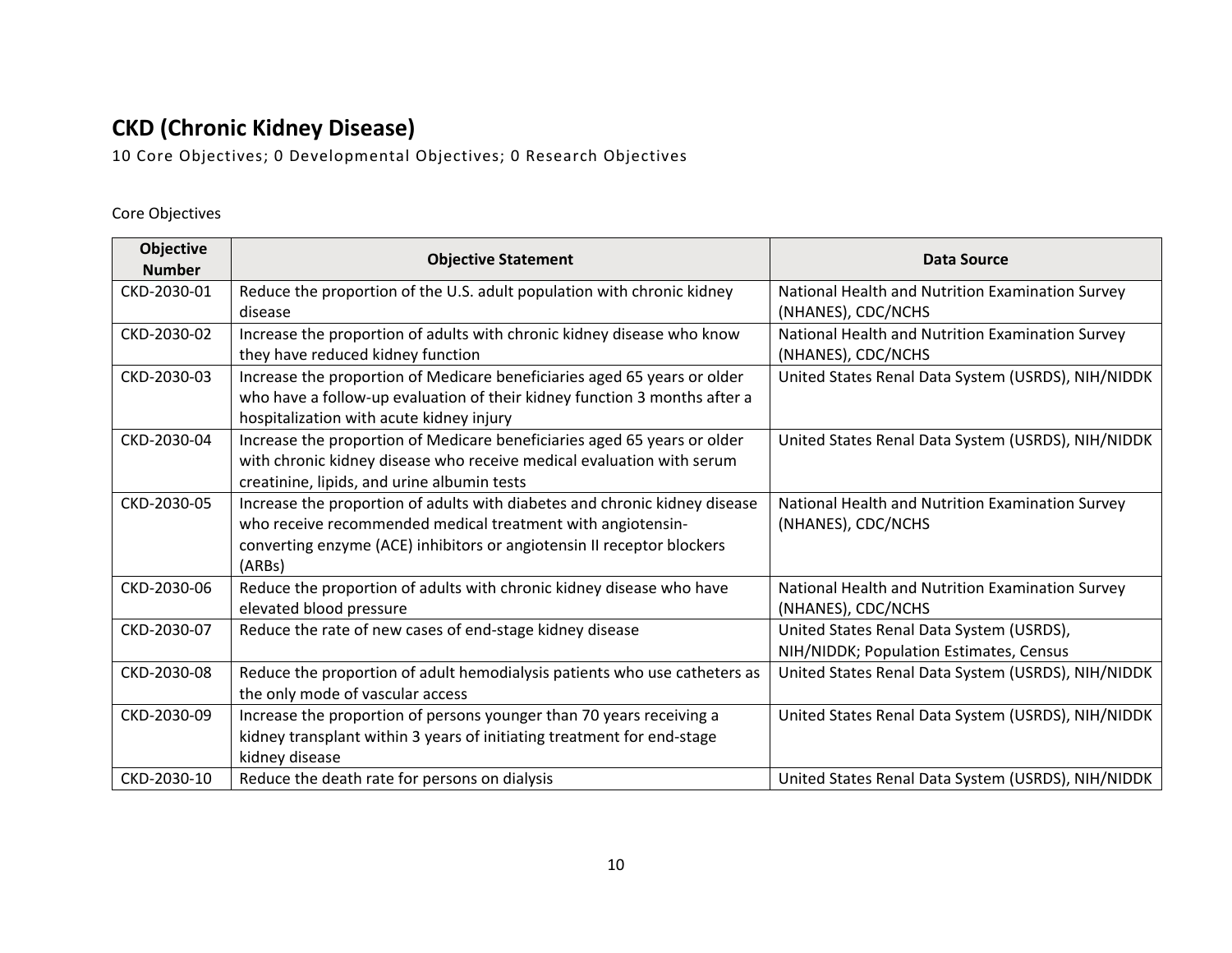# <span id="page-10-0"></span>**D (Diabetes)**

9 Core Objectives; 1 Developmental Objective; 0 Research Objectives

### Core Objectives

| <b>Objective</b><br><b>Number</b> | <b>Objective Statement</b>                                                                                                        | Data Source                                                                                |
|-----------------------------------|-----------------------------------------------------------------------------------------------------------------------------------|--------------------------------------------------------------------------------------------|
| D-2030-01                         | Reduce the annual number of new cases of diagnosed diabetes in the<br>population                                                  | National Health Interview Survey (NHIS), CDC/NCHS                                          |
| D-2030-02                         | Reduce the rate of all-cause mortality among adults with diagnosed<br>diabetes                                                    | National Health Interview Survey (NHIS), CDC/NCHS;<br>National Death Index (NDI), CDC/NCHS |
| D-2030-03                         | Reduce the rate of lower extremity amputations in adults with diagnosed<br>diabetes                                               | Healthcare Cost and Utilization Project - Nationwide<br>Inpatient Sample (HCUP-NIS), AHRQ  |
| D-2030-04                         | Reduce the proportion of adults with diagnosed diabetes with an A1c<br>value greater than 9 percent                               | National Health and Nutrition Examination Survey<br>(NHANES), CDC/NCHS                     |
| D-2030-05                         | Increase the proportion of adults with diabetes who have an annual eye<br>exam                                                    | National Health Interview Survey (NHIS), CDC/NCHS                                          |
| D-2030-06                         | Increase the proportion of adults with known diabetes who receive an<br>annual urinary albumin test                               | United States Renal Data System (USRDS), NIH/NIDDK                                         |
| D-2030-07                         | Increase the proportion of adults with diabetes using insulin who perform<br>self-monitoring of blood glucose at least once daily | Behavioral Risk Factor Surveillance System (BRFSS),<br>CDC/NCCDPHP                         |
| D-2030-08                         | Increase the proportion of persons with diagnosed diabetes who ever<br>receive formal diabetes education                          | Behavioral Risk Factor Surveillance System (BRFSS),<br>CDC/NCCDPHP                         |
| D-2030-09                         | Reduce the proportion of adults with undiagnosed prediabetes                                                                      | National Health and Nutrition Examination Survey<br>(NHANES), CDC/NCHS                     |

| <b>Objective</b><br><b>Number</b> | <b>Objective Statement</b>                                                                          |
|-----------------------------------|-----------------------------------------------------------------------------------------------------|
| $D-2030-DD1$                      | Increase the proportion of eligible individuals completing CDC-recognized lifestyle change programs |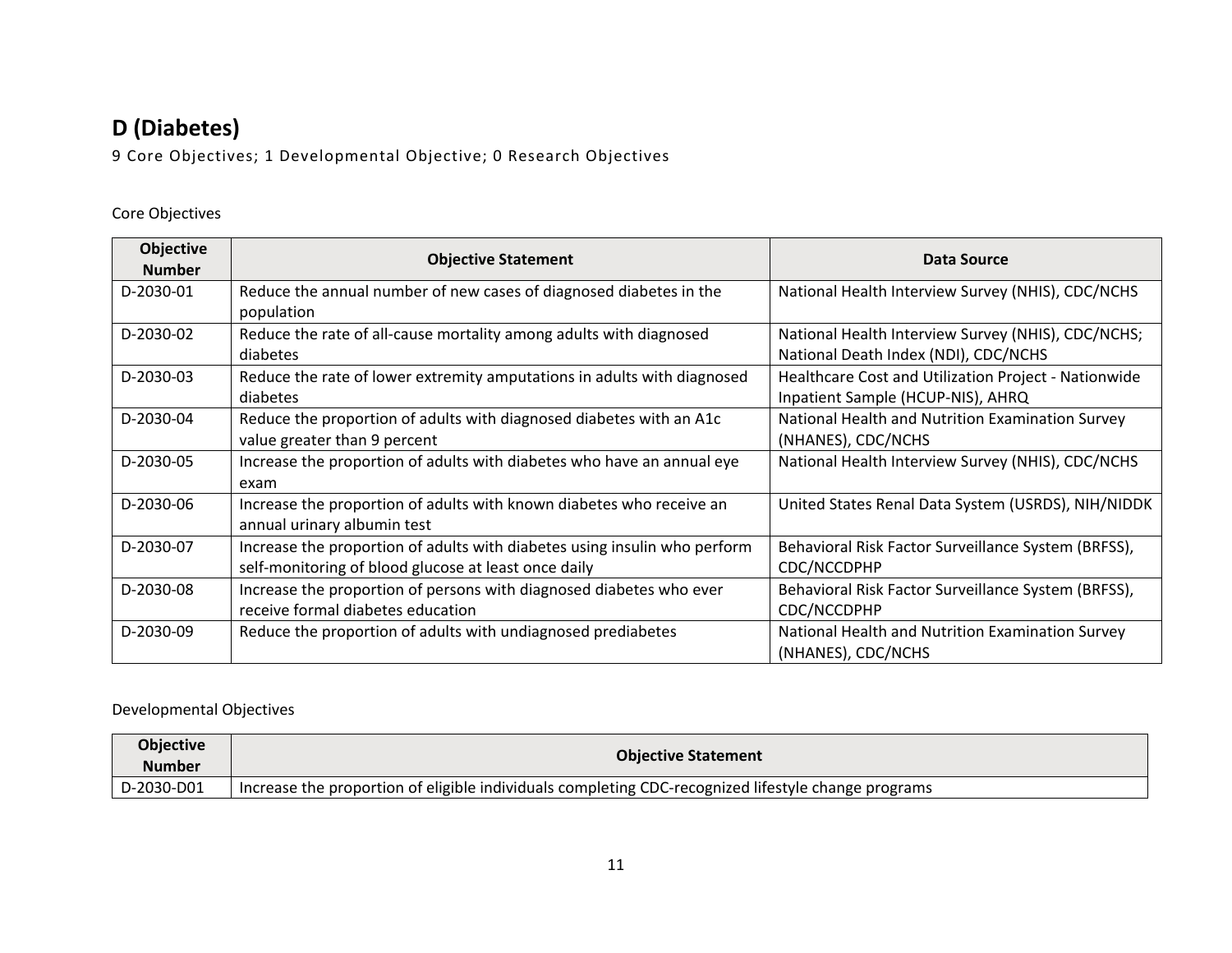# <span id="page-11-0"></span>**DH (Disability and Health)**

6 Core Objectives; 0 Developmental Objectives; 0 Research Objectives

| <b>Objective</b><br><b>Number</b> | <b>Objective Statement</b>                                                | Data Source                                            |
|-----------------------------------|---------------------------------------------------------------------------|--------------------------------------------------------|
| DH-2030-01                        | Increase the proportion of nationally-representative, population-based    | Assessment of nationally-representative, population-   |
|                                   | surveys that include in their core a standardized set of questions that   | based surveys, CDC/NCBDDD                              |
|                                   | identify people with disabilities                                         |                                                        |
| DH-2030-02                        | Reduce the proportion of adults with disabilities aged 18 years and older | National Health Interview Survey (NHIS), CDC/NCHS      |
|                                   | who experience delays in receiving primary and periodic preventive care   |                                                        |
|                                   | due to cost                                                               |                                                        |
| DH-2030-03                        | Increase the proportion of children and youth with disabilities who spend | Individuals with Disabilities Education Act data (IDEA |
|                                   | at least 80 percent of their time in regular education programs           | data), ED/OSERS                                        |
| DH-2030-04                        | Reduce the proportion of people with disabilities who receive long-term   | Residential Information Systems Project (RISP) Annual  |
|                                   | care services that live in congregate care residences with seven or more  | Survey of State Developmental Disability Agencies,     |
|                                   | people                                                                    | University of Minnesota                                |
| DH-2030-05                        | Increase the proportion of all occupied homes and residential buildings   | American Housing Survey, HUD and Census                |
|                                   | that have visitable features                                              |                                                        |
| DH-2030-06                        | Reduce the proportion of adults with disabilities aged 18 years and older | National Health Interview Survey (NHIS), CDC/NCHS      |
|                                   | who experience serious psychological distress                             |                                                        |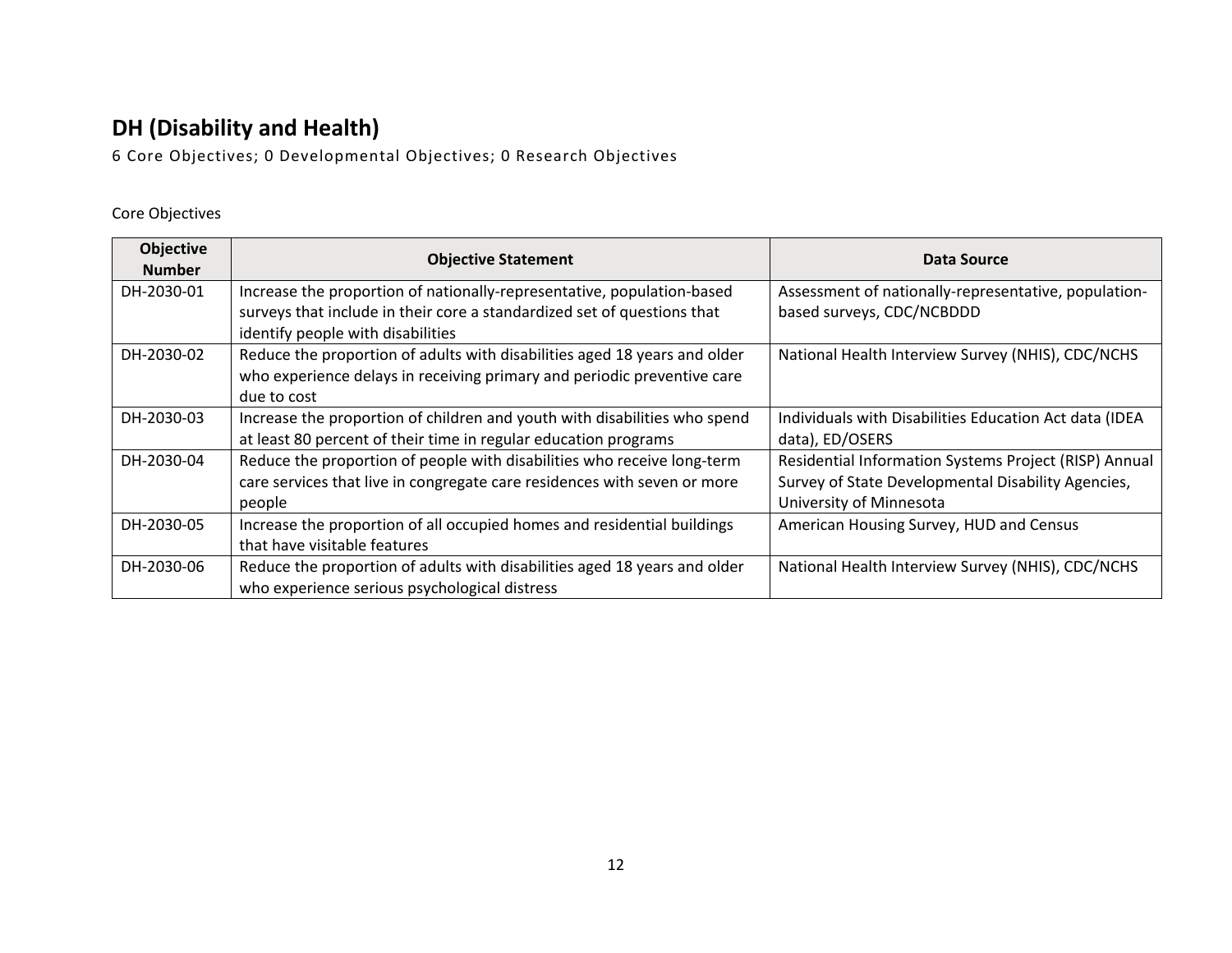# <span id="page-12-0"></span>**DIA (Dementias, including Alzheimer's Disease)**

3 Core Objectives; 0 Developmental Objectives; 0 Research Objectives

| Objective<br><b>Number</b> | <b>Objective Statement</b>                                                                     | Data Source                                         |
|----------------------------|------------------------------------------------------------------------------------------------|-----------------------------------------------------|
| DIA-2030-01                | Increase the proportion of adults aged 65 years and older with diagnosed                       | Medicare Current Beneficiary Survey (MCBS), CMS     |
|                            | Alzheimer's disease and other dementias, or their caregiver, who are<br>aware of the diagnosis |                                                     |
| DIA-2030-02                | Reduce the proportion of preventable hospitalizations in adults aged 65                        | Health and Retirement Study (HRS), University of    |
|                            | years and older with diagnosed Alzheimer's disease and other dementias                         | Michigan                                            |
| DIA-2030-03                | Increase the proportion of adults aged 65 years and older with Subjective                      | Behavioral Risk Factor Surveillance System (BRFSS), |
|                            | Cognitive Decline (SCD) who have discussed their confusion or memory                           | CDC/NCCDPHP                                         |
|                            | loss with a health care professional                                                           |                                                     |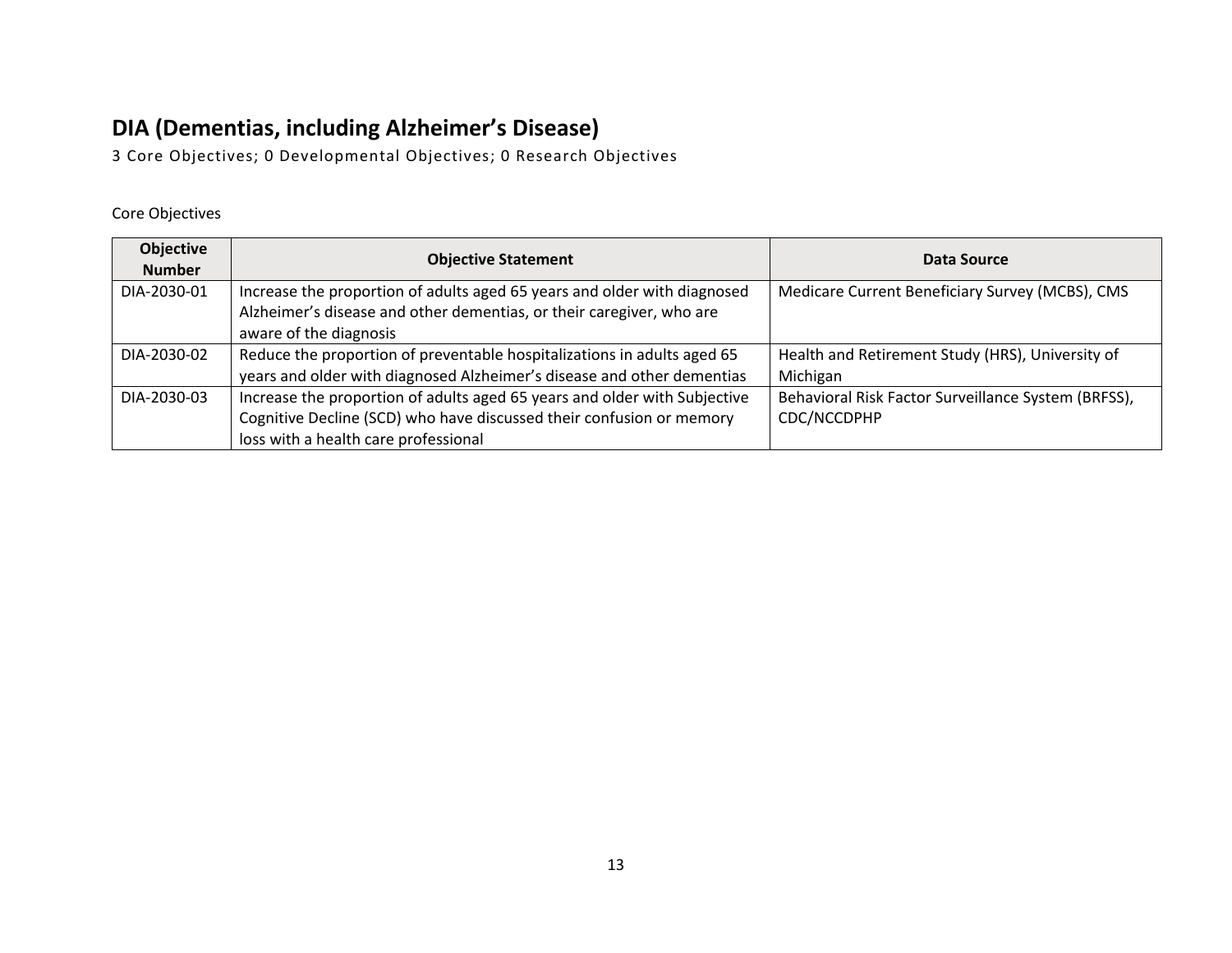# <span id="page-13-0"></span>**ECBP (Educational and Community-Based Programs)**

1 Core Objective; 13 Developmental Objectives; 0 Research Objectives

### Core Objectives

| <b>Objective</b><br><b>Number</b> | <b>Objective Statement</b>                                                                   | Data Source                                                                         |
|-----------------------------------|----------------------------------------------------------------------------------------------|-------------------------------------------------------------------------------------|
| ECBP-2030-01                      | Increase the proportion of adolescents who participate in daily school<br>physical education | <sup>1</sup> Youth Risk Behavior Surveillance System (YRBSS),<br><b>CDC/NCHHSTP</b> |

| <b>Objective</b> | <b>Objective Statement</b>                                                                                                        |  |
|------------------|-----------------------------------------------------------------------------------------------------------------------------------|--|
| <b>Number</b>    |                                                                                                                                   |  |
| ECBP-2030-D01    | Increase the percentage of middle and high schools that provide case management for chronic conditions                            |  |
| ECBP-2030-D02    | Increase the proportion of worksites that offer employee health promotion program(s) to their employees                           |  |
| ECBP-2030-D03    | Increase the proportion of worksites that offer a physical activity program(s) as part of an employee health promotion program    |  |
| ECBP-2030-D04    | Increase the proportion of worksites that offer a nutrition program as part of an employee health promotion program               |  |
| ECBP-2030-D05    | Increase the proportion of worksites that are covered by indoor worksite policies that prohibit smoking                           |  |
| ECBP-2030-D06    | Increase the number of community-based organizations providing population-based primary prevention services                       |  |
| ECBP-2030-D07    | Increase the proportion of academic institutions with health professions education programs whose prevention and population       |  |
|                  | health curricula include interprofessional experiential training                                                                  |  |
| ECBP-2030-D08    | Increase the inclusion of core clinical prevention and population health content in medical schools                               |  |
| ECBP-2030-D09    | Increase the inclusion of core clinical prevention and population health content in undergraduate nursing and graduate nurse      |  |
|                  | practitioner training programs                                                                                                    |  |
| ECBP-2030-D10    | Increase the inclusion of core clinical prevention and population health content in physician assistant training                  |  |
| ECBP-2030-D11    | Increase the inclusion of core clinical prevention and population health content in Doctor of Pharmacy (PharmD) granting colleges |  |
|                  | and schools of pharmacy                                                                                                           |  |
| ECBP-2030-D12    | Increase the inclusion of core clinical prevention and population health content in Doctor of Dental Surgery and/or Doctor of     |  |
|                  | Dental Medicine granting colleges and schools of Dentistry                                                                        |  |
| ECBP-2030-D13    | Increase the proportion of schools that do not sell less healthy foods                                                            |  |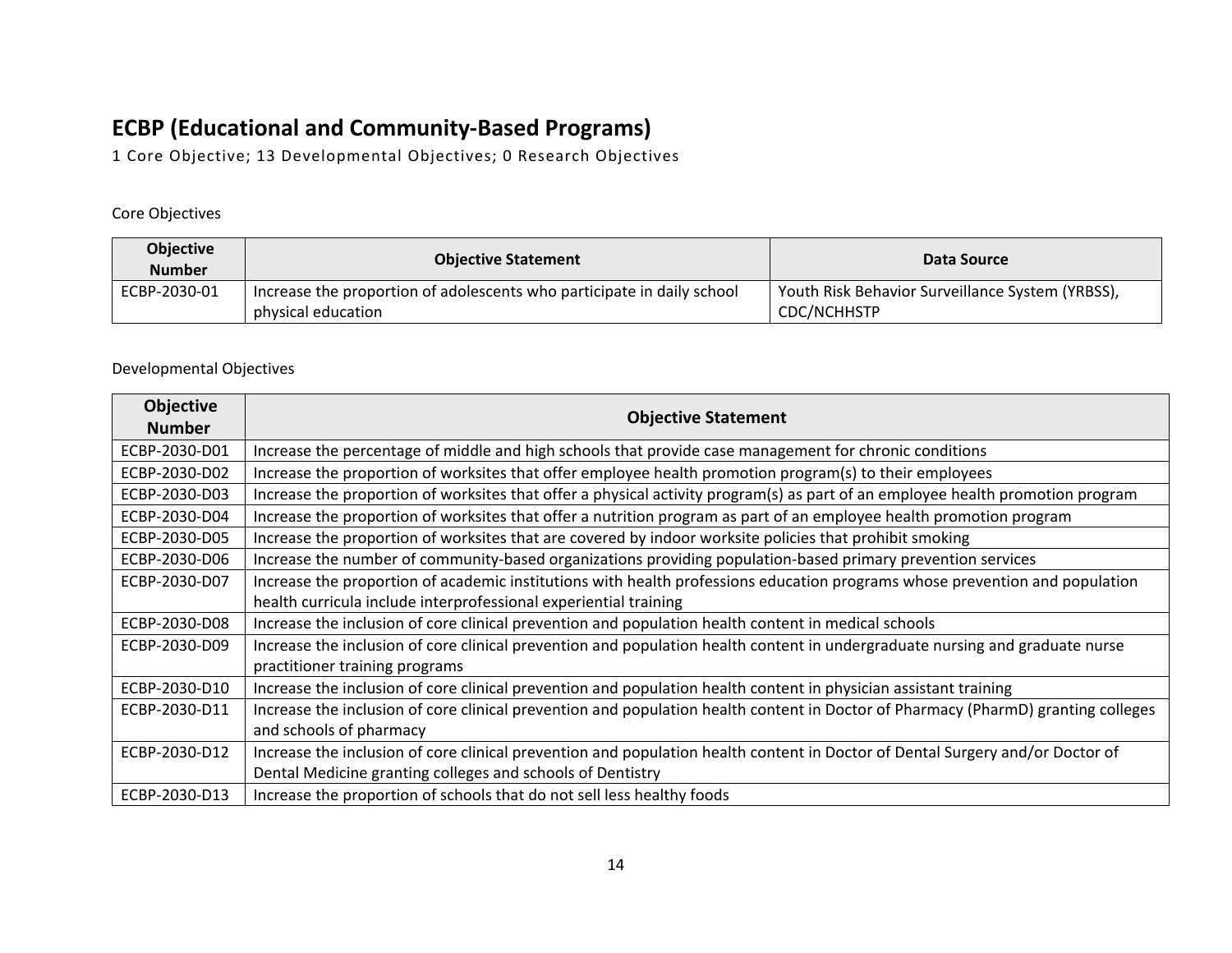# <span id="page-14-0"></span>**EH (Environmental Health)**

15 Core Objectives; 0 Developmental Objectives; 0 Research Objectives

| <b>Objective</b><br><b>Number</b> | <b>Objective Statement</b>                                               | Data Source                                         |
|-----------------------------------|--------------------------------------------------------------------------|-----------------------------------------------------|
| EH-2030-01                        | Reduce the number of days people are exposed to unhealthy air            | Air Quality System (AQS), EPA                       |
| EH-2030-02                        | Increase trips to work made by mass transit                              | American Community Survey (ACS), Census             |
| EH-2030-03                        | Increase the proportion of persons who telecommute                       | American Community Survey (ACS), Census             |
| EH-2030-04                        | Increase the proportion of persons served by community water systems     | Safe Drinking Water Information System (SDWIS);     |
|                                   | who receive a supply of drinking water that meets the regulations of the | EPA/OW                                              |
|                                   | Safe Drinking Water Act                                                  |                                                     |
| EH-2030-05                        | Reduce blood lead level in children aged 1-5 years                       | National Health and Nutrition Examination Survey    |
|                                   |                                                                          | (NHANES), CDC/NCHS                                  |
| EH-2030-06                        | Minimize the risks to human health and the environment posed by          | Comprehensive Environmental Response and            |
|                                   | hazardous sites                                                          | Cleanup Information System (CERCLIS), EPA/OSWER     |
| EH-2030-07                        | Reduce the amount of toxic pollutants released into the environment      | Toxics Release Inventory (TRI), EPA                 |
| EH-2030-08                        | Reduce exposure to arsenic in the population, as measured by blood or    | National Report on Human Exposure to                |
|                                   | urine concentrations of the substance or its metabolites                 | Environmental Chemicals, CDC/NCEH                   |
| EH-2030-09                        | Reduce exposure to lead in the population, as measured by blood or urine | National Report on Human Exposure to                |
|                                   | concentrations of the substance or its metabolites                       | Environmental Chemicals, CDC/NCEH                   |
| EH-2030-10                        | Reduce exposure to mercury among children aged 1 to 5 years, as          | National Report on Human Exposure to                |
|                                   | measured by blood or urine concentrations of the substance or its        | Environmental Chemicals, CDC/NCEH                   |
|                                   | metabolites                                                              |                                                     |
| EH-2030-11                        | Reduce exposure to bisphenol A in the population, as measured by blood   | National Report on Human Exposure to                |
|                                   | or urine concentrations of the substance or its metabolites              | Environmental Chemicals, CDC/NCEH                   |
| EH-2030-12                        | Reduce exposure to perchlorate in the population, as measured by blood   | National Report on Human Exposure to                |
|                                   | or urine concentrations of the substance or its metabolites              | Environmental Chemicals, CDC/NCEH                   |
| EH-2030-13                        | Increase the number of states, territories, tribes, and the District of  | State Reportable Conditions Data Inventory, Council |
|                                   | Columbia that monitor diseases or conditions that can be caused by       | of State and Territorial Epidemiologists (CSTE)     |
|                                   | exposure to lead poisoning                                               |                                                     |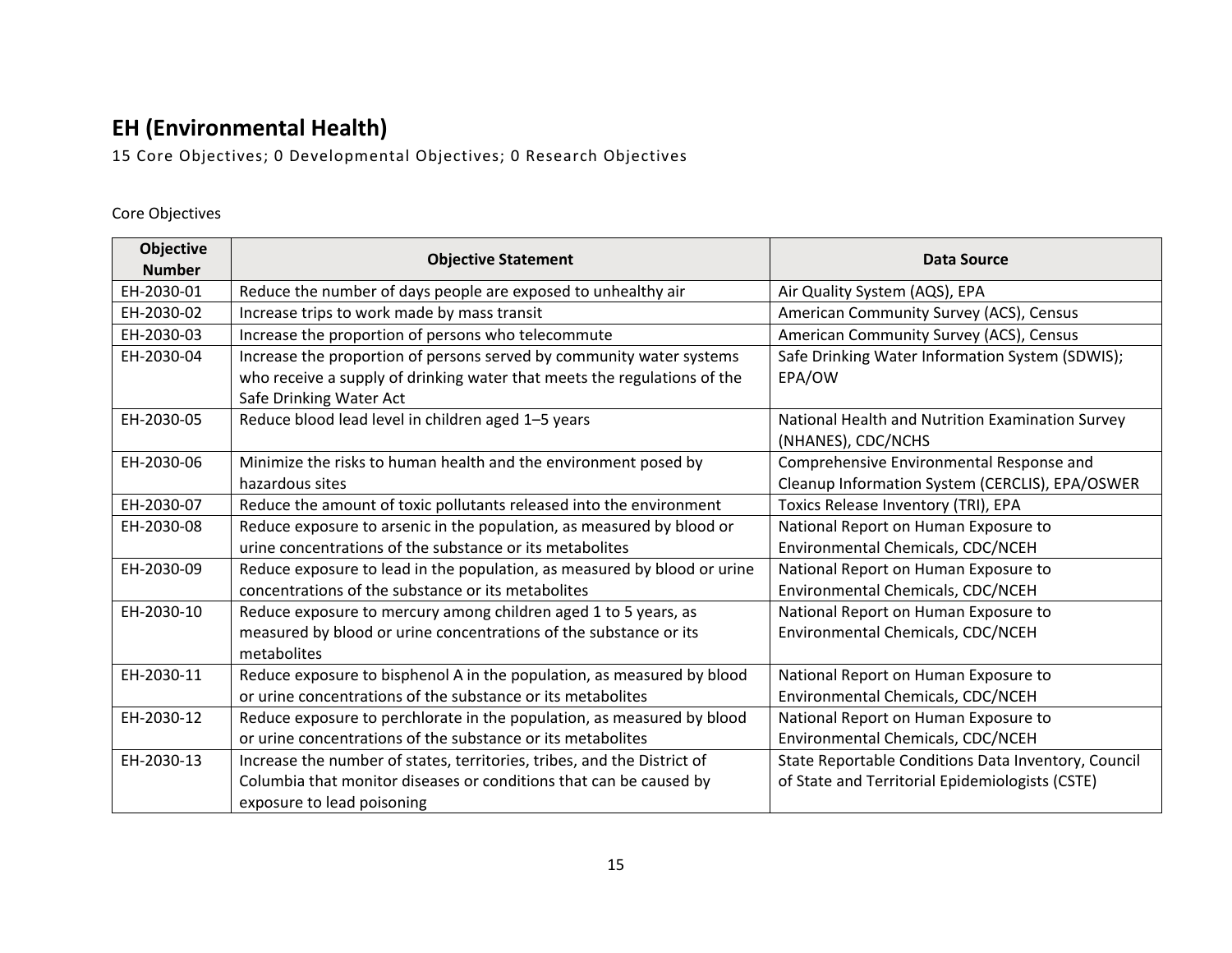| <b>Objective</b><br><b>Number</b> | <b>Objective Statement</b>                                                                                                                                                     | Data Source                                                                                            |
|-----------------------------------|--------------------------------------------------------------------------------------------------------------------------------------------------------------------------------|--------------------------------------------------------------------------------------------------------|
| EH-2030-14                        | Increase the number of states, territories, tribes, and the District of<br>Columbia that monitor diseases or conditions that can be caused by<br>exposure to mercury poisoning | State Reportable Conditions Data Inventory, Council<br>of State and Territorial Epidemiologists (CSTE) |
| EH-2030-15                        | Increase the number of states, territories, tribes, and the District of<br>Columbia that monitor diseases or conditions that can be caused by<br>exposure to arsenic poisoning | State Reportable Conditions Data Inventory, Council<br>of State and Territorial Epidemiologists (CSTE) |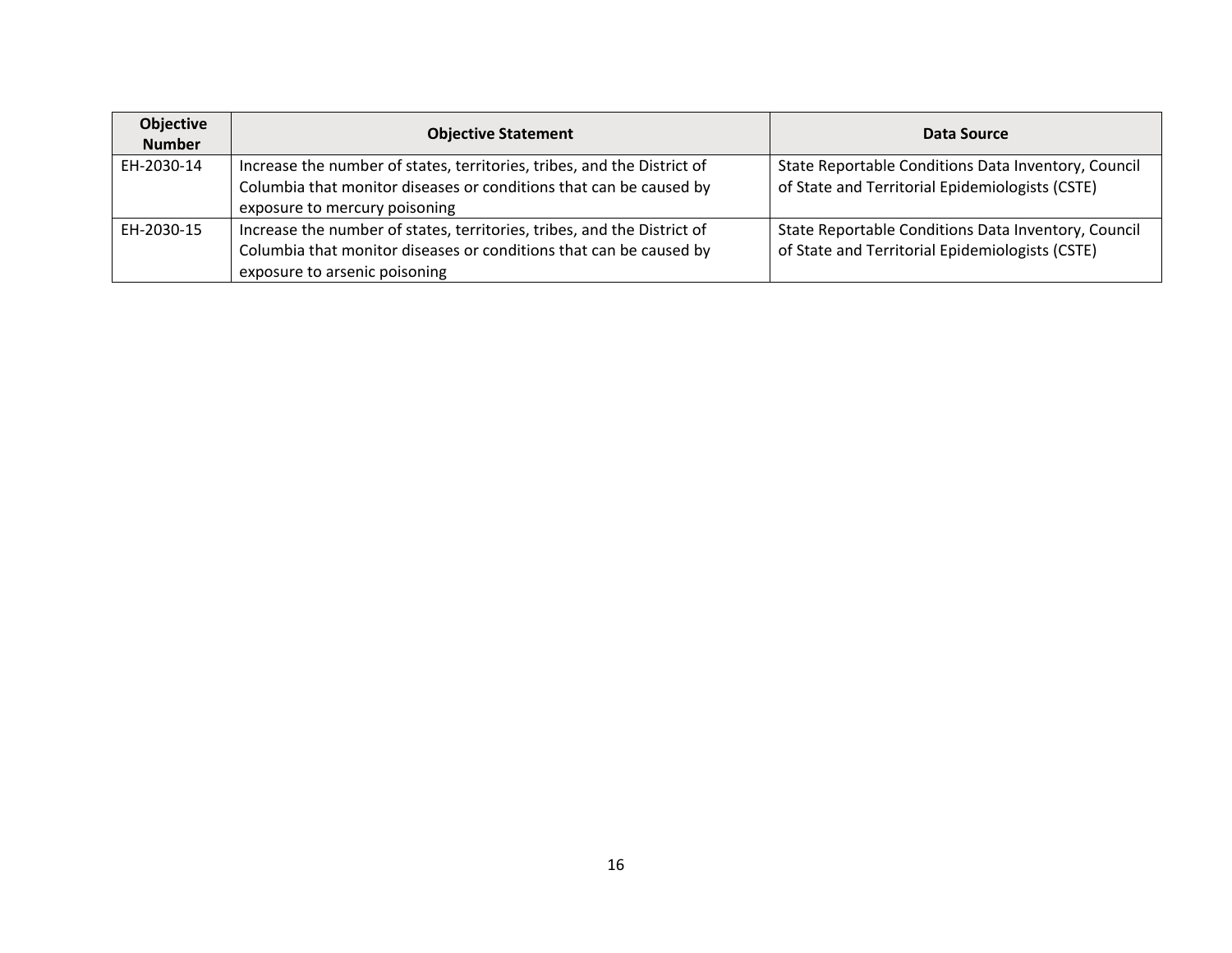# <span id="page-16-0"></span>**EMC (Early and Middle Childhood)**

4 Core Objectives; 2 Developmental Objectives; 0 Research Objectives

### Core Objectives

| <b>Objective</b><br><b>Number</b> | <b>Objective Statement</b>                                                                                                                                             | Data Source                                               |
|-----------------------------------|------------------------------------------------------------------------------------------------------------------------------------------------------------------------|-----------------------------------------------------------|
| EMC-2030-01                       | Increase the proportion of children aged 6-17 years who communicate<br>positively with their parents                                                                   | National Survey of Children's Health (NSCH),<br>HRSA/MCHB |
| EMC-2030-02                       | Increase the proportion of young children whose parents read to them                                                                                                   | National Survey of Children's Health (NSCH),<br>HRSA/MCHB |
| EMC-2030-03                       | Increase the proportion of children who get sufficient sleep                                                                                                           | National Survey of Children's Health (NSCH),<br>HRSA/MCHB |
| EMC-2030-04                       | Increase the proportion of children aged 4-17 years with ADHD who<br>receive any age-specific recommended treatment, including medication<br>and/or behavioral therapy | National Survey of Children's Health (NSCH),<br>HRSA/MCHB |

| <b>Objective</b><br><b>Number</b> | <b>Objective Statement</b>                                                            |
|-----------------------------------|---------------------------------------------------------------------------------------|
| EMC-2030-D01                      | Increase the number of children who are developmentally on track and ready for school |
| EMC-2030-D02                      | Reduce the number of children who experience exclusionary discipline in preschool     |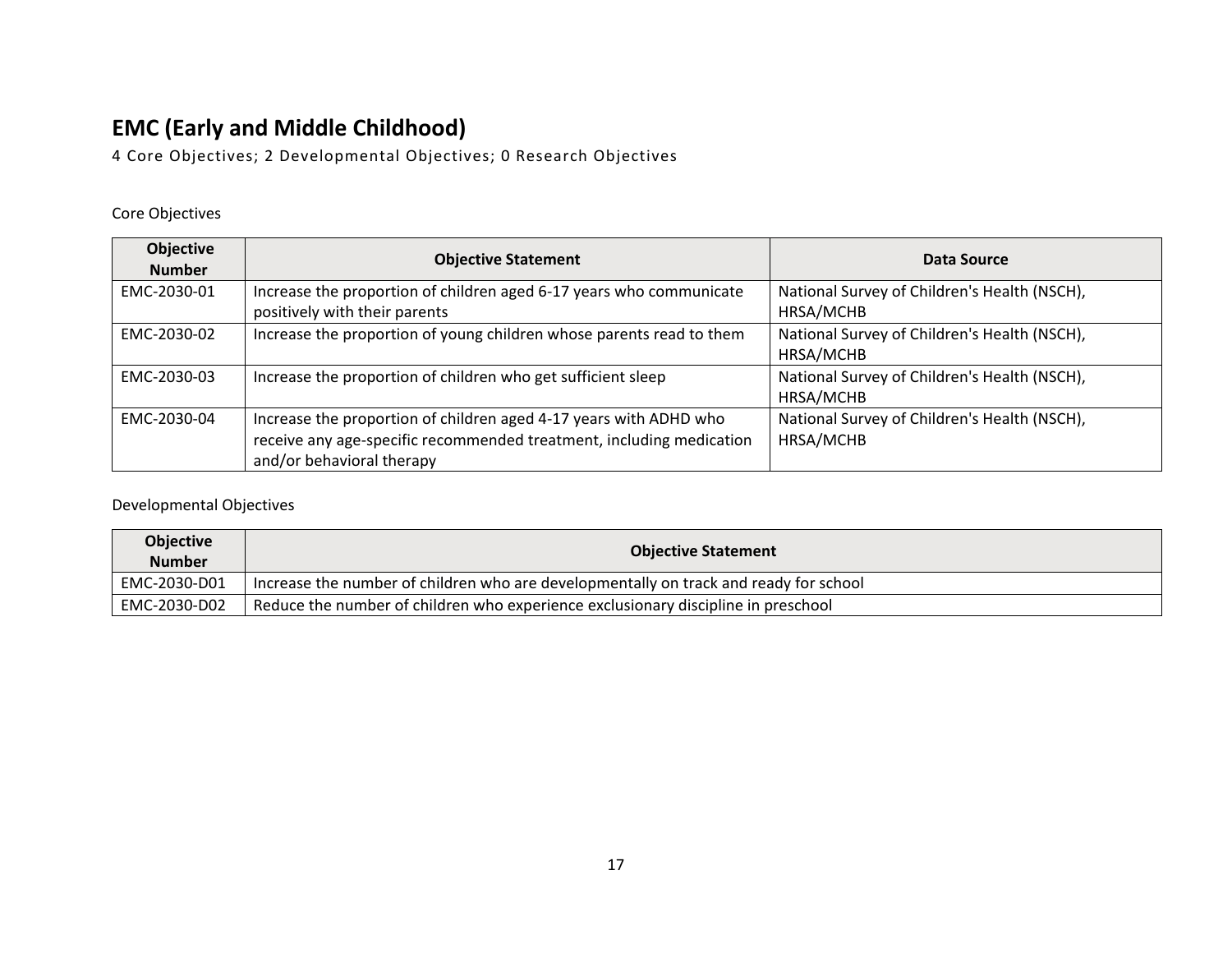# <span id="page-17-0"></span>**FP (Family Planning)**

11 Core Objectives; 1 Developmental Objective; 0 Research Objectives

| <b>Objective</b><br><b>Number</b> | <b>Objective Statement</b>                                                                                                                                                                                      | <b>Data Source</b>                                                                                                                                                                                                                                                                                                              |
|-----------------------------------|-----------------------------------------------------------------------------------------------------------------------------------------------------------------------------------------------------------------|---------------------------------------------------------------------------------------------------------------------------------------------------------------------------------------------------------------------------------------------------------------------------------------------------------------------------------|
| FP-2030-01                        | Reduce the proportion of pregnancies that are unintended                                                                                                                                                        | National Survey of Family Growth (NSFG), CDC/NCHS;<br>National Vital Statistics System-Natality (NVSS-N),<br>CDC/NCHS; Abortion Surveillance Data,<br>CDC/NCCDPHP; Guttmacher Institute Abortion<br>Provider Census (APC), Guttmacher Institute;<br>Guttmacher Institute Abortion Patient Survey (APS),<br>Guttmacher Institute |
| FP-2030-02                        | Reduce the proportion of pregnancies conceived within 18 months of a<br>previous birth                                                                                                                          | National Survey of Family Growth (NSFG), CDC/NCHS                                                                                                                                                                                                                                                                               |
| FP-2030-03                        | Reduce pregnancies among adolescent females aged 15 to 19 years                                                                                                                                                 | National Vital Statistics System-Natality (NVSS-N),<br>CDC/NCHS; Surveillance Data for Abortion,<br>CDC/NCCDPHP; Guttmacher Institute Abortion<br>Provider Census (ACS), Guttmacher Institute;<br><b>Population Estimates, Census</b>                                                                                           |
| FP-2030-04                        | Increase the proportion of adolescents aged 15-17 years who have never<br>had sexual intercourse                                                                                                                | National Survey of Family Growth (NSFG), CDC/NCHS                                                                                                                                                                                                                                                                               |
| FP-2030-05                        | Increase the proportion of sexually active females aged 15 to 19 years who<br>use a condom and hormonal or intrauterine contraception at last<br>intercourse                                                    | National Survey of Family Growth (NSFG), CDC/NCHS                                                                                                                                                                                                                                                                               |
| FP-2030-06                        | Increase the proportion of sexually active males aged 15 to 19 years who<br>used a condom at last intercourse                                                                                                   | National Survey of Family Growth (NSFG), CDC/NCHS                                                                                                                                                                                                                                                                               |
| FP-2030-07                        | Increase the proportion of sexually active adolescents aged 15 to 19 years<br>who use any method of contraception at first intercourse                                                                          | National Survey of Family Growth (NSFG), CDC/NCHS                                                                                                                                                                                                                                                                               |
| FP-2030-08                        | Increase the proportion of female adolescents who received formal<br>instruction on delayed sex, birth control methods, HIV/AIDS prevention,<br>and sexually transmitted diseases before they were 18 years old | National Survey of Family Growth (NSFG), CDC/NCHS                                                                                                                                                                                                                                                                               |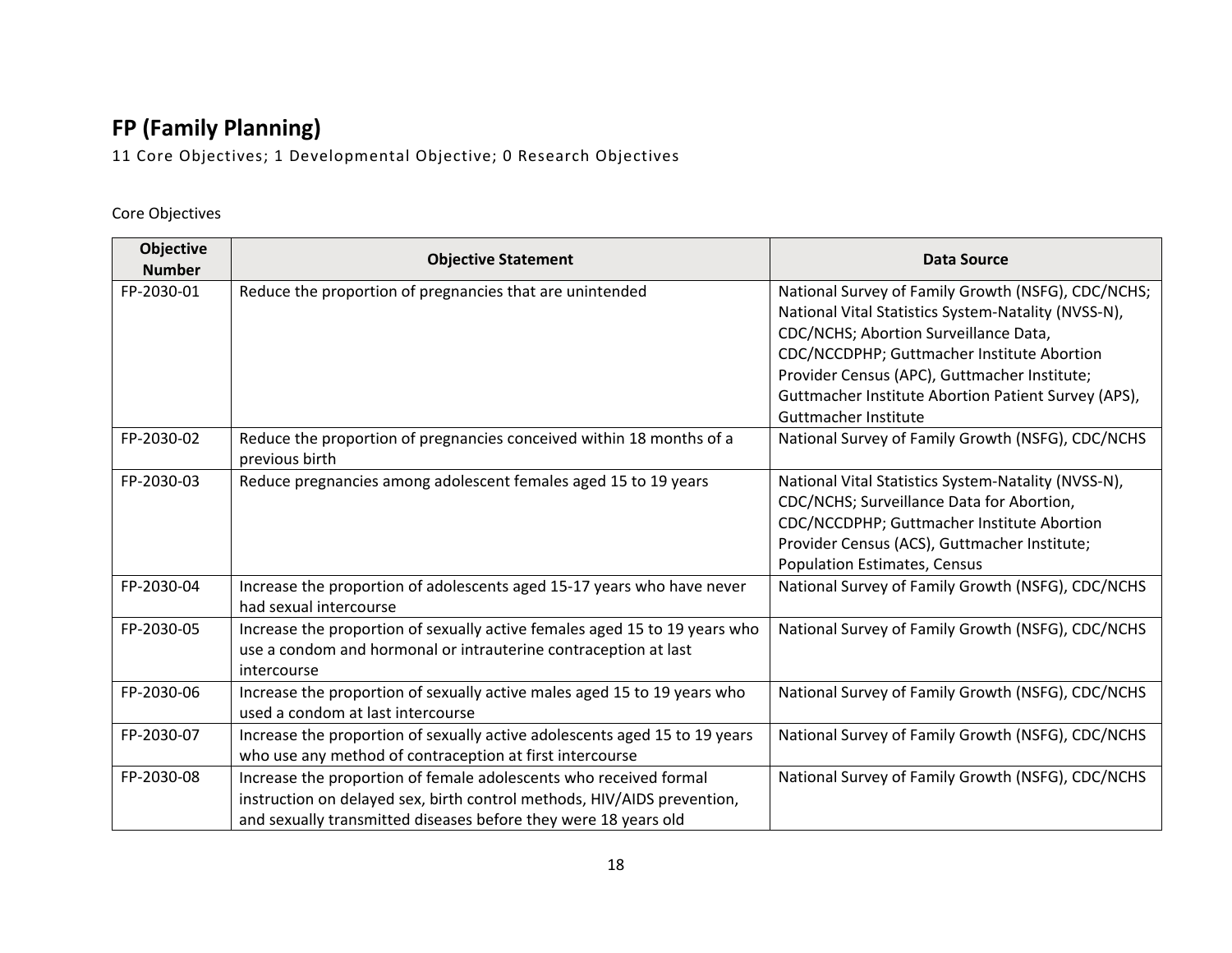| <b>Objective</b><br><b>Number</b> | <b>Objective Statement</b>                                             | Data Source                                          |
|-----------------------------------|------------------------------------------------------------------------|------------------------------------------------------|
| FP-2030-09                        | Increase the proportion of females in need of publicly supported       | National Survey of Family Growth (NSFG), CDC/NCHS;   |
|                                   | contraceptive services and supplies who receive those services and     | Guttmacher Institute Abortion Provider Census (APC), |
|                                   | supplies                                                               | Guttmacher Institute                                 |
| FP-2030-10                        | Increase the proportion of females aged 20 to 44 years at risk of      | National Survey of Family Growth (NSFG), CDC/NCHS    |
|                                   | unintended pregnancy who use most effective or moderately effective    |                                                      |
|                                   | methods of contraception                                               |                                                      |
| FP-2030-11                        | Increase the proportion of adolescent females aged 15 to 19 at risk of | National Survey of Family Growth (NSFG), CDC/NCHS    |
|                                   | unintended pregnancy who use most effective or moderately effective    |                                                      |
|                                   | methods of contraception                                               |                                                      |

| <b>Objective</b><br><b>Number</b> | <b>Objective Statement</b>                                                                                                                 |
|-----------------------------------|--------------------------------------------------------------------------------------------------------------------------------------------|
| FP-2030-D01                       | Increase the proportion of publicly funded family planning clinics that offer the full range of reversible contraceptive methods<br>onsite |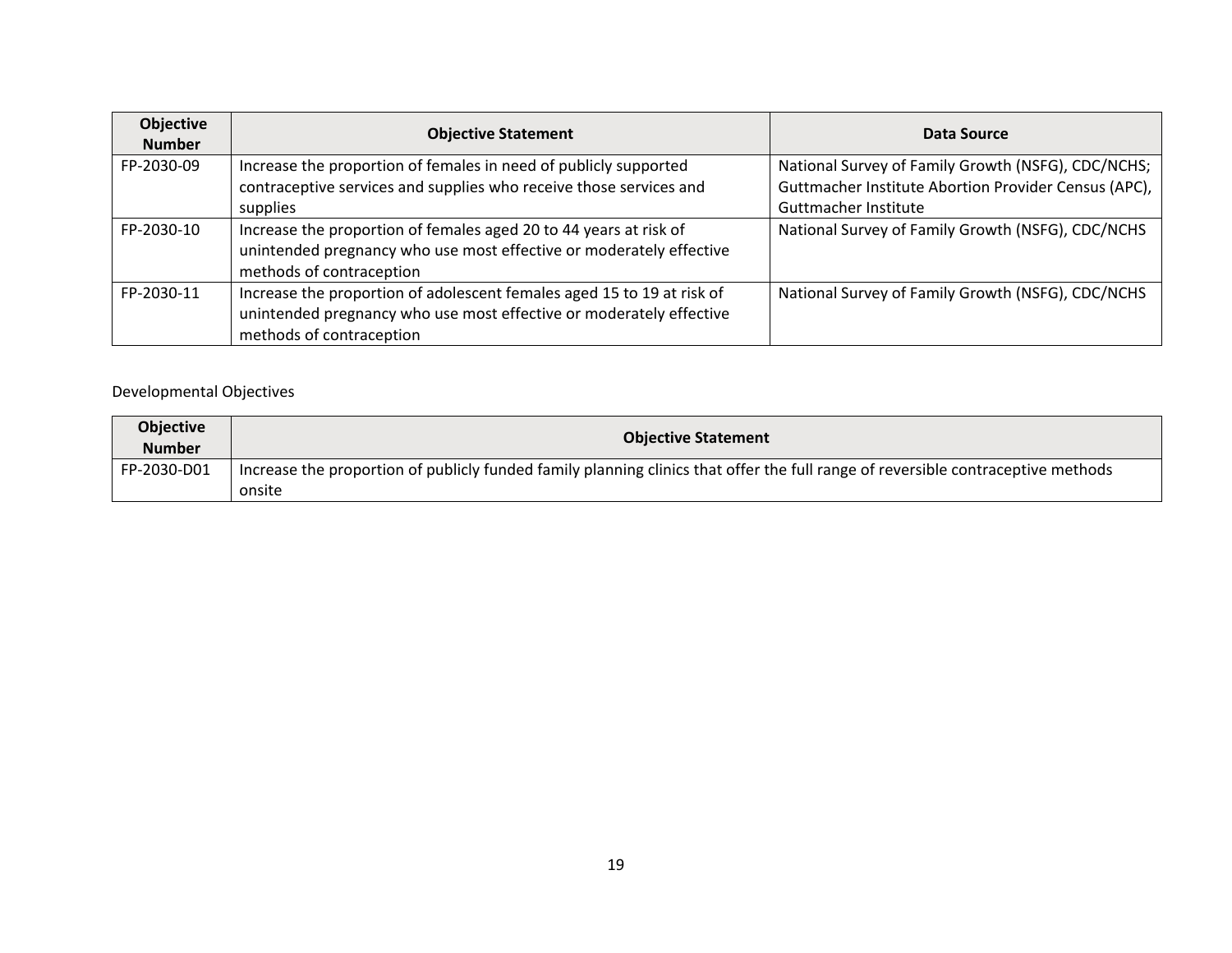# <span id="page-19-0"></span>**FS (Food Safety)**

12 Core Objectives; 7 Developmental Objectives; 0 Research Objectives

| <b>Objective</b><br><b>Number</b> | <b>Objective Statement</b>                                                  | <b>Data Source</b>                                  |
|-----------------------------------|-----------------------------------------------------------------------------|-----------------------------------------------------|
| FS-2030-01                        | Reduce the incidence of laboratory-diagnosed, domestically-acquired         | Foodborne Diseases Active Surveillance Network      |
|                                   | Campylobacter infections                                                    | (FoodNet), CDC/NCEZID                               |
| FS-2030-02                        | Reduce the incidence of laboratory-diagnosed, domestically-acquired         | Foodborne Diseases Active Surveillance Network      |
|                                   | Shiga toxin-producing Escherichia coli (STEC) infections                    | (FoodNet), CDC/NCEZID                               |
| FS-2030-03                        | Reduce the incidence of laboratory-diagnosed, domestically-acquired         | Foodborne Diseases Active Surveillance Network      |
|                                   | Listeria monocytogenes infections                                           | (FoodNet), CDC/NCEZID                               |
| FS-2030-04                        | Reduce the incidence of laboratory-diagnosed, domestically-acquired         | Foodborne Diseases Active Surveillance Network      |
|                                   | Salmonella infections                                                       | (FoodNet), CDC/NCEZID                               |
| FS-2030-05                        | Prevent an increase in the proportion of nontyphoidal Salmonella            | National Antimicrobial Resistance Monitoring System |
|                                   | infections in humans that are resistant to three or more drug classes       | for Enteric Bacteria (NARMS), CDC/NCEZID            |
| FS-2030-06                        | Prevent an increase in the proportion of domestically-acquired              | National Antimicrobial Resistance Monitoring System |
|                                   | Campylobacter jejuni infections in humans that are resistant to macrolides  | for Enteric Bacteria (NARMS), CDC/NCEZID;           |
|                                   |                                                                             | Foodborne Diseases Active Surveillance Network      |
|                                   |                                                                             | (FoodNet), CDC/NCEZID                               |
| FS-2030-07                        | Increase the proportion of consumers who follow the key food safety         | Food Safety Survey, FDA                             |
|                                   | practice of "Clean: wash hands and surfaces often"                          |                                                     |
| FS-2030-08                        | Increase the proportion of consumers who follow the key food safety         | Food Safety Survey, FDA                             |
|                                   | practice of "Cook: cook to the safe internal temperature"                   |                                                     |
| FS-2030-09                        | Increase the proportion of retail food store delis where food employees     | Retail Food Risk Factor Studies, FDA/CFSAN          |
|                                   | practice proper handwashing                                                 |                                                     |
| FS-2030-10                        | Increase the proportion of retail food store delis where food contact       | Retail Food Risk Factor Studies, FDA/CFSAN          |
|                                   | surfaces are properly cleaned and sanitized                                 |                                                     |
| FS-2030-11                        | Increase the proportion of retail food store delis where foods requiring    | Retail Food Risk Factor Studies, FDA/CFSAN          |
|                                   | refrigeration are held at the proper temperature                            |                                                     |
| FS-2030-12                        | Increase the proportion of retail food store delis where foods displayed or | Retail Food Risk Factor Studies, FDA/CFSAN          |
|                                   | stored hot are held at the proper temperature                               |                                                     |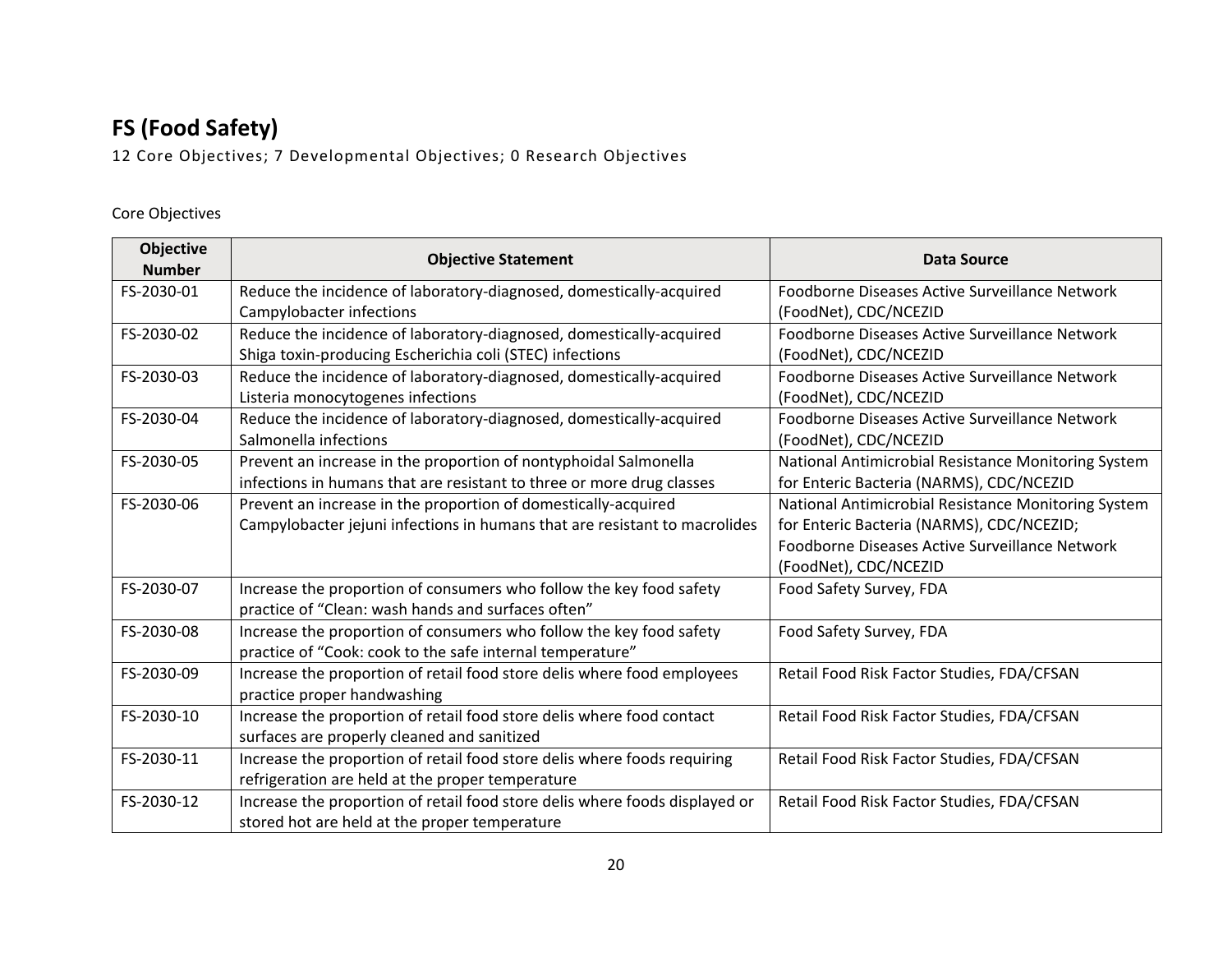| <b>Objective</b> | <b>Objective Statement</b>                                                                                                  |  |
|------------------|-----------------------------------------------------------------------------------------------------------------------------|--|
| <b>Number</b>    |                                                                                                                             |  |
| FS-2030-D01      | Reduce the number of infections due to outbreaks of Shiga toxin-producing E. coli, or Campylobacter, Listeria or Salmonella |  |
|                  | species associated with beef                                                                                                |  |
| FS-2030-D02      | Reduce the number of infections due to outbreaks of Shiga toxin-producing E. coli, or Campylobacter, Listeria or Salmonella |  |
|                  | species associated with dairy                                                                                               |  |
| FS-2030-D03      | Reduce the number of infections due to outbreaks of Shiga toxin-producing E. coli, or Campylobacter, Listeria or Salmonella |  |
|                  | species associated with fruit and nuts                                                                                      |  |
| FS-2030-D04      | Reduce the number of infections due to outbreaks of Shiga toxin-producing E. coli, or Campylobacter, Listeria or Salmonella |  |
|                  | species associated with leafy greens                                                                                        |  |
| FS-2030-D05      | Reduce the number of infections due to outbreaks of Shiga toxin-producing E. coli, or Campylobacter, Listeria or Salmonella |  |
|                  | species associated with poultry                                                                                             |  |
| FS-2030-D06      | Reduce the number of outbreaks of infections caused by Norovirus                                                            |  |
| FS-2030-D07      | Reduce the number of food allergy reactions requiring emergency treatment                                                   |  |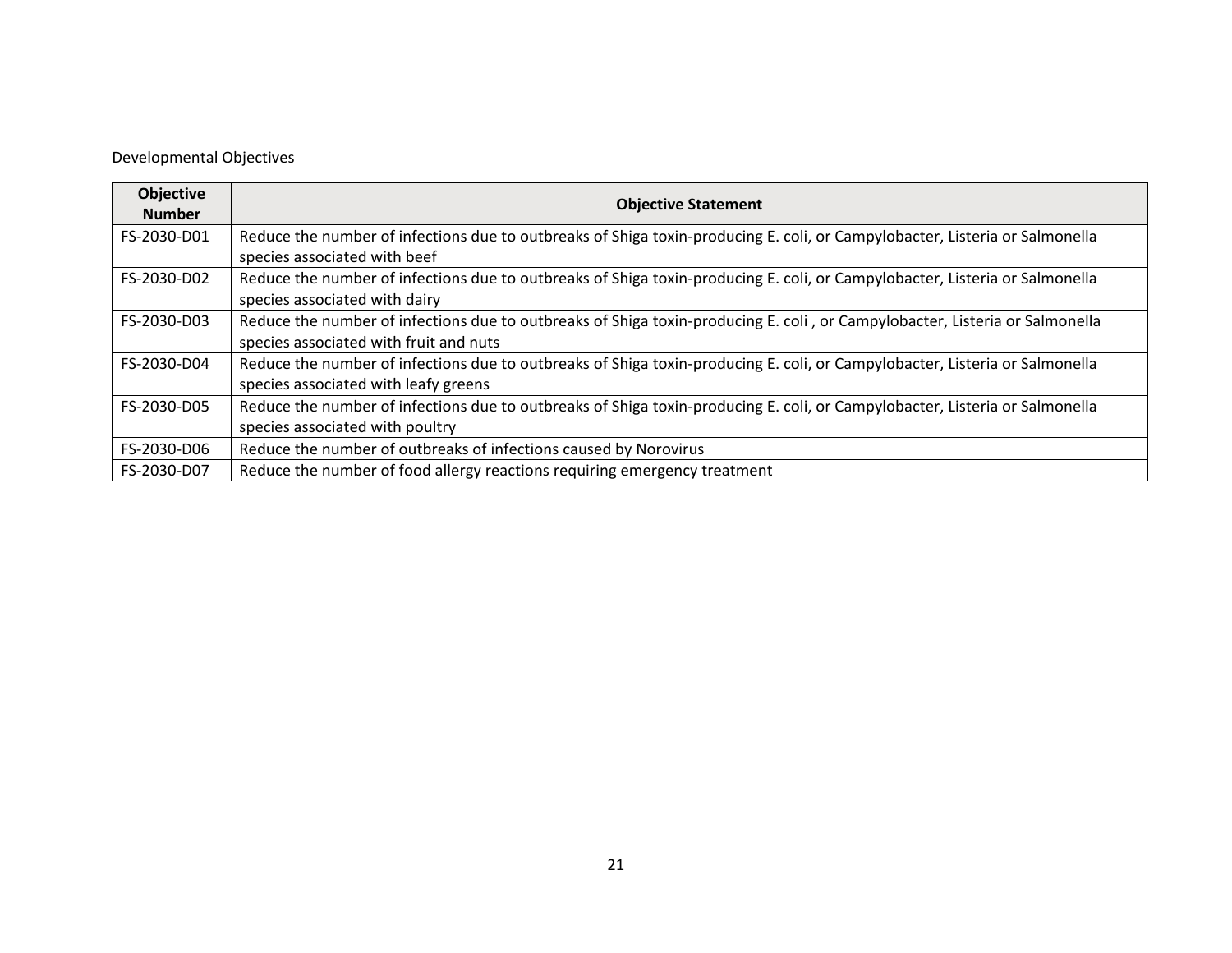# <span id="page-21-0"></span>**GH (Global Health)**

1 Core Objective; 1 Developmental Objective; 1 Research Objective

### Core Objectives

| <b>Objective</b><br><b>Number</b> | <b>Objective Statement</b>                                                                                      | Data Source                               |
|-----------------------------------|-----------------------------------------------------------------------------------------------------------------|-------------------------------------------|
| GH-2030-01                        | Increase the number of field epidemiologists trained globally by the<br>Department of Health and Human Services | <b>Global Health Security Report, CDC</b> |

### Developmental Objectives

| <b>Objective</b><br><b>Number</b> | <b>Objective Statement</b>                                                                     |  |
|-----------------------------------|------------------------------------------------------------------------------------------------|--|
| GH-2030-D01                       | Increase the number of public health events of international importance monitored and reported |  |

### Research Objectives

| <b>Objective</b><br><b>Number</b> | <b>Objective Statement</b>                                                                                                                |
|-----------------------------------|-------------------------------------------------------------------------------------------------------------------------------------------|
| GH-2030-R01                       | Increase laboratory diagnostic testing capacity in countries and regionally through the Department of Health and Human<br><b>Services</b> |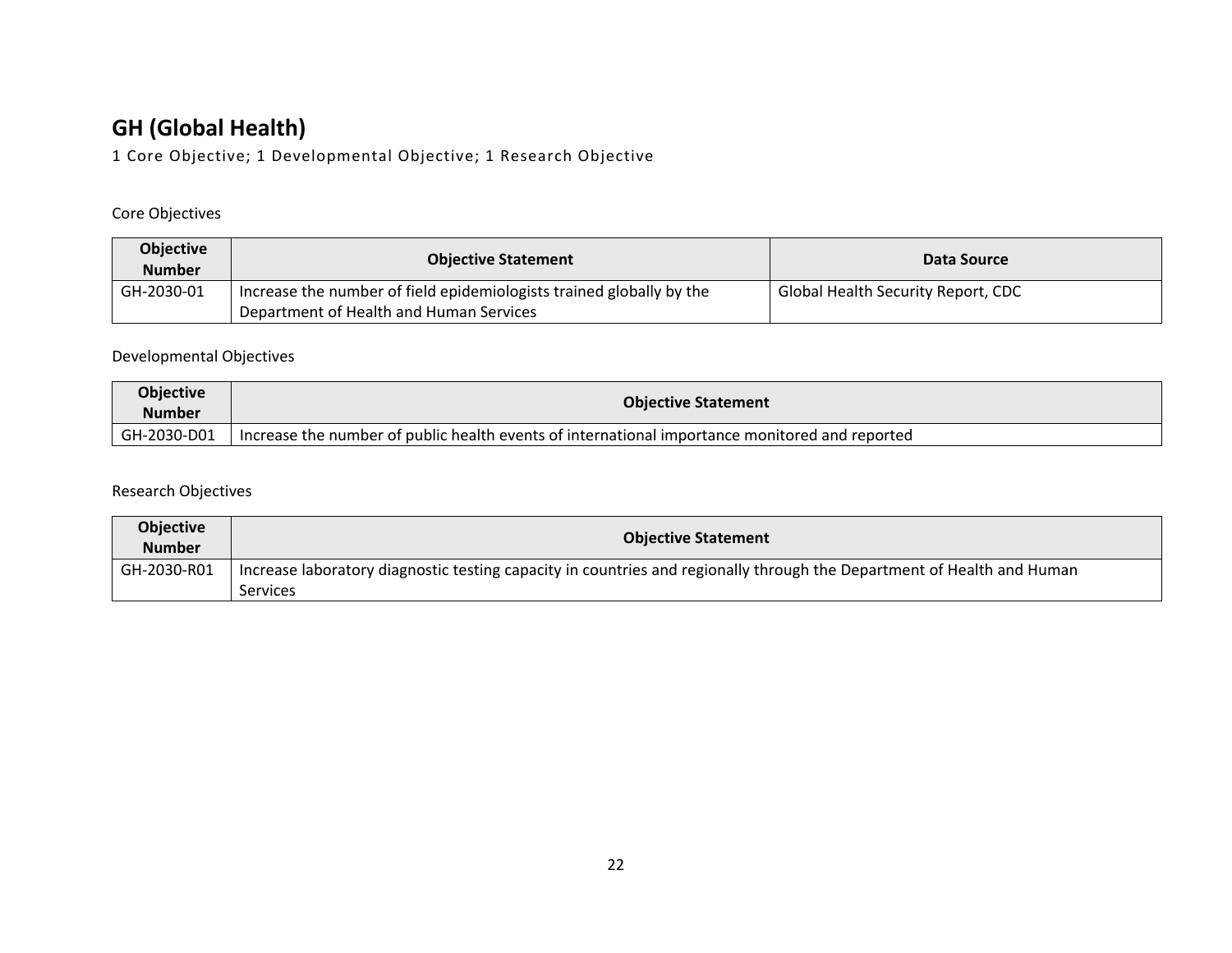## <span id="page-22-0"></span>**HAI (Healthcare-Associated Infections)**

2 Core Objectives; 1 Developmental Objective; 0 Research Objectives

### Core Objectives

| <b>Objective</b><br><b>Number</b> | <b>Objective Statement</b>                                | Data Source                                              |
|-----------------------------------|-----------------------------------------------------------|----------------------------------------------------------|
| HAI-2030-01                       | Reduce hospital-onset Clostridioides difficile infections | National Healthcare Safety Network (NHSN),<br>CDC/NCEZID |
| HAI-2030-02                       | Reduce hospital-onset MRSA bacteremia                     | National Healthcare Safety Network (NHSN),<br>CDC/NCEZID |

| Objective<br>Number | <b>Objective Statement</b>                                 |
|---------------------|------------------------------------------------------------|
| HAI-2030-D01        | Reduce inappropriate antibiotic use in outpatient settings |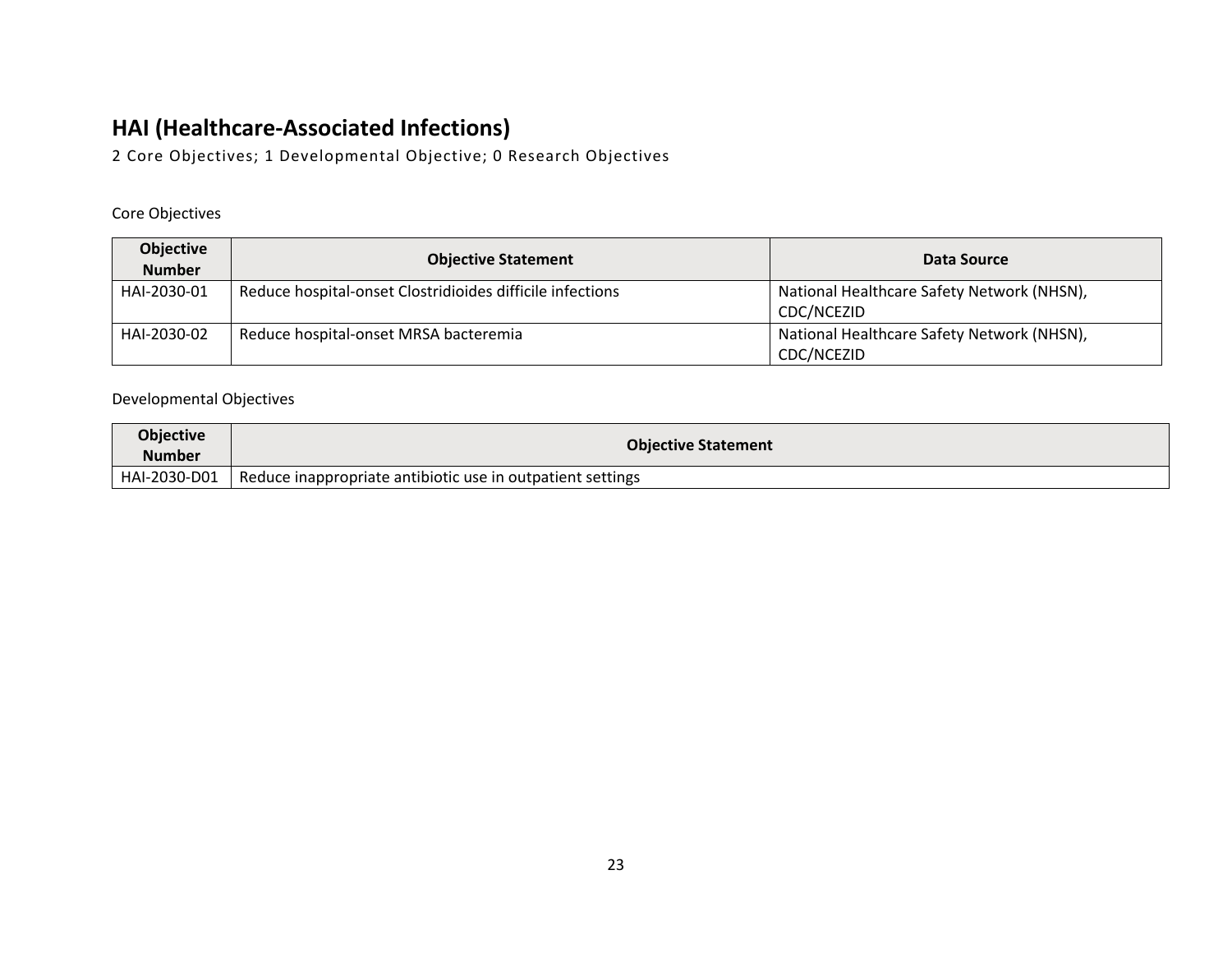## <span id="page-23-0"></span>**HC/HIT (Health Communication and Health Information Technology)**

7 Core Objectives; 8 Developmental Objectives; 0 Research Objectives

#### Core Objectives

| <b>Objective</b><br><b>Number</b> | <b>Objective Statement</b>                                              | Data Source                                        |
|-----------------------------------|-------------------------------------------------------------------------|----------------------------------------------------|
| HC/HIT-2030-01                    | Increase the proportion of persons who report their health care         | Medical Expenditure Panel Survey (MEPS), AHRQ      |
|                                   | provider always asked them to describe how they will follow             |                                                    |
|                                   | <i>instructions</i>                                                     |                                                    |
| HC/HIT-2030-02                    | Reduce the proportion of persons who report poor patient/provider       | Medical Expenditure Panel Survey (MEPS), AHRQ      |
|                                   | communication (e.g., listening, explanations, disrespect, time)         |                                                    |
| HC/HIT-2030-03                    | Increase the proportion of persons who report that their health care    | Health Information National Trends Survey (HINTS), |
|                                   | providers always involved them in decisions about their health care as  | NIH/NCI                                            |
|                                   | much as they wanted                                                     |                                                    |
| HC/HIT-2030-04                    | Increase proportion of persons who use health information technology    | Health Information National Trends Survey (HINTS), |
|                                   | (HIT) to track health care data or communicate with providers           | NIH/NCI                                            |
| HC/HIT-2030-05                    | Increase the proportion of persons with broadband access to the         | Health Information National Trends Survey (HINTS), |
|                                   | Internet                                                                | NIH/NCI                                            |
| HC/HIT-2030-06                    | Increase the proportion of persons offered online access to their       | Health Information National Trends Survey (HINTS), |
|                                   | medical record                                                          | NIH/NCI                                            |
| HC/HIT-2030-07                    | Increase the proportion of adults who report having social support      | Health Information National Trends Survey (HINTS), |
|                                   | (having friends or family members that they talk to about their health) | NIH/NCI                                            |

| <b>Objective</b> | <b>Objective Statement</b>                                                                                                                      |  |
|------------------|-------------------------------------------------------------------------------------------------------------------------------------------------|--|
| <b>Number</b>    |                                                                                                                                                 |  |
|                  | HC/HIT-2030-D01   Increase the proportion of persons who have access to quality (reliable and easy to use) digital health tools and information |  |
|                  | HC/HIT-2030-D02   Increase the number of state health departments that report using social marketing in health promotion and disease prevention |  |
|                  | programs                                                                                                                                        |  |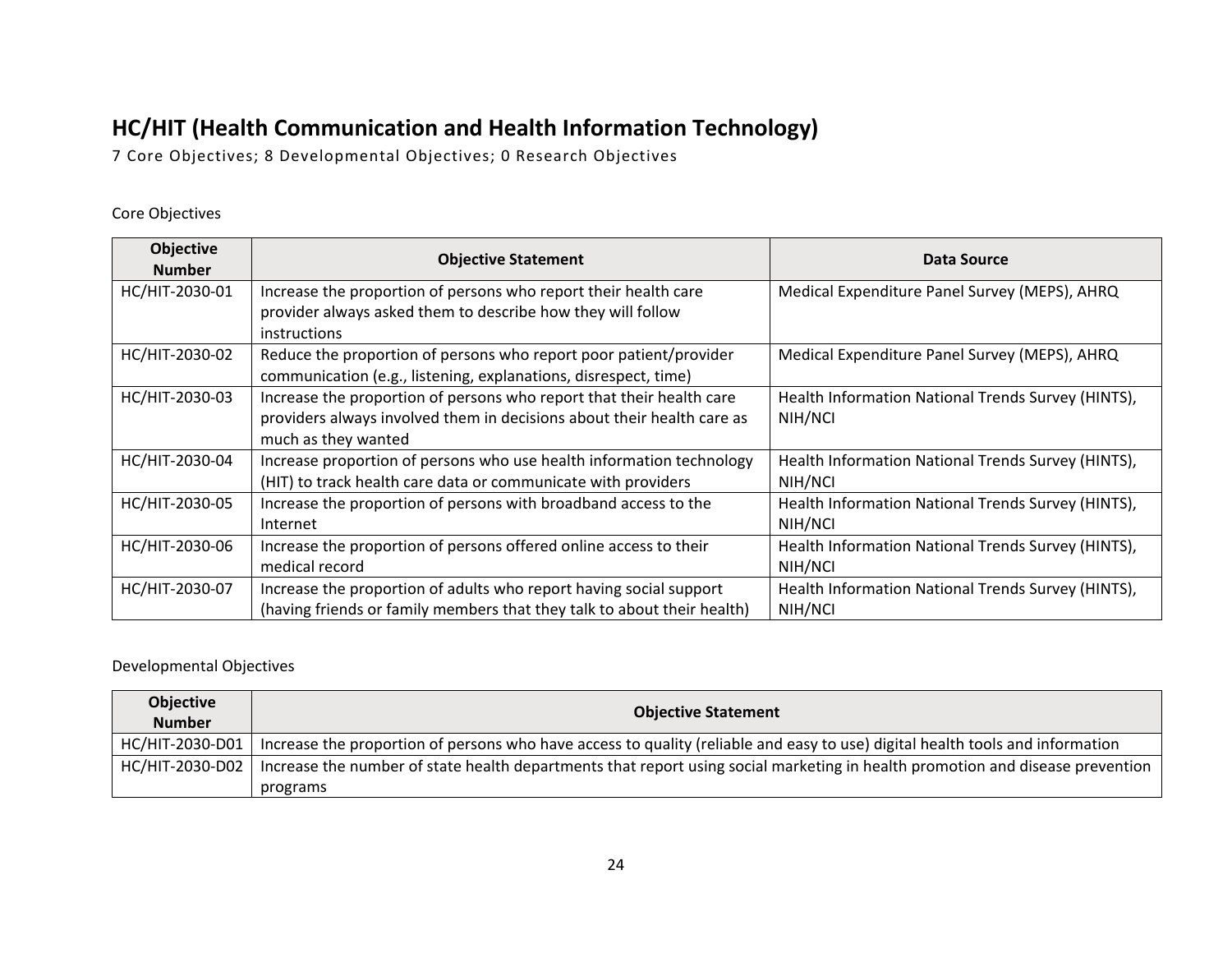| Objective<br><b>Number</b> | <b>Objective Statement</b>                                                                                                   |  |
|----------------------------|------------------------------------------------------------------------------------------------------------------------------|--|
| HC/HIT-2030-D03            | Increase the proportion of crisis and emergency risk messages embedded in print and broadcast news stories that present      |  |
|                            | complete information (i.e., what is known, what is not known, and how or why the event happened)                             |  |
| HC/HIT-2030-D04            | Increase the proportion of crisis and emergency risk messages embedded in print and broadcast news stories that promote      |  |
|                            | steps the reader or viewer can take to reduce their personal health threat                                                   |  |
| HC/HIT-2030-D05            | Increase the proportion of crisis and emergency risk messages embedded in print and broadcast news stories that demonstrate  |  |
|                            | engagement (i.e., express empathy, accountability, and commitment)                                                           |  |
| HC/HIT-2030-D06            | Increase the percentage of clinicians that can send, receive, find, and integrate electronic health information from outside |  |
|                            | sources                                                                                                                      |  |
| HC/HIT-2030-D07            | Increase the percentage of clinicians that have necessary information electronically available at the point of care          |  |
| HC/HIT-2030-D08            | Increase the proportion of persons that can view, download, and transmit their electronic health information                 |  |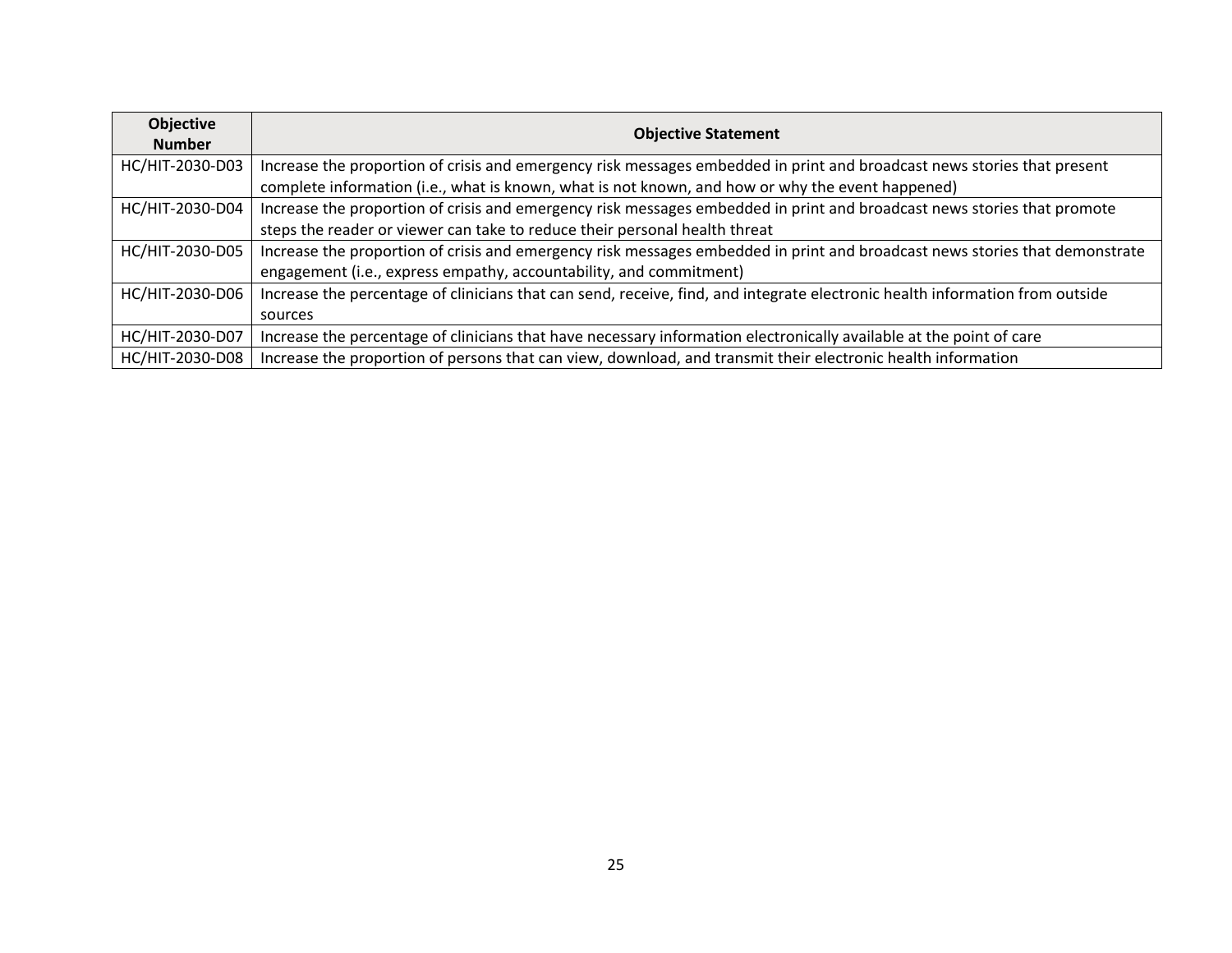# <span id="page-25-0"></span>**HDS (Heart Disease and Stroke)**

9 Core Objectives; 7 Developmental Objectives; 0 Research Objectives

| Objective<br><b>Number</b> | <b>Objective Statement</b>                                                 | Data Source                                          |
|----------------------------|----------------------------------------------------------------------------|------------------------------------------------------|
| HDS-2030-01                | Increase overall cardiovascular health in U.S. adults                      | National Health and Nutrition Examination Survey     |
|                            |                                                                            | (NHANES), CDC/NCHS                                   |
| HDS-2030-02                | Reduce coronary heart disease deaths                                       | National Vital Statistics System-Mortality (NVSS-M), |
|                            |                                                                            | CDC/NCHS; Bridged-race Population Estimates,         |
|                            |                                                                            | <b>CDC/NCHS and Census</b>                           |
| HDS-2030-03                | Reduce stroke deaths                                                       | National Vital Statistics System-Mortality (NVSS-M), |
|                            |                                                                            | CDC/NCHS; Bridged-race Population Estimates,         |
|                            |                                                                            | <b>CDC/NCHS and Census</b>                           |
| HDS-2030-04                | Reduce the proportion of adults with hypertension                          | National Health and Nutrition Examination Survey     |
|                            |                                                                            | (NHANES), CDC/NCHS                                   |
| HDS-2030-05                | Reduce the mean total blood cholesterol levels among adults                | National Health and Nutrition Examination Survey     |
|                            |                                                                            | (NHANES), CDC/NCHS                                   |
| HDS-2030-06                | Increase the proportion of adults with hypertension whose blood            | National Health and Nutrition Examination Survey     |
|                            | pressure is under control                                                  | (NHANES), CDC/NCHS                                   |
| HDS-2030-07                | Increase the proportion of adults with a history of cardiovascular disease | National Health and Nutrition Examination Survey     |
|                            | who are using aspirin therapy to prevent recurrent cardiovascular events   | (NHANES), CDC/NCHS                                   |
| HDS-2030-08                | Reduce hospitalizations among adults with heart failure as the principal   | Healthcare Cost and Utilization Project - Nationwide |
|                            | diagnosis                                                                  | Inpatient Sample (HCUP-NIS), AHRQ; Population        |
|                            |                                                                            | Estimates, Census                                    |
| HDS-2030-09                | Increase the treatment of blood cholesterol among eligible adults          | National Health and Nutrition Examination Survey     |
|                            |                                                                            | (NHANES), CDC/NCHS                                   |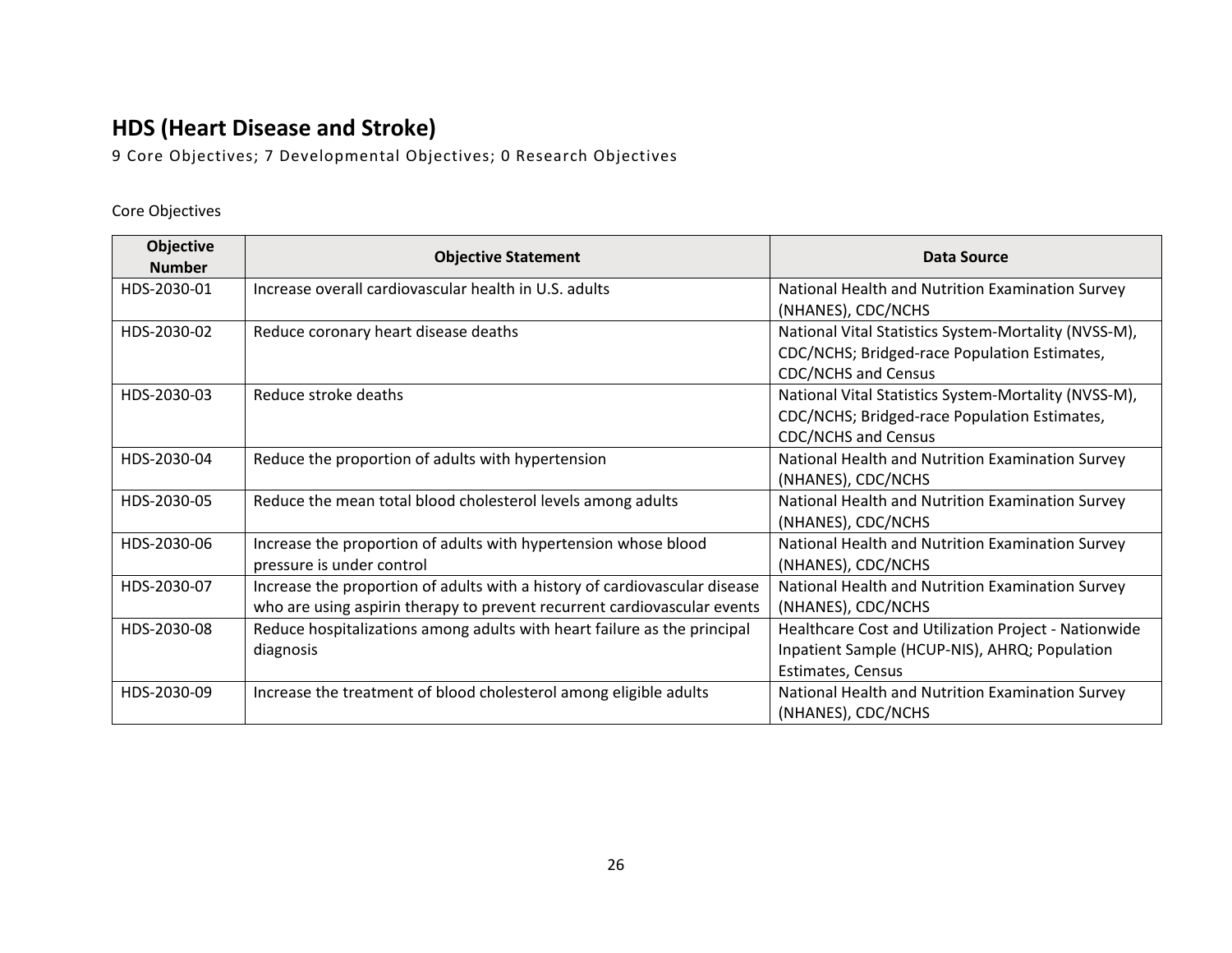| <b>Objective</b><br><b>Number</b> | <b>Objective Statement</b>                                                                                                                           |
|-----------------------------------|------------------------------------------------------------------------------------------------------------------------------------------------------|
| HDS-2030-D01                      | Increase the proportion of eligible patients with heart attacks who receive fibrinolytic therapy within 30 minutes of hospital<br>arrival            |
| HDS-2030-D02                      | Increase the proportion of eligible patients with heart attacks who receive percutaneous intervention (PCI) within 90 minutes of<br>hospital arrival |
| HDS-2030-D03                      | Increase the proportion of eligible patients with strokes who receive acute intravenous reperfusion therapy within 3 hours from<br>symptom onset     |
| HDS-2030-D04                      | Increase the proportion of adult heart attack survivors who are referred to a cardiac rehabilitation program at discharge                            |
| HDS-2030-D05                      | Increase the proportion of adult stroke survivors who participate in rehabilitation services                                                         |
| HDS-2030-D06                      | Increase the proportion of adults who have had their risk for developing atherosclerotic cardiovascular disease (ACVD) assessed                      |
| HDS-2030-D07                      | Increase the proportion of eligible patients with strokes who receive mechanical thrombectomy within 16 hours from symptom<br>onset                  |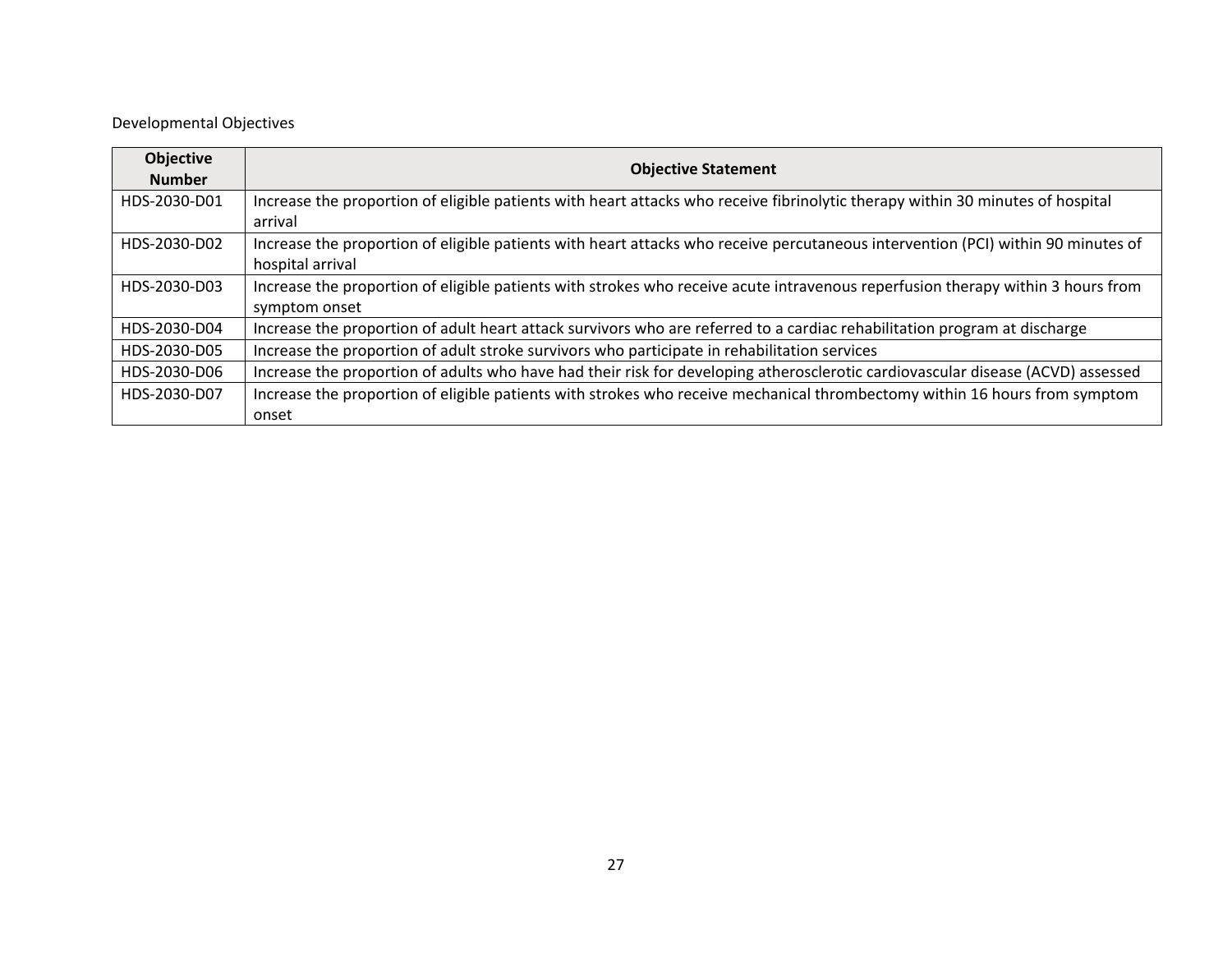## <span id="page-27-0"></span>**HIV**

6 Core Objectives; 0 Developmental Objectives; 0 Research Objectives

| <b>Objective</b><br><b>Number</b> | <b>Objective Statement</b>                                                                                                              | Data Source                                                                                                   |
|-----------------------------------|-----------------------------------------------------------------------------------------------------------------------------------------|---------------------------------------------------------------------------------------------------------------|
| HIV-2030-01                       | Reduce the number of new HIV infections among adolescents and adults,<br>13 years and older                                             | National HIV Surveillance System (NHSS),<br>CDC/NCHHSTP                                                       |
| HIV-2030-02                       | Increase the proportion of persons 13 years and older who know their HIV<br>status                                                      | National HIV Surveillance System (NHSS),<br>CDC/NCHHSTP                                                       |
| HIV-2030-03                       | Reduce the number of new HIV diagnoses among persons of all ages                                                                        | National HIV Surveillance System (NHSS),<br>CDC/NCHHSTP                                                       |
| HIV-2030-04                       | Increase the percentage of persons 13 years and older with newly<br>diagnosed HIV infection linked to HIV medical care within one month | National HIV Surveillance System (NHSS),<br><b>CDC/NCHHSTP</b>                                                |
| HIV-2030-05                       | Increase the percentage of persons 13 years and older with diagnosed HIV<br>infection who are virally suppressed                        | National HIV Surveillance System (NHSS),<br>CDC/NCHHSTP                                                       |
| HIV-2030-06                       | Reduce rate of newly diagnosed perinatally acquired HIV infections                                                                      | National HIV Surveillance System (NHSS),<br>CDC/NCHHSTP; National Vital Statistics System<br>(NVSS), CDC/NCHS |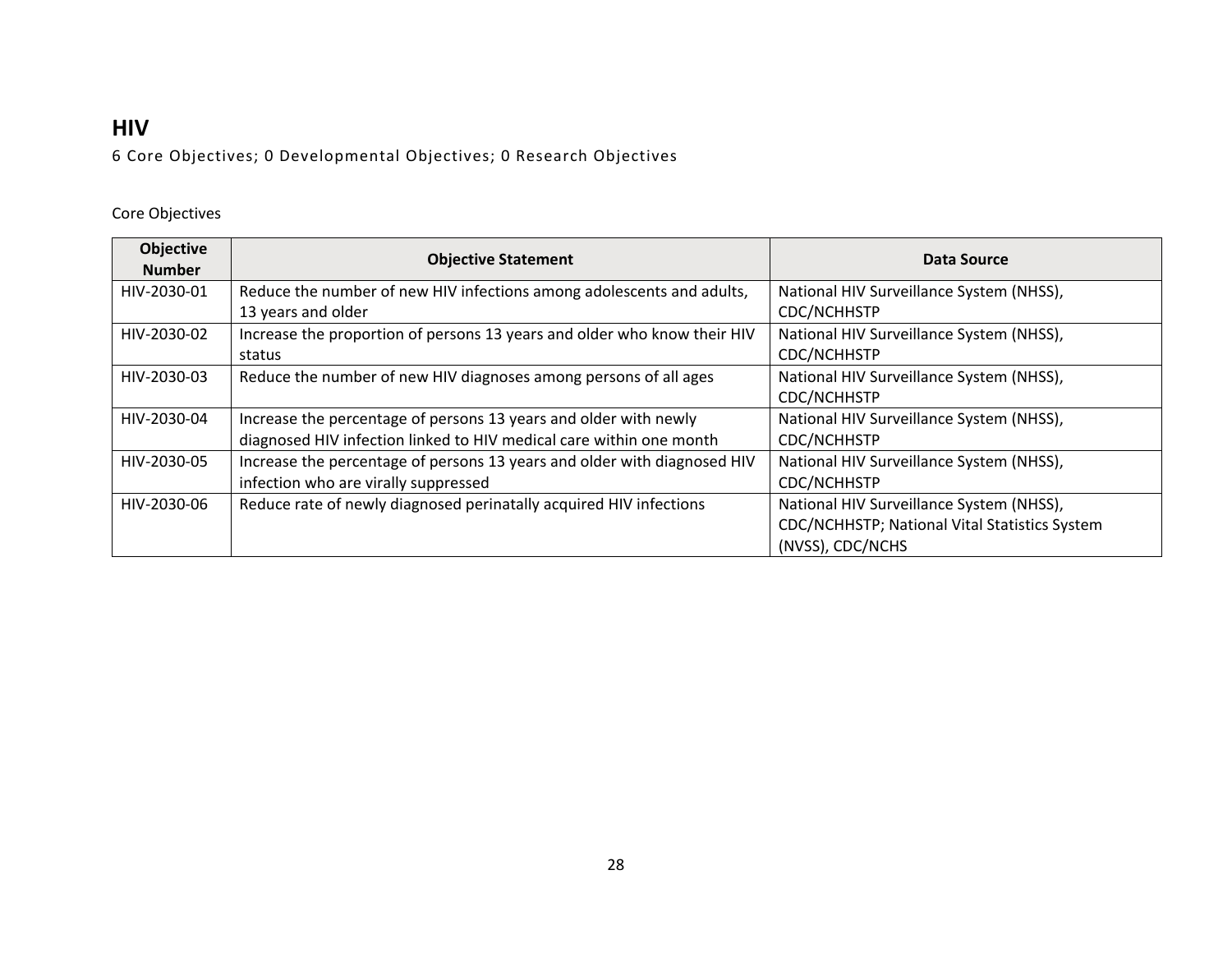## <span id="page-28-0"></span>**HOSCD (Hearing and Other Sensory or Communication Disorders)**

12 Core Objectives; 0 Developmental Objectives; 0 Research Objectives

| <b>Objective</b><br><b>Number</b> | <b>Objective Statement</b>                                                | <b>Data Source</b>                                  |
|-----------------------------------|---------------------------------------------------------------------------|-----------------------------------------------------|
| HOSCD-2030-01                     | Increase the proportion of newborns who are screened for hearing loss     | Early Hearing Detection and Intervention (EHDI)     |
|                                   | by no later than age 1 month                                              | Hearing Screening and Follow-up Survey (EHDI HSFS), |
|                                   |                                                                           | CDC/NCBDDD                                          |
| HOSCD-2030-02                     | Increase the proportion of infants who did not pass the hearing           | Early Hearing Detection and Intervention (EHDI)     |
|                                   | screening test that receive diagnostic audiologic evaluation for hearing  | Hearing Screening and Follow-up Survey (EHDI HSFS), |
|                                   | loss no later than age 3 months                                           | CDC/NCBDDD                                          |
| HOSCD-2030-03                     | Increase the proportion of infants with confirmed hearing loss who are    | Early Hearing Detection and Intervention (EHDI)     |
|                                   | enrolled for intervention services no later than age 6 months             | Hearing Screening and Follow-up Survey (EHDI HSFS), |
|                                   |                                                                           | CDC/NCBDDD                                          |
| HOSCD-2030-04                     | Reduce frequent ear infections (otitis media) in children                 | National Health Interview Survey (NHIS), CDC/NCHS   |
| HOSCD-2030-05                     | Increase the proportion of adults with hearing loss who use a hearing aid | National Health Interview Survey (NHIS), CDC/NCHS   |
| HOSCD-2030-06                     | Increase the proportion of adults who have had a hearing examination      | National Health and Nutrition Examination Survey    |
|                                   | within the past 5 years                                                   | (NHANES), CDC/NCHS                                  |
| HOSCD-2030-07                     | Increase the proportion of adults who use hearing protection devices      | National Health and Nutrition Examination Survey    |
|                                   | (earplugs, earmuffs) when exposed to loud sounds or music                 | (NHANES), CDC/NCHS                                  |
| HOSCD-2030-08                     | Reduce the proportion of adults who have hearing loss due to noise        | National Health and Nutrition Examination Survey    |
|                                   | exposure                                                                  | (NHANES), CDC/NCHS                                  |
| HOSCD-2030-09                     | Increase the proportion of adults with onset of bothersome tinnitus in    | National Health Interview Survey (NHIS), CDC/NCHS   |
|                                   | the past 5 years who have seen a health care specialist                   |                                                     |
| HOSCD-2030-10                     | Increase the proportion of adults with moderate to severe balance or      | National Health Interview Survey (NHIS), CDC/NCHS   |
|                                   | dizziness problems who have seen or been referred to a health care        |                                                     |
|                                   | specialist for evaluation and treatment                                   |                                                     |
| HOSCD-2030-11                     | Increase the proportion of adults with smell or taste disorders who have  | National Health and Nutrition Examination Survey    |
|                                   | ever seen a health care provider about their disorder                     | (NHANES), CDC/NCHS                                  |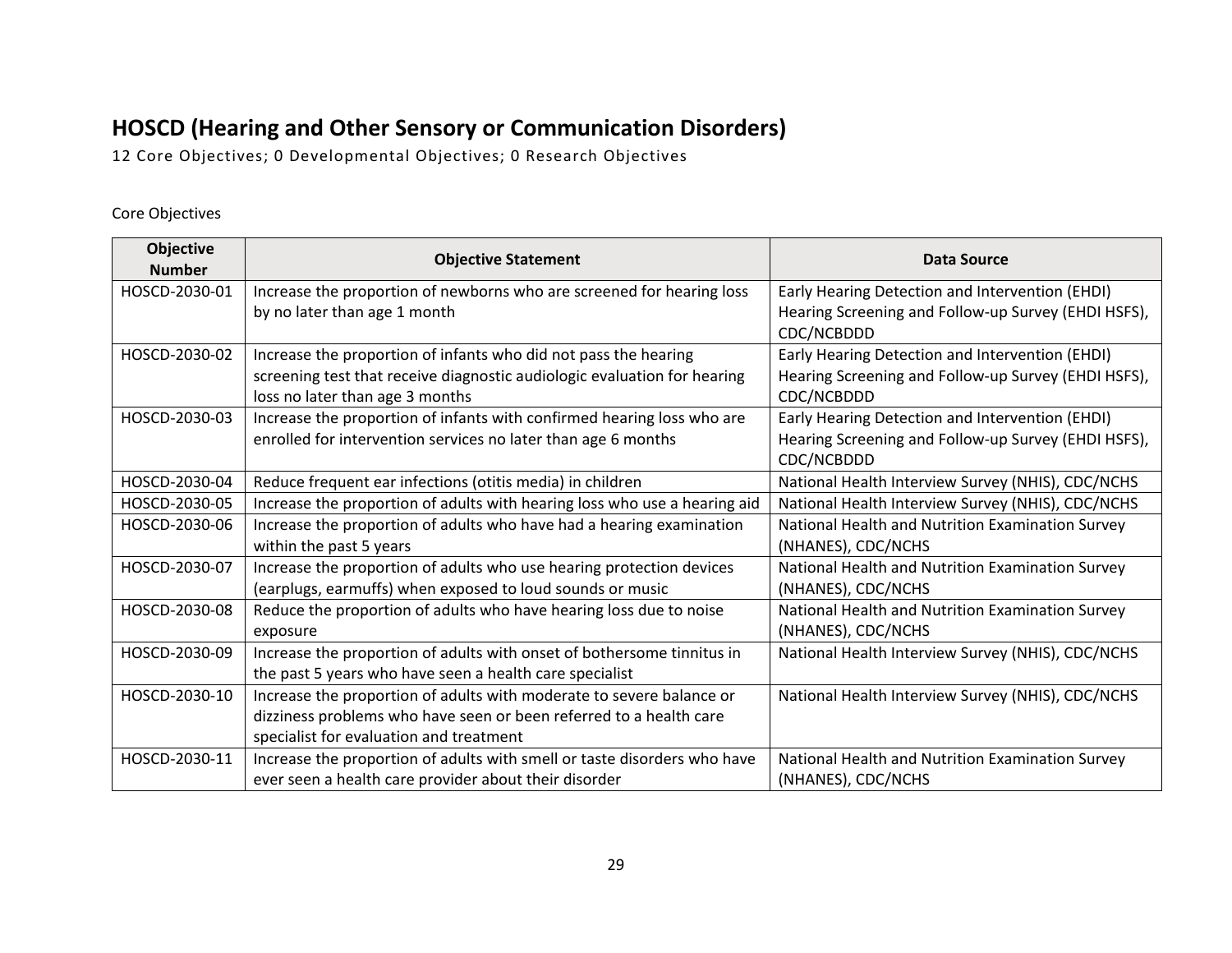| <b>Objective</b><br><b>Number</b> | <b>Objective Statement</b>                                            | Data Source                                       |
|-----------------------------------|-----------------------------------------------------------------------|---------------------------------------------------|
| HOSCD-2030-12                     | Increase the proportion of children with communication disorders of   | National Health Interview Survey (NHIS), CDC/NCHS |
|                                   | voice, speech, or language who have seen a health care specialist for |                                                   |
|                                   | evaluation or treatment in the past 12 months                         |                                                   |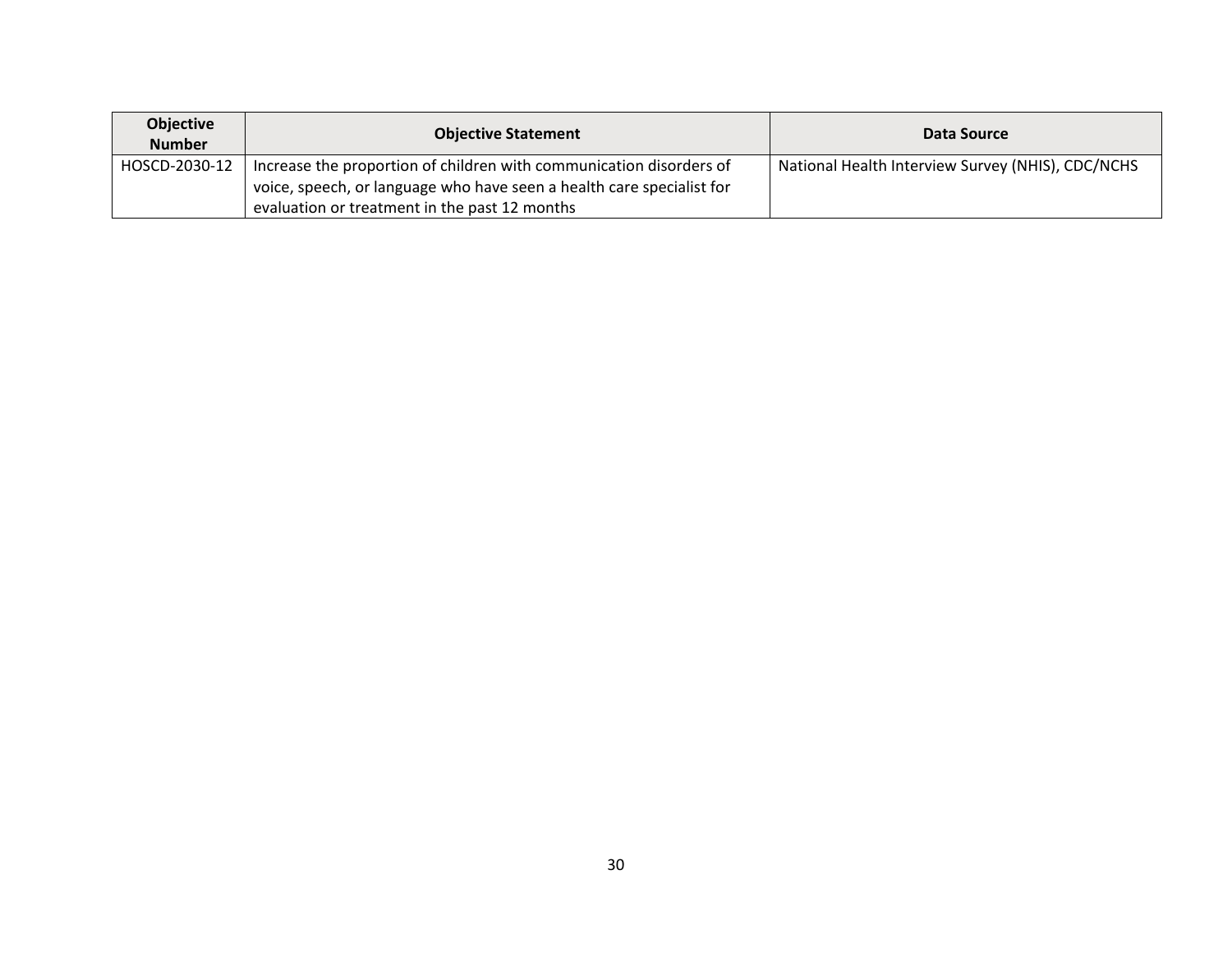# <span id="page-30-0"></span>**IID (Immunization and Infectious Diseases)**

16 Core Objectives; 1 Developmental Objective; 0 Research Objectives

| <b>Objective</b><br><b>Number</b> | <b>Objective Statement</b>                                             | <b>Data Source</b>                                                             |
|-----------------------------------|------------------------------------------------------------------------|--------------------------------------------------------------------------------|
| IID-2030-01                       | Reduce the rate of hepatitis A                                         | National Notifiable Diseases Surveillance System                               |
|                                   |                                                                        | (NNDSS), CDC/PHSIPO; Bridged-race Population<br>Estimates, CDC/NCHS and Census |
| IID-2030-02                       | Reduce the rate of acute hepatitis B                                   | National Notifiable Diseases Surveillance System                               |
|                                   |                                                                        | (NNDSS), CDC/PHSIPO; Bridged-race Population                                   |
|                                   |                                                                        | Estimates, CDC/NCHS and Census                                                 |
| IID-2030-03                       | Reduce the rate of acute hepatitis C                                   | National Notifiable Diseases Surveillance System                               |
|                                   |                                                                        | (NNDSS), CDC/PHSIPO; Bridged-race Population                                   |
|                                   |                                                                        | Estimates, CDC/NCHS and Census                                                 |
| IID-2030-04                       | Increase the proportion of persons aware they have chronic hepatitis B | National Health and Nutrition Examination Survey                               |
|                                   |                                                                        | (NHANES), CDC/NCHS                                                             |
| IID-2030-05                       | Increase the proportion of persons aware they have chronic hepatitis C | National Health and Nutrition Examination Survey                               |
|                                   |                                                                        | (NHANES), CDC/NCHS                                                             |
| IID-2030-06                       | Reduce the rate of deaths with hepatitis C as the underlying or a      | National Vital Statistics System-Mortality (NVSS-M),                           |
|                                   | contributing cause                                                     | CDC/NCHS; Bridged-race Population Estimates,                                   |
|                                   |                                                                        | <b>CDC/NCHS and Census</b>                                                     |
| IID-2030-07                       | Reduce tuberculosis (TB)                                               | National Tuberculosis Surveillance System (NTSS),                              |
|                                   |                                                                        | CDC/NCHHSTP; Bridged-race Population Estimates,                                |
|                                   |                                                                        | <b>CDC/NCHS and Census</b>                                                     |
| IID-2030-08                       | Reduce cases of pertussis among children under 1 year of age           | National Notifiable Diseases Surveillance System                               |
|                                   |                                                                        | (NNDSS), CDC/PHSIPO                                                            |
| IID-2030-09                       | Increase the vaccination coverage level of 4 doses of the diphtheria-  | National Immunization Survey-Child (NIS-Child),                                |
|                                   | tetanus-acellular pertussis (DTaP) vaccine among children by age 2     | CDC/NCIRD and CDC/NCHS                                                         |
|                                   | years                                                                  |                                                                                |
| IID-2030-10                       | Maintain an effective vaccination coverage level of 1 dose of measles- | National Immunization Survey-Child (NIS-Child),                                |
|                                   | mumps-rubella vaccine (MMR) among children by age 2 years              | CDC/NCIRD and CDC/NCHS                                                         |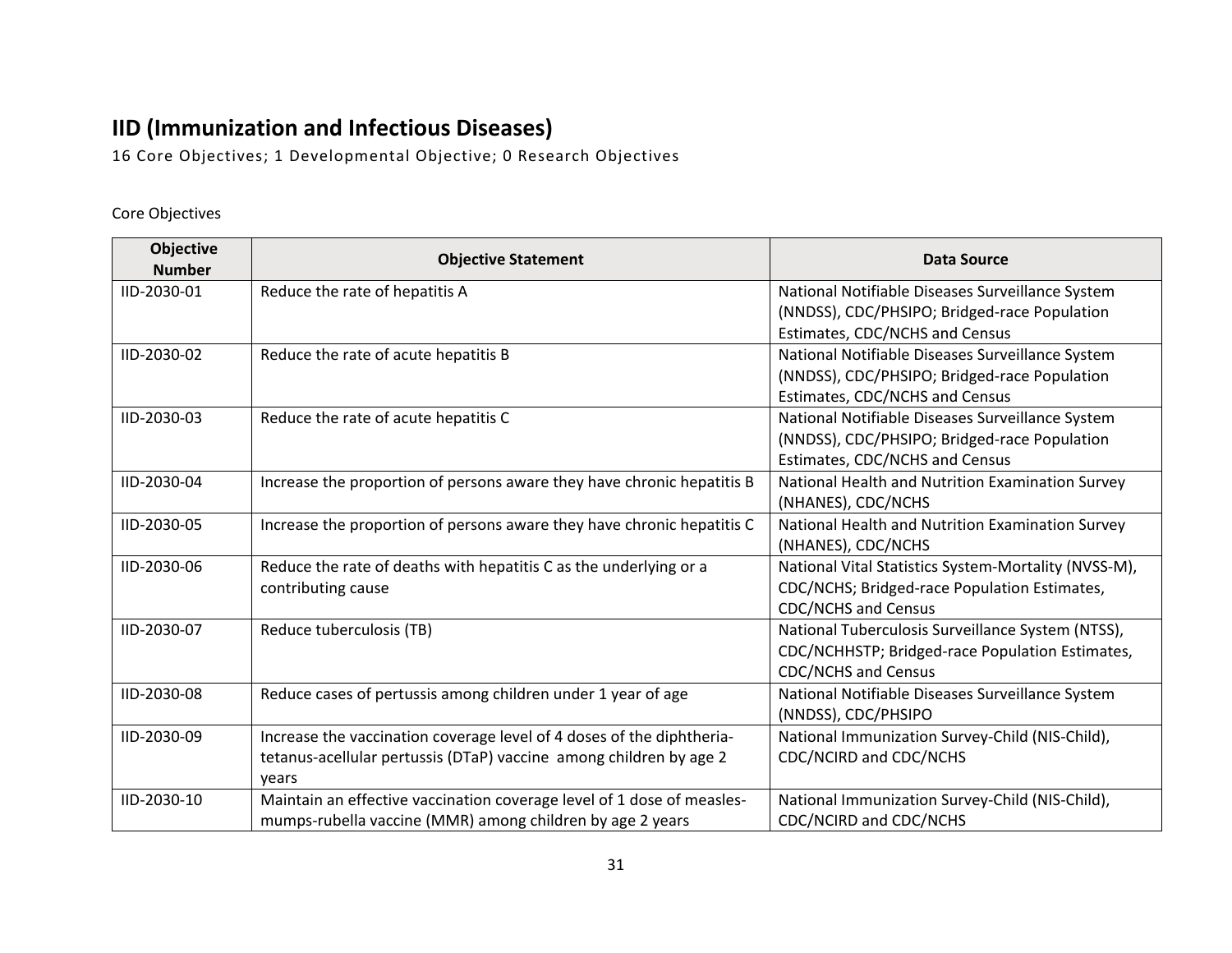| <b>Objective</b><br><b>Number</b> | <b>Objective Statement</b>                                            | Data Source                                       |
|-----------------------------------|-----------------------------------------------------------------------|---------------------------------------------------|
| IID-2030-11                       | Reduce the percentage of children in the U.S. who receive 0 doses of  | National Immunization Survey-Child (NIS-Child),   |
|                                   | recommended vaccines by age 2 years                                   | CDC/NCIRD and CDC/NCHS                            |
| IID-2030-12                       | Increase the percentage of adolescents aged 13 through 15 years who   | National Immunization Survey-Teen (NIS-Teen),     |
|                                   | receive recommended doses of human papillomavirus (HPV) vaccine       | CDC/NCIRD and CDC/NCHS                            |
| IID-2030-13                       | Increase the percentage of noninstitutionalized persons aged 6 months | National Health Interview Survey (NHIS), CDC/NCHS |
|                                   | and older who are vaccinated annually against seasonal influenza      |                                                   |
| IID-2030-14                       | Reduce infections due to human papillomavirus (HPV) types prevented   | National Health and Nutrition Examination Survey  |
|                                   | by the 9 valent vaccine                                               | (NHANES), CDC/NCHS                                |
| IID-2030-15                       | Maintain elimination of measles, rubella, congenital rubella syndrome | National Notifiable Diseases Surveillance System  |
|                                   | (CRS), and acute paralytic poliomyelitis                              | (NNDSS), CDC/PHSIPO                               |
| IID-2030-16                       | Maintain the vaccination coverage level of 2 doses of measles-mumps-  | Annual School Assessment Reports, CDC/NCIRD       |
|                                   | rubella (MMR) vaccine for children in kindergarten                    |                                                   |

| Objective<br><b>Number</b> | <b>Objective Statement</b>                                                              |
|----------------------------|-----------------------------------------------------------------------------------------|
| IID-2030-D01               | Increase the percentage of pregnant women who receive one dose of Tdap during pregnancy |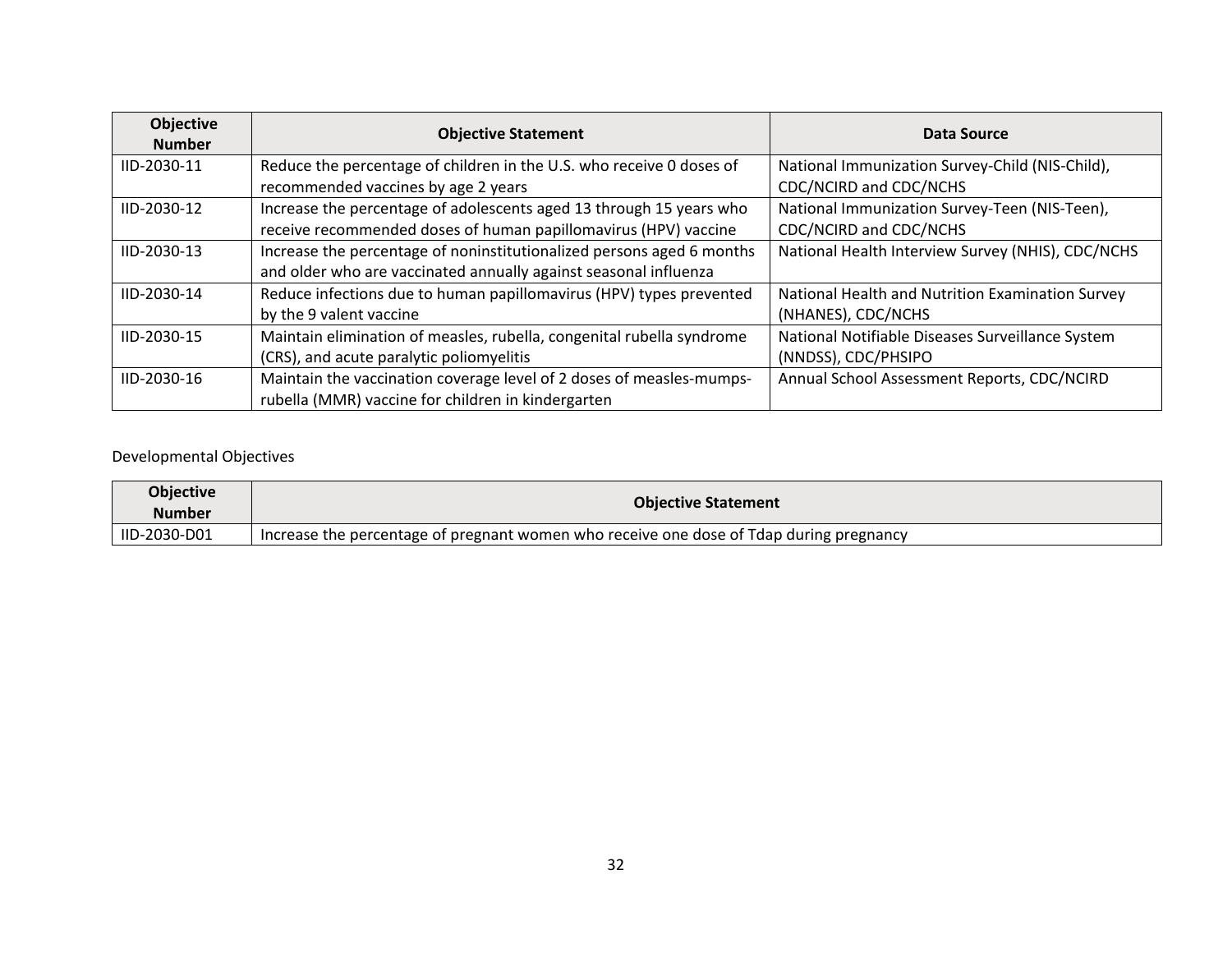# <span id="page-32-0"></span>**IVP (Injury and Violence Prevention)**

18 Core Objectives; 4 Developmental Objectives; 0 Research Objectives

| <b>Objective</b><br><b>Number</b> | <b>Objective Statement</b>                                             | Data Source                                          |
|-----------------------------------|------------------------------------------------------------------------|------------------------------------------------------|
| IVP-2030-01                       | Reduce fatal injuries                                                  | National Vital Statistics System-Mortality (NVSS-M), |
|                                   |                                                                        | CDC/NCHS; Bridged-race Population Estimates,         |
|                                   |                                                                        | <b>CDC/NCHS and Census</b>                           |
| IVP-2030-02                       | Reduce fatal traumatic brain injuries                                  | National Vital Statistics System-Mortality (NVSS-M), |
|                                   |                                                                        | CDC/NCHS; Bridged-race Population Estimates,         |
|                                   |                                                                        | <b>CDC/NCHS and Census</b>                           |
| IVP-2030-03                       | Reduce unintentional injury deaths                                     | National Vital Statistics System-Mortality (NVSS-M), |
|                                   |                                                                        | CDC/NCHS; Bridged-race Population Estimates,         |
|                                   |                                                                        | <b>CDC/NCHS and Census</b>                           |
| IVP-2030-04                       | Reduce emergency department visits for nonfatal unintentional injuries | National Electronic Injury Surveillance System-All   |
|                                   |                                                                        | Injury Program (NEISS-AIP), CDC/NCIPC and CPSC;      |
|                                   |                                                                        | Bridged-race Population Estimates, CDC/NCHS and      |
|                                   |                                                                        | Census                                               |
| IVP-2030-05                       | Reduce motor vehicle crash-related deaths                              | National Vital Statistics System-Mortality (NVSS-M), |
|                                   |                                                                        | CDC/NCHS; Bridged-race Population Estimates,         |
|                                   |                                                                        | <b>CDC/NCHS and Census</b>                           |
| IVP-2030-06                       | Reduce the proportion of passenger vehicle occupant deaths that were   | Fatality Analysis Reporting System (FARS),           |
|                                   | known unrestrained                                                     | DOT/NHTSA                                            |
| IVP-2030-07                       | Reduce fall-related deaths among adults aged 65 years and older        | National Vital Statistics System-Mortality (NVSS-M), |
|                                   |                                                                        | CDC/NCHS; Bridged-race Population Estimates,         |
|                                   |                                                                        | <b>CDC/NCHS and Census</b>                           |
| IVP-2030-08                       | Reduce homicides                                                       | Bridged-race Population Estimates, CDC/NCHS and      |
|                                   |                                                                        | Census; National Vital Statistics System-Mortality   |
|                                   |                                                                        | (NVSS-M), CDC/NCHS                                   |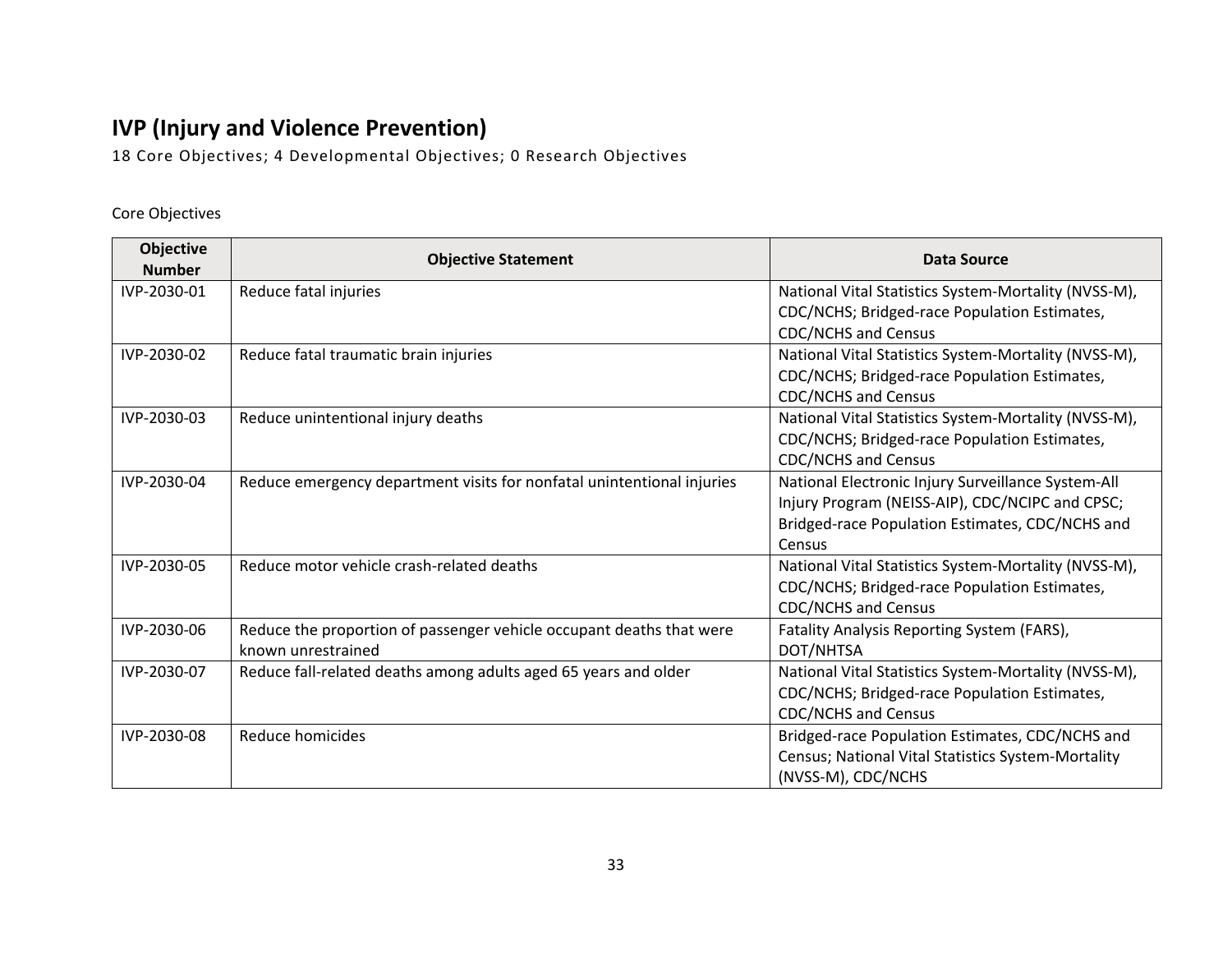| <b>Objective</b><br><b>Number</b> | <b>Objective Statement</b>                             | Data Source                                                                                                                                                        |
|-----------------------------------|--------------------------------------------------------|--------------------------------------------------------------------------------------------------------------------------------------------------------------------|
| IVP-2030-09                       | Reduce nonfatal physical assault injuries              | Bridged-race Population Estimates, CDC/NCHS and<br>Census; National Electronic Injury Surveillance<br>System-All Injury Program (NEISS-AIP), CDC/NCIPC<br>and CPSC |
| IVP-2030-10                       | Reduce physical fighting among adolescents             | Youth Risk Behavior Surveillance System (YRBSS),<br>CDC/NCHHSTP                                                                                                    |
| IVP-2030-11                       | Reduce gun carrying among adolescents                  | Youth Risk Behavior Surveillance System (YRBSS),<br>CDC/NCHHSTP                                                                                                    |
| IVP-2030-12                       | Reduce firearm-related deaths                          | Bridged-race Population Estimates, CDC/NCHS and<br>Census; National Vital Statistics System-Mortality<br>(NVSS-M), CDC/NCHS                                        |
| IVP-2030-13                       | Reduce nonfatal firearm-related injuries               | Bridged-race Population Estimates, CDC/NCHS<br>and Census; National Electronic Injury Surveillance<br>System (NEISS), CDC/NCIPC and CPSC                           |
| IVP-2030-14                       | Reduce child abuse and neglect deaths                  | National Child Abuse and Neglect Data System<br>(NCANDS), ACF; Population Estimates, Census                                                                        |
| IVP-2030-15                       | Reduce nonfatal child abuse and neglect                | National Child Abuse and Neglect Data System<br>(NCANDS), ACF; Population Estimates, Census                                                                        |
| IVP-2030-16                       | Reduce adolescent sexual violence by anyone            | Youth Risk Behavior Surveillance System (YRBSS),<br><b>CDC/NCHHSTP</b>                                                                                             |
| IVP-2030-17                       | Reduce adolescent dating violence (sexual or physical) | Youth Risk Behavior Surveillance System (YRBSS),<br>CDC/NCHHSTP                                                                                                    |
| IVP-2030-18                       | Reduce nonfatal intentional self-harm injuries         | Bridged-race Population Estimates, CDC/NCHS and<br>Census; National Electronic Injury Surveillance<br>System-All Injury Program (NEISS-AIP), CDC/NCIPC<br>and CPSC |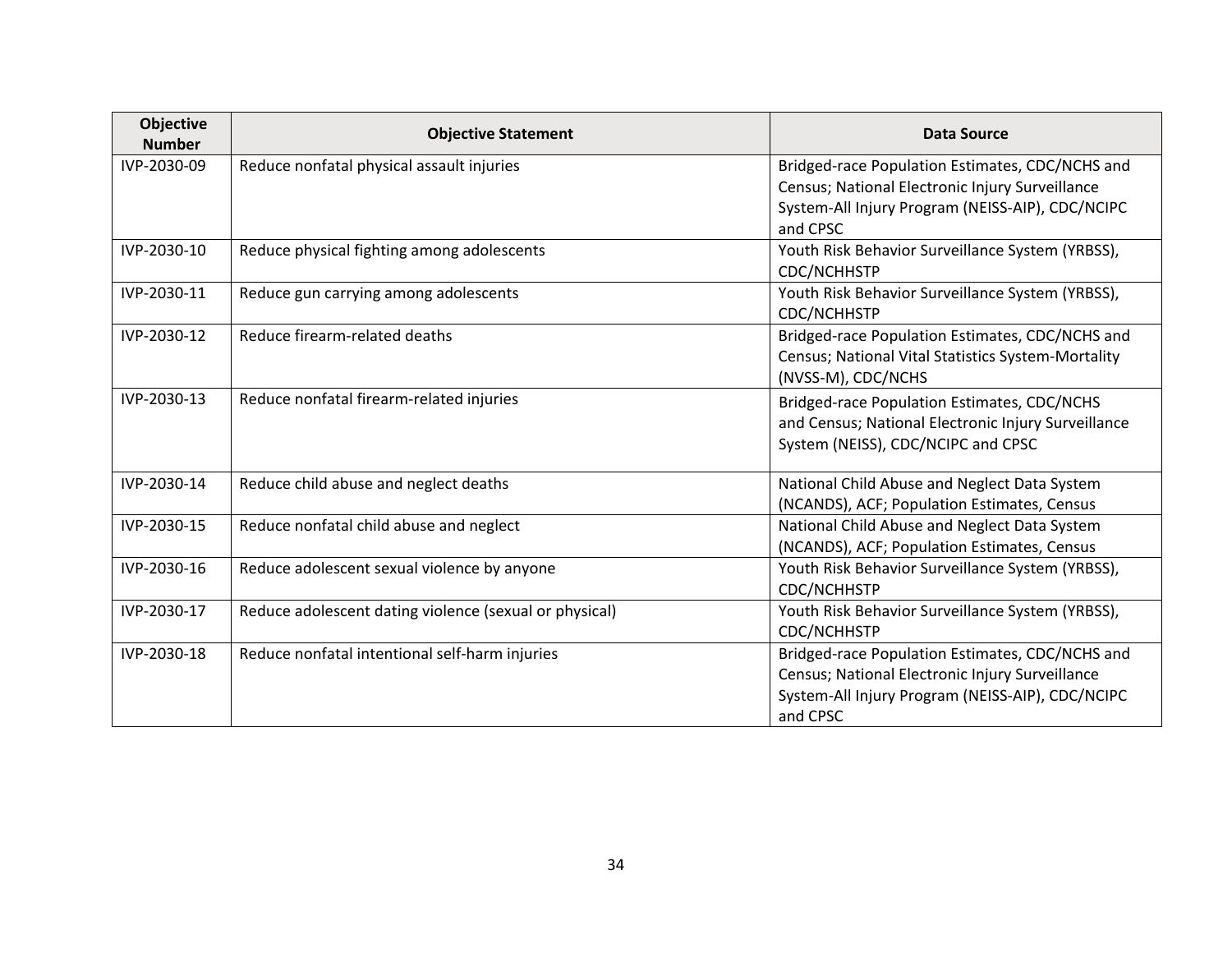| Objective<br><b>Number</b> | <b>Objective Statement</b>                                                                                                |
|----------------------------|---------------------------------------------------------------------------------------------------------------------------|
| IVP-2030-D01               | Increase the number of states where external causes of deaths among children are reviewed by a child fatality review team |
| IVP-2030-D02               | Increase the number of states where sudden and unexpected deaths to infants are reviewed by a child fatality review team  |
| IVP-2030-D03               | Reduce intimate partner violence (i.e., contact sexual violence, physical violence, and stalking) across the lifespan     |
| IVP-2030-D04               | Reduce contact sexual violence by anyone across the lifespan                                                              |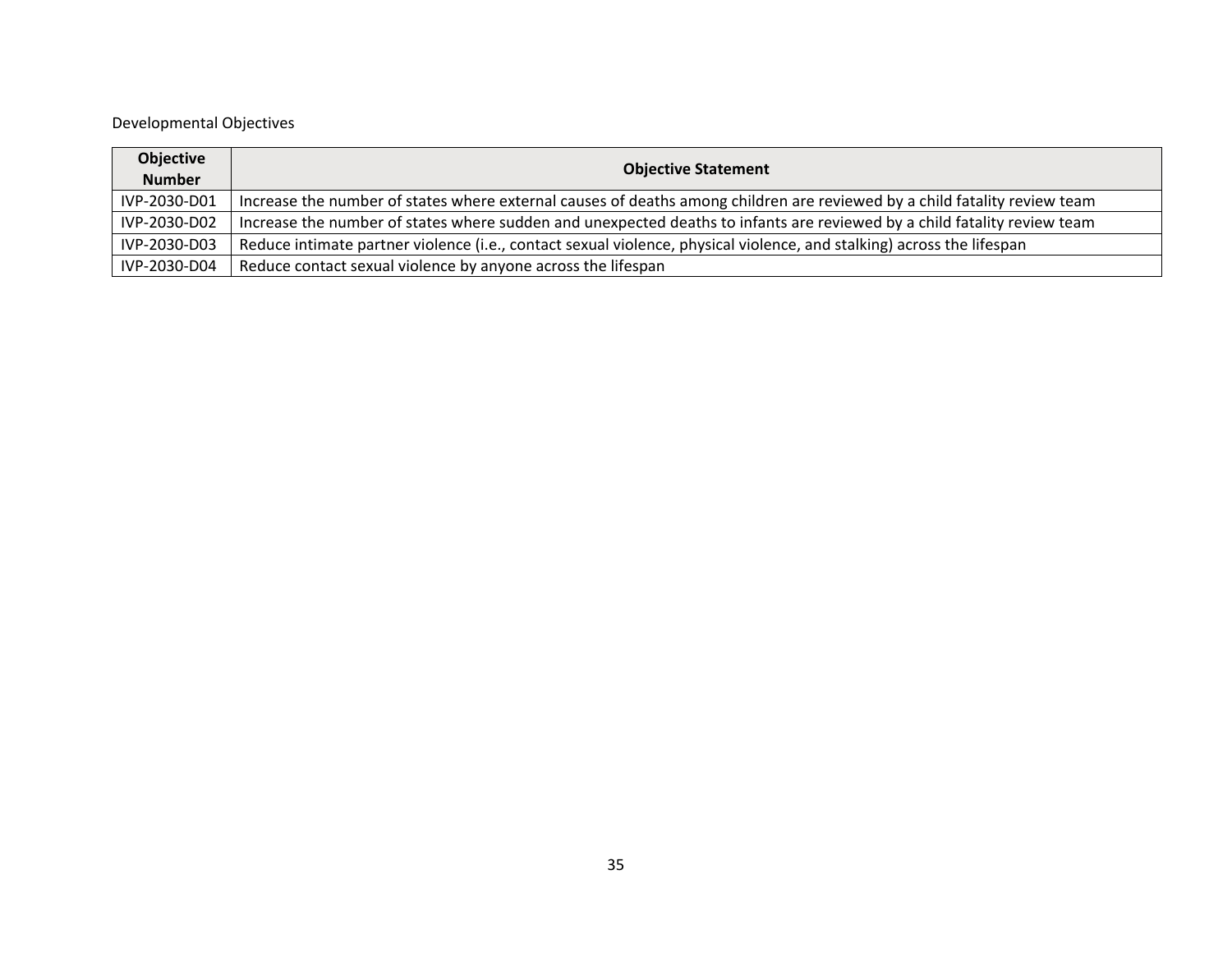# <span id="page-35-0"></span>**LGBT (Lesbian, Gay, Bisexual, and Transgender Health)**

7 Core Objectives; 0 Developmental Objectives; 0 Research Objectives

| Objective<br><b>Number</b> | <b>Objective Statement</b>                                                    | Data Source                                         |
|----------------------------|-------------------------------------------------------------------------------|-----------------------------------------------------|
| LGBT-2030-01               | Increase the number of nationally representative, population-based            | Healthy People 2030 Database (DATA2030),            |
|                            | surveys that collect data on (or for) lesbian, gay and bisexual populations   | <b>CDC/NCHS</b>                                     |
| LGBT-2030-02               | Increase the number of nationally representative, population-based            | Healthy People 2030 Database (DATA2030),            |
|                            | surveys that collect data on (or for) transgender populations                 | <b>CDC/NCHS</b>                                     |
| LGBT-2030-03               | Increase the number of states, territories, and the District of Columbia that | Behavioral Risk Factor Surveillance System (BRFSS), |
|                            | include questions on sexual orientation and gender identity in the            | CDC/NCCDPHP                                         |
|                            | Behavioral Risk Factor Surveillance System (BRFSS)                            |                                                     |
| LGBT-2030-04               | Increase the number of states, territories, and the District of Columbia that | Behavioral Risk Factor Surveillance System (BRFSS), |
|                            | use the standard module on sexual orientation and gender identity in the      | CDC/NCCDPHP                                         |
|                            | Behavioral Risk Factor Surveillance System (BRFSS)                            |                                                     |
| LGBT-2030-05               | Reduce bullying of sexual minority (gay, lesbian, bisexual, or not sure)      | Youth Risk Behavior Surveillance System (YRBSS),    |
|                            | high-school students                                                          | CDC/NCHHSTP                                         |
| LGBT-2030-06               | Reduce suicidal ideation among sexual minority high school students,          | Youth Risk Behavior Surveillance System (YRBSS),    |
|                            | including those who seriously considered suicide, made a plan, or made an     | CDC/NCHHSTP                                         |
|                            | attempt in the past year                                                      |                                                     |
| LGBT-2030-07               | Reduce proportion of sexual minority youth in high school who have ever       | Youth Risk Behavior Surveillance System (YRBSS),    |
|                            | used illicit drugs                                                            | CDC/NCHHSTP                                         |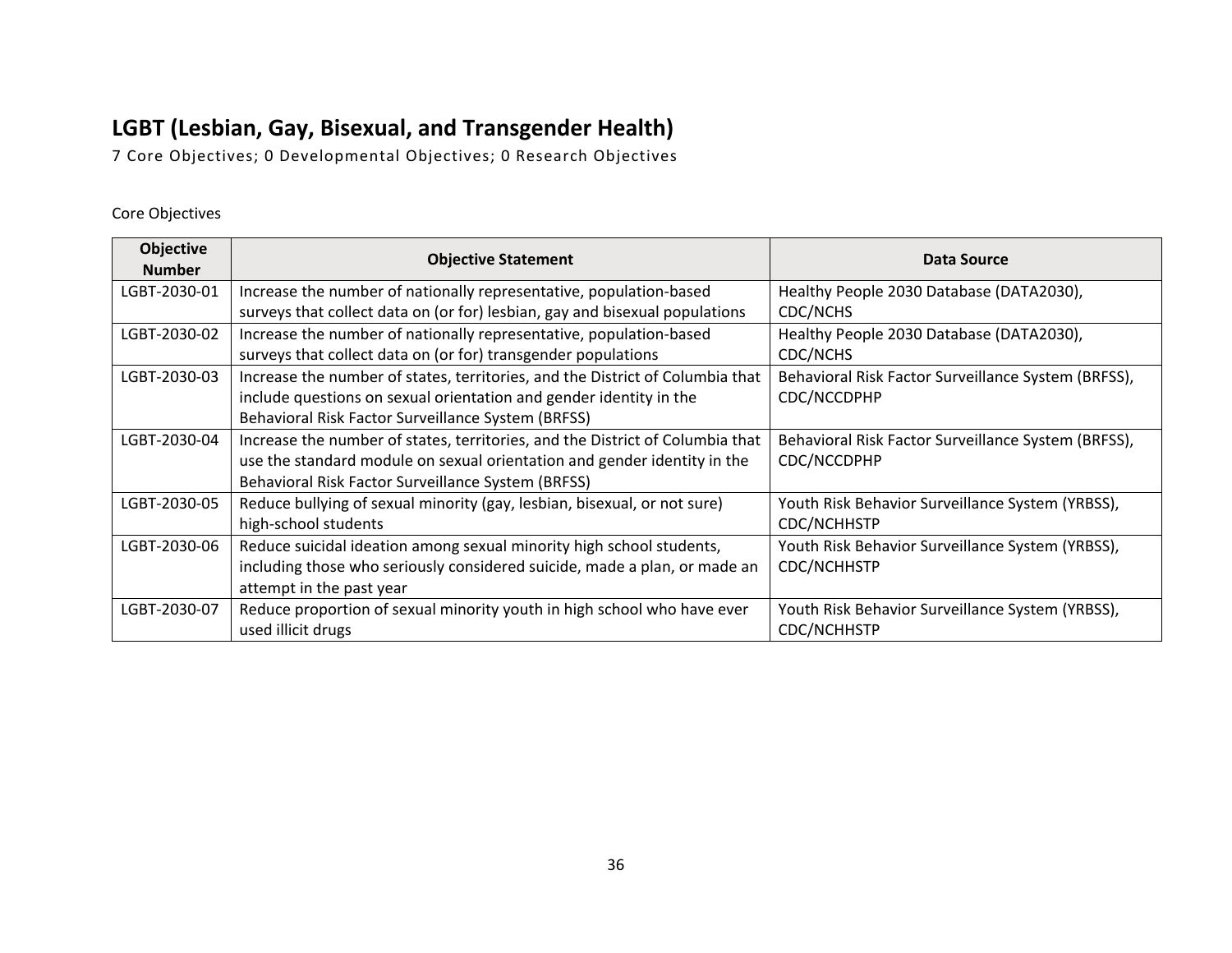## <span id="page-36-0"></span>**MHMD (Mental Health and Mental Disorders)**

8 Core Objectives; 1 Developmental Objective; 1 Research Objective

### Core Objectives

| <b>Objective</b><br><b>Number</b> | <b>Objective Statement</b>                                                                                                                        | Data Source                                                                                                                        |
|-----------------------------------|---------------------------------------------------------------------------------------------------------------------------------------------------|------------------------------------------------------------------------------------------------------------------------------------|
| MHMD-2030-01                      | Reduce the suicide rate                                                                                                                           | National Vital Statistics System-Mortality (NVSS-M),<br>CDC/NCHS; Bridged-race Population Estimates,<br><b>CDC/NCHS and Census</b> |
| MHMD-2030-02                      | Reduce suicide attempts by adolescents                                                                                                            | Youth Risk Behavior Surveillance System (YRBSS),<br>CDC/NCHHSTP                                                                    |
| MHMD-2030-03                      | Increase the proportion of children with mental health problems who<br>receive treatment                                                          | National Health Interview Survey (NHIS), CDC/NCHS                                                                                  |
| MHMD-2030-04                      | Increase the proportion of adults with serious mental illness (SMI) who<br>receive treatment                                                      | National Survey on Drug Use and Health (NSDUH),<br>SAMHSA                                                                          |
| MHMD-2030-05                      | Increase the proportion of adults with major depressive episodes<br>(MDEs) who receive treatment                                                  | National Survey on Drug Use and Health (NSDUH),<br>SAMHSA                                                                          |
| MHMD-2030-06                      | Increase the proportion of adolescents with major depressive episodes<br>(MDEs) who receive treatment                                             | National Survey on Drug Use and Health (NSDUH),<br>SAMHSA                                                                          |
| MHMD-2030-07                      | Increase the proportion of persons with co-occurring substance use<br>disorders and mental disorders who received treatment for both<br>disorders | National Survey on Drug Use and Health (NSDUH),<br>SAMHSA                                                                          |
| MHMD-2030-08                      | Increase the proportion of primary care physician office visits where<br>adolescents and adults are screened for depression                       | National Ambulatory Medical Care Survey (NAMCS),<br>CDC/NCHS                                                                       |

| <b>Objective</b><br><b>Number</b> | <b>Objective Statement</b>                                                                                   |  |
|-----------------------------------|--------------------------------------------------------------------------------------------------------------|--|
| MHMD-2030-D01                     | I Increase number of youth with serious emotional disturbance (SED) who are identified and receive treatment |  |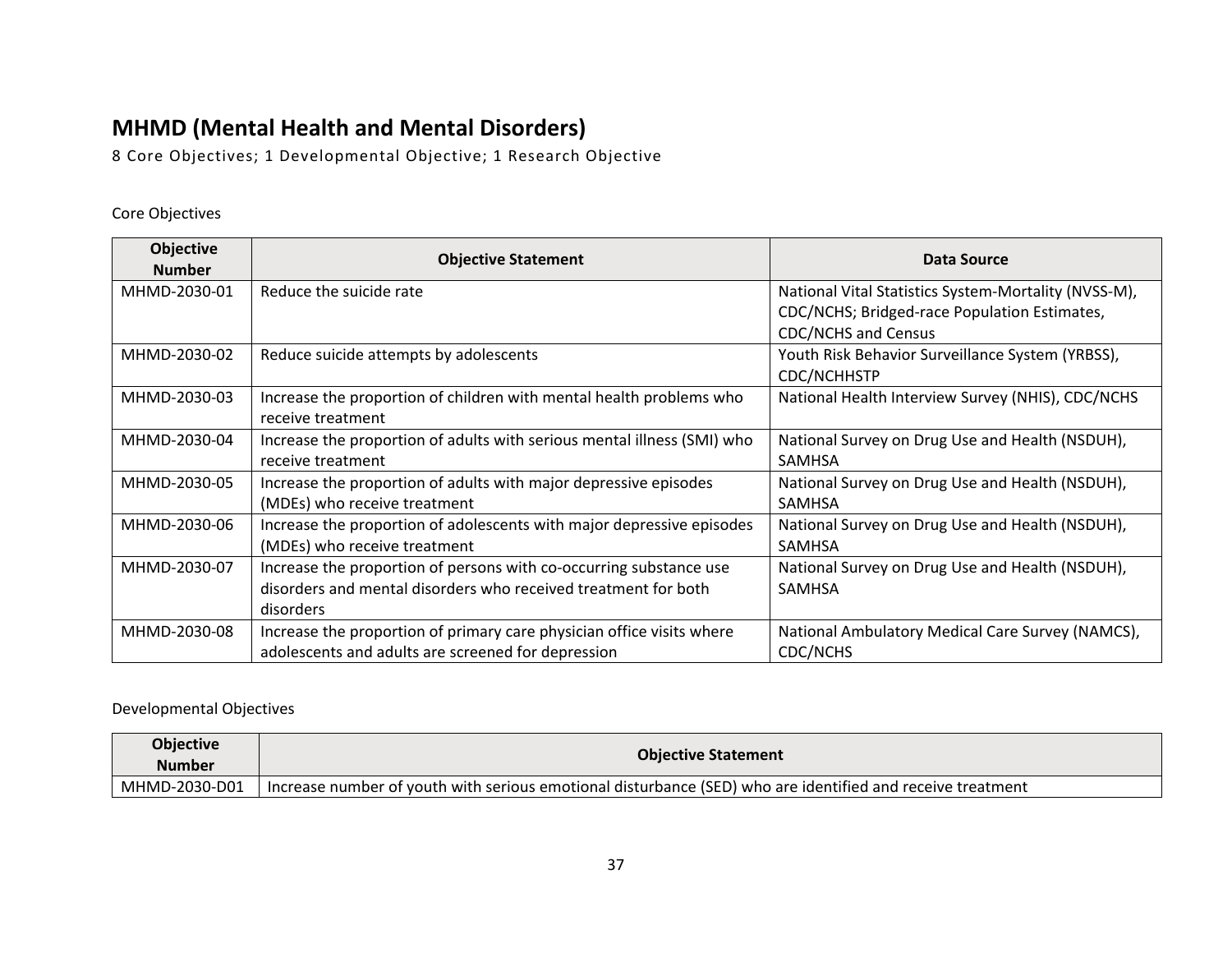### Research Objectives

| <b>Objective</b><br><b>Number</b> | <b>Objective Statement</b>                                                                                                |  |
|-----------------------------------|---------------------------------------------------------------------------------------------------------------------------|--|
|                                   | MHMD-2030-R01   Increase the proportion of homeless adults with mental health problems who receive mental health services |  |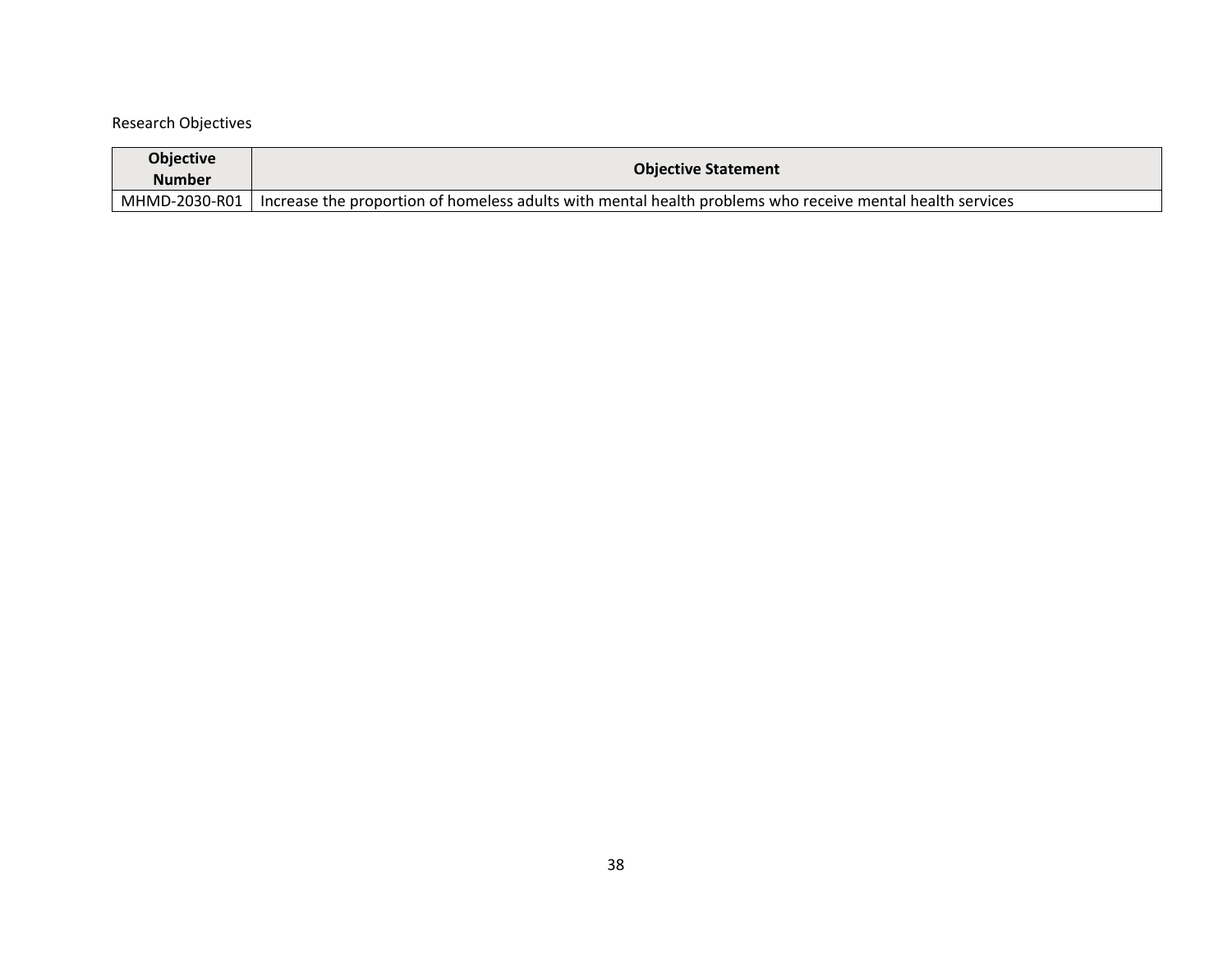# <span id="page-38-0"></span>**MICH (Maternal, Infant, and Child Health)**

19 Core Objectives; 3 Developmental Objectives; 0 Research Objectives

| Objective<br><b>Number</b> | <b>Objective Statement</b>                                            | Data Source                                          |
|----------------------------|-----------------------------------------------------------------------|------------------------------------------------------|
| MICH-2030-01               | Reduce the rate of fetal deaths at 20 or more weeks of gestation      | National Vital Statistics System-Fetal Death (NVSS-  |
|                            |                                                                       | FD), CDC/NCHS; National Vital Statistics System-     |
|                            |                                                                       | Natality (NVSS-N), CDC/NCHS                          |
| MICH-2030-02               | Reduce the rate of all infant deaths (within 1 year)                  | Linked Birth/Infant Death Data Set, CDC/NCHS         |
| MICH-2030-03               | Reduce the rate of deaths among children and adolescents aged 1 to 19 | National Vital Statistics System-Mortality (NVSS-M), |
|                            | years                                                                 | CDC/NCHS; Bridged-race Population Estimates,         |
|                            |                                                                       | <b>CDC/NCHS and Census</b>                           |
| MICH-2030-04               | Reduce maternal deaths                                                | National Vital Statistics System-Mortality (NVSS-M), |
|                            |                                                                       | CDC/NCHS; National Vital Statistics System-Natality  |
|                            |                                                                       | (NVSS-N), CDC/NCHS                                   |
| MICH-2030-05               | Reduce severe maternal complications of pregnancy identified during   | Healthcare Cost and Utilization Project - Nationwide |
|                            | labor and delivery hospitalizations                                   | Inpatient Sample (HCUP-NIS), AHRQ                    |
| MICH-2030-06               | Reduce cesarean births among low-risk women with no prior births      | National Vital Statistics System-Natality (NVSS-N),  |
|                            |                                                                       | CDC/NCHS                                             |
| MICH-2030-07               | Reduce preterm births                                                 | National Vital Statistics System-Natality (NVSS-N),  |
|                            |                                                                       | CDC/NCHS                                             |
| MICH-2030-08               | Increase the proportion of pregnant women who receive early and       | National Vital Statistics System-Natality (NVSS-N),  |
|                            | adequate prenatal care                                                | <b>CDC/NCHS</b>                                      |
| MICH-2030-09               | Increase abstinence from alcohol among pregnant women                 | National Survey on Drug Use and Health (NSDUH),      |
|                            |                                                                       | <b>SAMHSA</b>                                        |
| MICH-2030-10               | Increase abstinence from cigarette smoking among pregnant women       | National Vital Statistics System-Mortality (NVSS-M), |
|                            |                                                                       | CDC/NCHS; National Vital Statistics System-Natality  |
|                            |                                                                       | (NVSS-N), CDC/NCHS                                   |
| MICH-2030-11               | Increase abstinence from illicit drugs among pregnant women           | National Survey on Drug Use and Health (NSDUH),      |
|                            |                                                                       | <b>SAMHSA</b>                                        |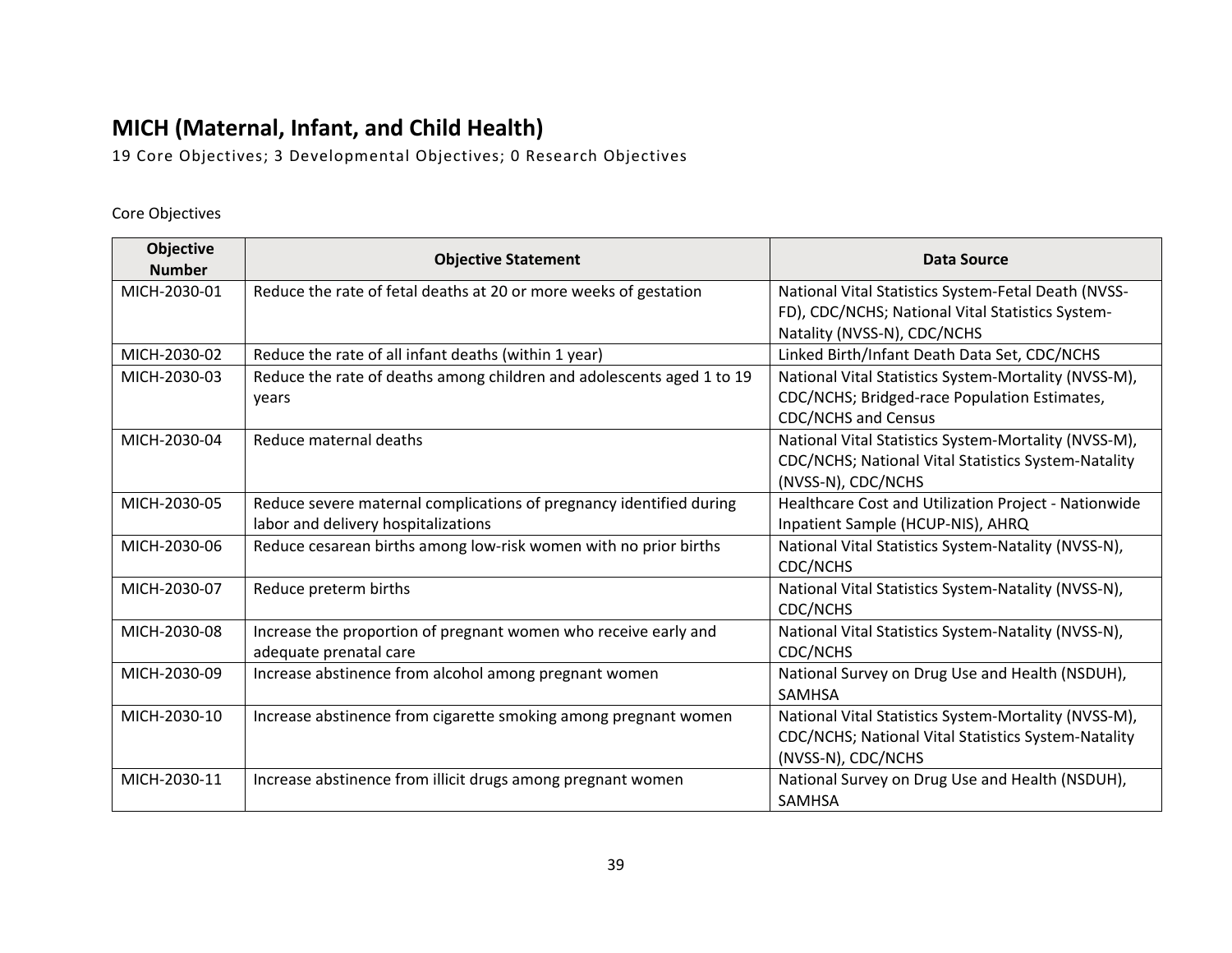| <b>Objective</b><br><b>Number</b> | <b>Objective Statement</b>                                               | Data Source                                         |
|-----------------------------------|--------------------------------------------------------------------------|-----------------------------------------------------|
| MICH-2030-12                      | Increase the proportion of women of childbearing age who have optimal    | National Health and Nutrition Examination Survey    |
|                                   | red blood cell folate concentrations                                     | (NHANES), CDC/NCHS                                  |
| MICH-2030-13                      | Increase the proportion of women delivering a live birth who had a       | National Vital Statistics System-Natality (NVSS-N), |
|                                   | healthy weight prior to pregnancy                                        | CDC/NCHS                                            |
| MICH-2030-14                      | Increase the proportion of infants who are put to sleep on their backs   | Pregnancy Risk Assessment Monitoring System         |
|                                   |                                                                          | (PRAMS), CDC/NCCDPHP; California's Maternal and     |
|                                   |                                                                          | Infant Health Assessment (MIHA), CDPH               |
| MICH-2030-15                      | Increase the proportion of infants who are breastfed exclusively through | National Immunization Survey (NIS), CDC/NCIRD and   |
|                                   | 6 months                                                                 | <b>CDC/NCHS</b>                                     |
| MICH-2030-16                      | Increase the proportion of children (aged 9-35 months) who have          | National Survey of Children's Health (NSCH),        |
|                                   | completed a developmental screening                                      | HRSA/MCHB                                           |
| MICH-2030-17                      | Increase the proportion of children with autism spectrum disorder (ASD)  | National Survey of Children's Health (NSCH),        |
|                                   | enrolled in special services by 48 months of age                         | HRSA/MCHB                                           |
| MICH-2030-18                      | Increase the proportion of children who have access to a medical home    | National Survey of Children's Health (NSCH),        |
|                                   |                                                                          | HRSA/MCHB                                           |
| MICH-2030-19                      | Increase the proportion of children with special health care needs who   | National Survey of Children's Health (NSCH),        |
|                                   | receive care in a family-centered, comprehensive, and coordinated        | HRSA/MCHB                                           |
|                                   | system                                                                   |                                                     |

| <b>Objective</b><br><b>Number</b> | <b>Objective Statement</b>                                                                              |
|-----------------------------------|---------------------------------------------------------------------------------------------------------|
| MICH-2030-D01                     | Increase the percentage of women who are screened for postpartum depression at their postpartum checkup |
| MICH-2030-D02                     | Reduce the proportion of pregnant women who use illicit opioid pain relievers during pregnancy          |
| MICH-2030-D03                     | Increase the proportion of infants who are put to sleep in a safe sleep environment                     |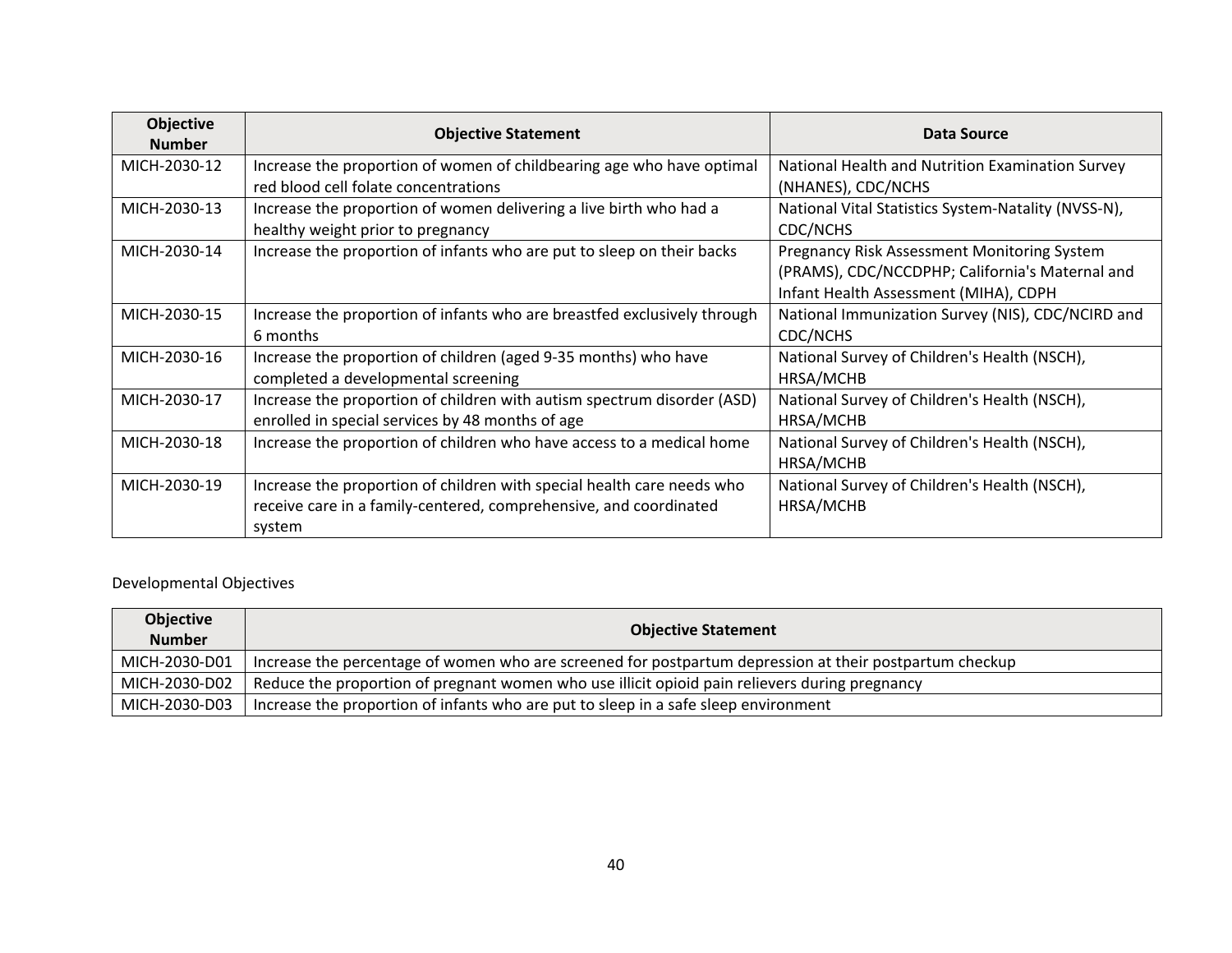# <span id="page-40-0"></span>**MPS (Medical Product Safety)**

2 Core Objectives; 3 Developmental Objectives; 0 Research Objectives

### Core Objectives

| <b>Objective</b><br><b>Number</b> | <b>Objective Statement</b>                                        | Data Source                                           |
|-----------------------------------|-------------------------------------------------------------------|-------------------------------------------------------|
| MPS-2030-01                       | Increase the proportion of medical-surgical hospitals that report | National Survey of Pharmacy Practice in Hospital Care |
|                                   | adverse drug events                                               | Settings, ASHP                                        |
| MPS-2030-02                       | Reduce emergency department visits for medication overdoses among | Bridged-race Population Estimates, CDC/NCHS and       |
|                                   | children less than 5 years of age                                 | Census; National Electronic Injury Surveillance       |
|                                   |                                                                   | System-Cooperative Adverse Drug Event Surveillance    |
|                                   |                                                                   | Project (NEISS-CADES), CDC and CPSC and FDA           |

| <b>Objective</b><br><b>Number</b> | <b>Objective Statement</b>                                                                         |
|-----------------------------------|----------------------------------------------------------------------------------------------------|
| MPS-2030-D01                      | Reduce emergency department visits for overdoses from oral anticoagulants                          |
| MPS-2030-D02                      | Reduce emergency department visits for overdoses from insulin                                      |
| MPS-2030-D03                      | Increase the usage of medical products (drugs and biologics) associated with companion diagnostics |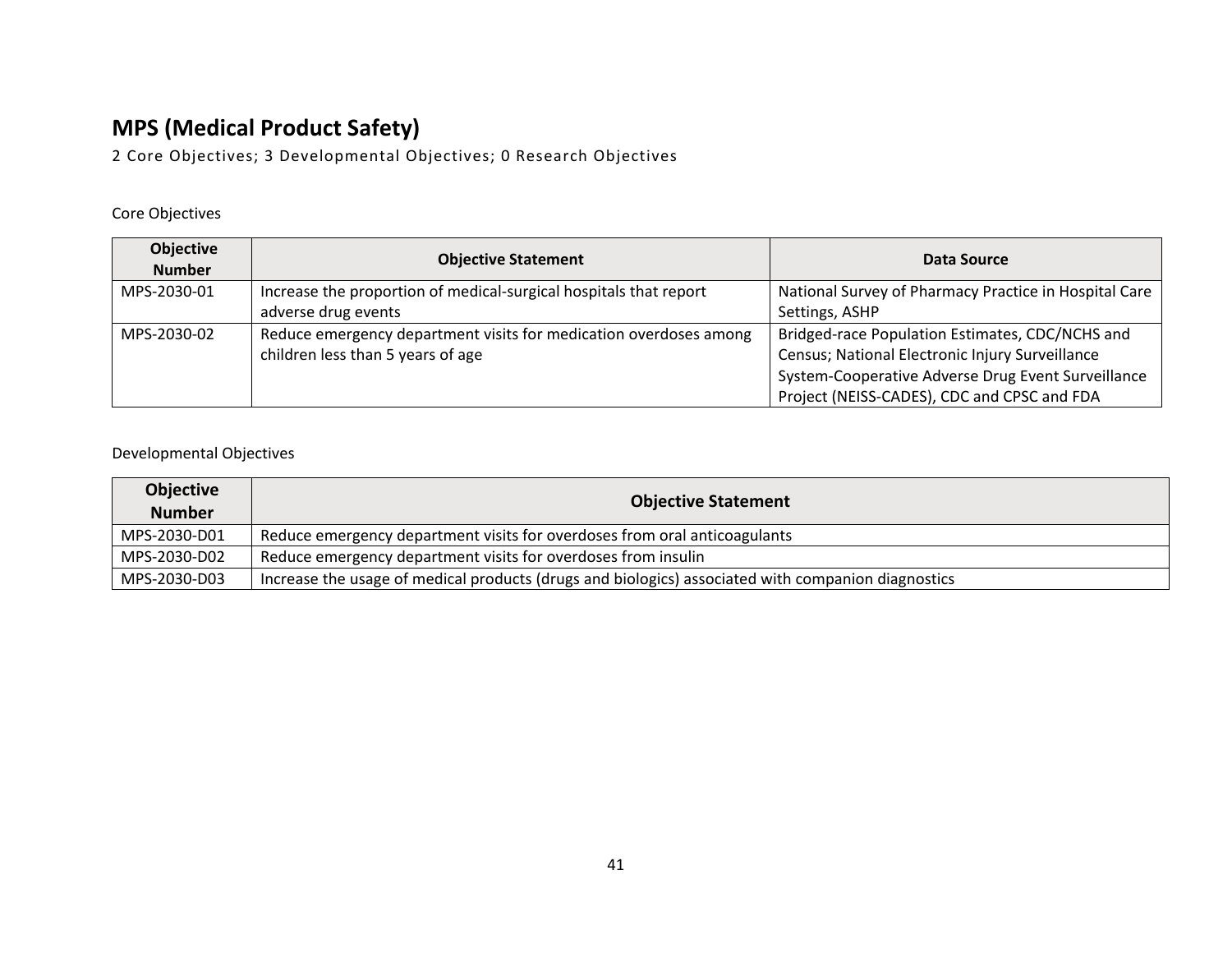# <span id="page-41-0"></span>**NWS (Nutrition and Weight Status)**

16 Core Objectives; 0 Developmental Objectives; 0 Research Objectives

| Objective<br><b>Number</b> | <b>Objective Statement</b>                                                | <b>Data Source</b>                                        |
|----------------------------|---------------------------------------------------------------------------|-----------------------------------------------------------|
| NWS-2030-01                | Reduce household food insecurity and in doing so reduce hunger            | <b>Current Population Survey Food Security Supplement</b> |
|                            |                                                                           | (CPS-FSS), Census and USDA/ERS                            |
| NWS-2030-02                | Reduce the proportion of adults who have obesity                          | National Health and Nutrition Examination Survey          |
|                            |                                                                           | (NHANES), CDC/NCHS                                        |
| NWS-2030-03                | Reduce the proportion of children and adolescents aged 2 to 19 years who  | National Health and Nutrition Examination Survey          |
|                            | have obesity                                                              | (NHANES), CDC/NCHS                                        |
| NWS-2030-04                | Increase the proportion of physician office visits made by adult patients | National Ambulatory Medical Care Survey (NAMCS),          |
|                            | who have obesity that include counseling or education related to weight   | <b>CDC/NCHS</b>                                           |
|                            | reduction, nutrition, or physical activity                                |                                                           |
| NWS-2030-05                | Increase consumption of fruits in the population aged 2 years and older   | National Health and Nutrition Examination Survey          |
|                            |                                                                           | (NHANES), CDC/NCHS                                        |
| NWS-2030-06                | Increase consumption of total vegetables in the population aged 2 years   | National Health and Nutrition Examination Survey          |
|                            | and older                                                                 | (NHANES), CDC/NCHS                                        |
| NWS-2030-07                | Increase consumption of dark green vegetables, red and orange             | National Health and Nutrition Examination Survey          |
|                            | vegetables, and beans and peas in the population aged 2 years and older   | (NHANES), CDC/NCHS                                        |
| NWS-2030-08                | Increase consumption of whole grains in the population aged 2 years and   | National Health and Nutrition Examination Survey          |
|                            | older                                                                     | (NHANES), CDC/NCHS                                        |
| NWS-2030-09                | Reduce consumption of calories from added sugars in the population aged   | National Health and Nutrition Examination Survey          |
|                            | 2 years and older                                                         | (NHANES), CDC/NCHS                                        |
| NWS-2030-10                | Reduce consumption of saturated fat in the population aged 2 years and    | National Health and Nutrition Examination Survey          |
|                            | older                                                                     | (NHANES), CDC/NCHS                                        |
| NWS-2030-11                | Reduce consumption of sodium in the population aged 2 years and older     | National Health and Nutrition Examination Survey          |
|                            |                                                                           | (NHANES), CDC/NCHS                                        |
| NWS-2030-12                | Increase consumption of calcium in the population aged 2 years and older  | National Health and Nutrition Examination Survey          |
|                            |                                                                           | (NHANES), CDC/NCHS                                        |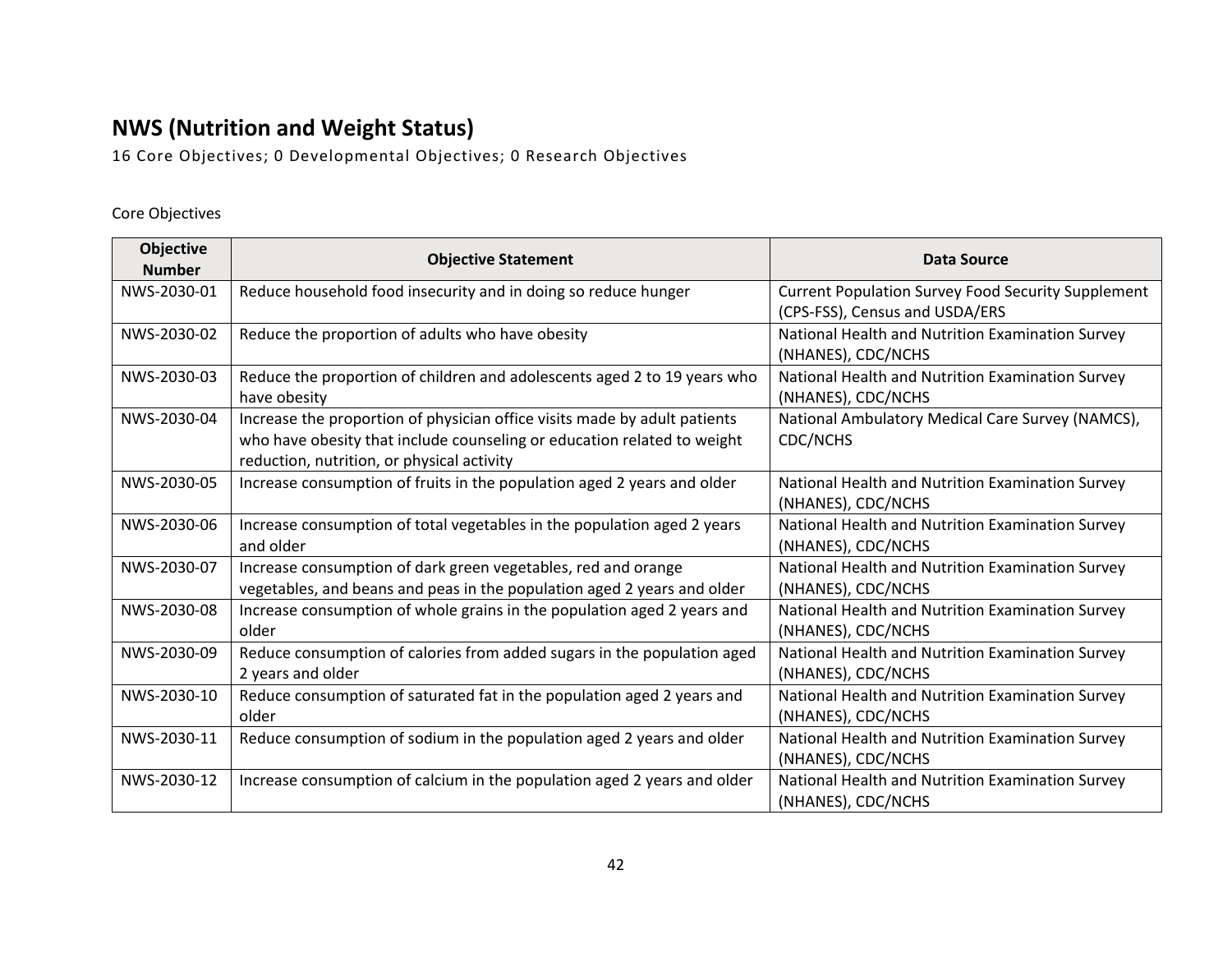| <b>Objective</b><br><b>Number</b> | <b>Objective Statement</b>                                                    | Data Source                                                            |
|-----------------------------------|-------------------------------------------------------------------------------|------------------------------------------------------------------------|
| NWS-2030-13                       | Increase consumption of potassium in the population aged 2 years and<br>older | National Health and Nutrition Examination Survey<br>(NHANES), CDC/NCHS |
| NWS-2030-14                       | Increase consumption of vitamin D in the population aged 2 years and<br>older | National Health and Nutrition Examination Survey<br>(NHANES), CDC/NCHS |
| NWS-2030-15                       | Reduce iron deficiency among children aged 1 to 2 years                       | National Health and Nutrition Examination Survey<br>(NHANES), CDC/NCHS |
| NWS-2030-16                       | Reduce iron deficiency among females aged 12 to 49 years                      | National Health and Nutrition Examination Survey<br>(NHANES), CDC/NCHS |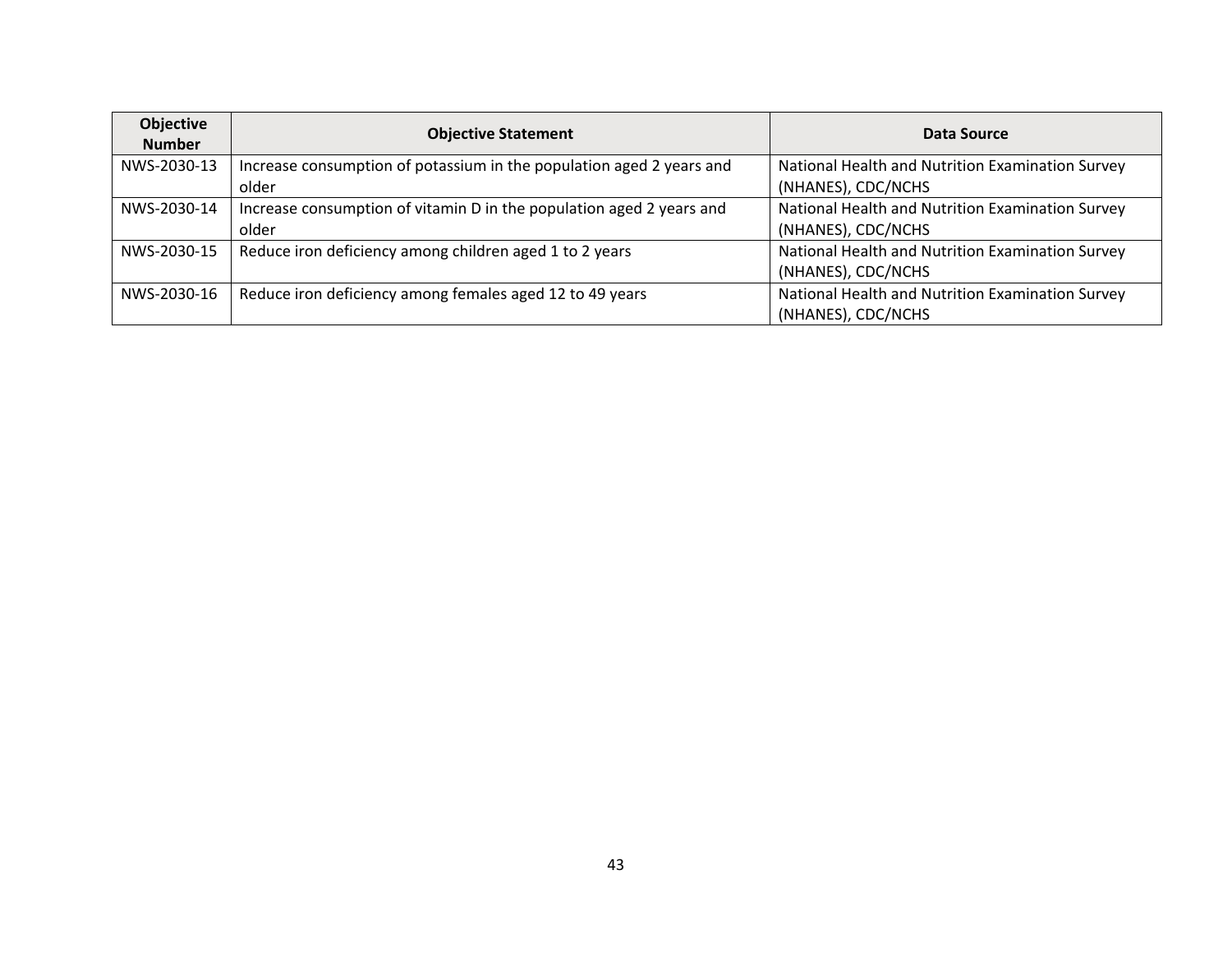# <span id="page-43-0"></span>**OA (Older Adults)**

7 Core Objectives; 0 Developmental Objectives; 0 Research Objectives

| <b>Objective</b><br><b>Number</b> | <b>Objective Statement</b>                                                                                                                                            | Data Source                                                                                           |
|-----------------------------------|-----------------------------------------------------------------------------------------------------------------------------------------------------------------------|-------------------------------------------------------------------------------------------------------|
| OA-2030-01                        | Increase the proportion of older adults with reduced physical or cognitive<br>function who engage in light, moderate, or vigorous leisure-time physical<br>activities | National Health Interview Survey (NHIS), CDC/NCHS                                                     |
| OA-2030-02                        | Reduce the rate of pressure ulcer-related hospital admissions among older<br>adults                                                                                   | Healthcare Cost and Utilization Project - Nationwide<br>Inpatient Sample (HCUP-NIS), AHRQ             |
| OA-2030-03                        | Reduce the rate of emergency department visits due to falls among older<br>adults                                                                                     | Healthcare Cost and Utilization Project - Nationwide<br>Emergency Department Sample (HCUP-NEDS), AHRQ |
| OA-2030-04                        | Reduce the proportion of older adults who use inappropriate medications                                                                                               | Medical Expenditure Panel Survey (MEPS), AHRQ                                                         |
| OA-2030-05                        | Reduce the rate of hospital admissions for diabetes among older adults                                                                                                | Healthcare Cost and Utilization Project - Nationwide<br>Inpatient Sample (HCUP-NIS), AHRQ             |
| OA-2030-06                        | Reduce the rate of hospital admissions for pneumonia among older adults                                                                                               | Healthcare Cost and Utilization Project - Nationwide<br>Inpatient Sample (HCUP-NIS), AHRQ             |
| OA-2030-07                        | Reduce the rate of hospital admissions for urinary tract infections among<br>older adults                                                                             | Healthcare Cost and Utilization Project - Nationwide<br>Inpatient Sample (HCUP-NIS), AHRQ             |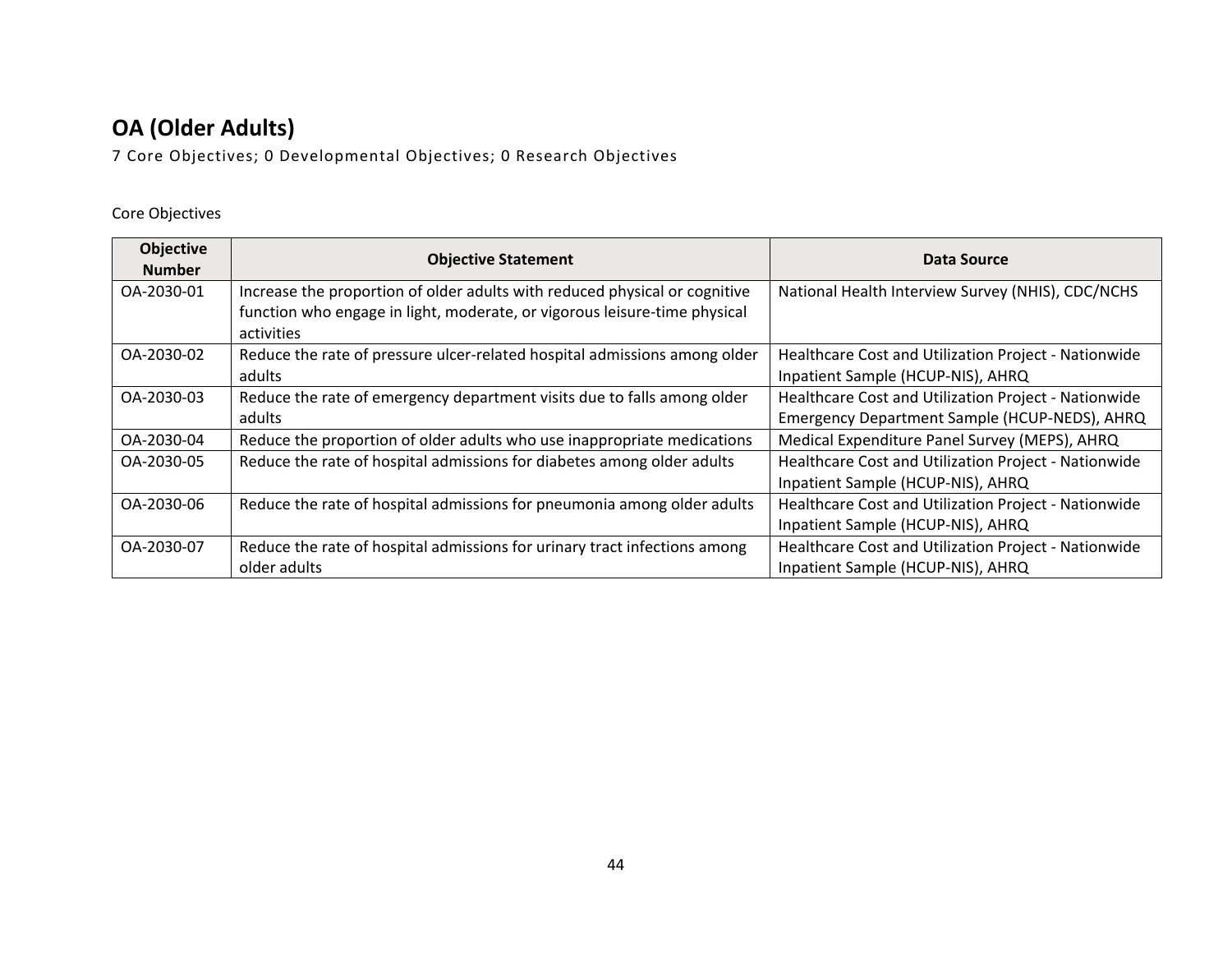# <span id="page-44-0"></span>**OH (Oral Health)**

11 Core Objectives; 1 Developmental Objective; 0 Research Objectives

| <b>Objective</b><br><b>Number</b> | <b>Objective Statement</b>                                                        | <b>Data Source</b>                               |
|-----------------------------------|-----------------------------------------------------------------------------------|--------------------------------------------------|
| OH-2030-01                        | Reduce the proportion of children and adolescents aged 3 to 19 years with         | National Health and Nutrition Examination Survey |
|                                   | lifetime tooth decay experience in their primary or permanent teeth               | (NHANES), CDC/NCHS                               |
| OH-2030-02                        | Reduce the proportion of children and adolescents aged 3 to 19 years with         | National Health and Nutrition Examination Survey |
|                                   | active and currently untreated tooth decay in their primary or permanent<br>teeth | (NHANES), CDC/NCHS                               |
| OH-2030-03                        | Reduce the proportion of adults aged 20 to 74 with active or currently            | National Health and Nutrition Examination Survey |
|                                   | untreated tooth decay                                                             | (NHANES), CDC/NCHS                               |
| OH-2030-04                        | Reduce the proportion of adults aged 75 years and older with untreated            | National Health and Nutrition Examination Survey |
|                                   | root surface decay                                                                | (NHANES), CDC/NCHS                               |
| OH-2030-05                        | Reduce the proportion of adults aged 45 and older who have lost all of            | National Health and Nutrition Examination Survey |
|                                   | their natural teeth                                                               | (NHANES), CDC/NCHS                               |
| OH-2030-06                        | Reduce the proportion of adults aged 45 and older who have moderate               | National Health and Nutrition Examination Survey |
|                                   | and severe periodontitis                                                          | (NHANES), CDC/NCHS                               |
| OH-2030-07                        | Increase the proportion of oral and pharyngeal cancers detected at the            | National Program of Cancer Registries (NPCR),    |
|                                   | earliest stage                                                                    | CDC/NCCDPHP; Surveillance, Epidemiology, and End |
|                                   |                                                                                   | Results Program (SEER), NIH/NCI                  |
| OH-2030-08                        | Increase the proportion of children, adolescents, and adults who use the          | Medical Expenditure Panel Survey (MEPS), AHRQ    |
|                                   | oral health care system                                                           |                                                  |
| OH-2030-09                        | Increase the proportion of low income youth who have a preventive dental          | National Survey of Children's Health (NSCH),     |
|                                   | visit                                                                             | HRSA/MCHB                                        |
| OH-2030-10                        | Increase the proportion of children and adolescents aged 3 to 19 who have         | National Health and Nutrition Examination Survey |
|                                   | received dental sealants on one or more of their primary or permanent             | (NHANES), CDC/NCHS                               |
|                                   | molar teeth                                                                       |                                                  |
| OH-2030-11                        | Increase the proportion of the U.S. population served by community                | Water Fluoridation Reporting System (WFRS),      |
|                                   | systems with optimally fluoridated water systems                                  | CDC/NCCDPHP                                      |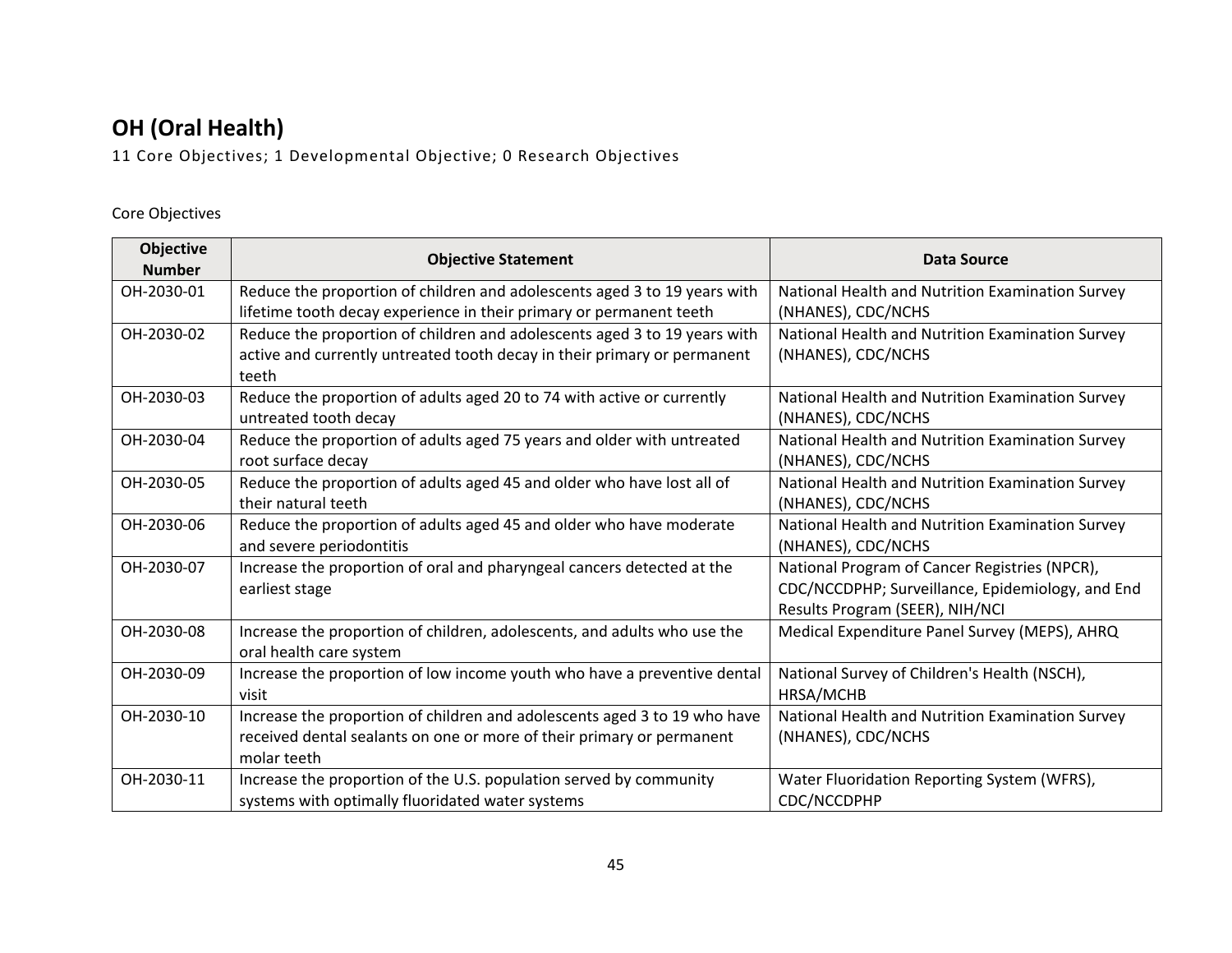| <b>Objective</b><br><b>Number</b> | <b>Objective Statement</b>                                                                                                 |
|-----------------------------------|----------------------------------------------------------------------------------------------------------------------------|
| OH-2030-D01                       | I Increase the number of states and the District of Columbia that have an oral and craniofacial health surveillance system |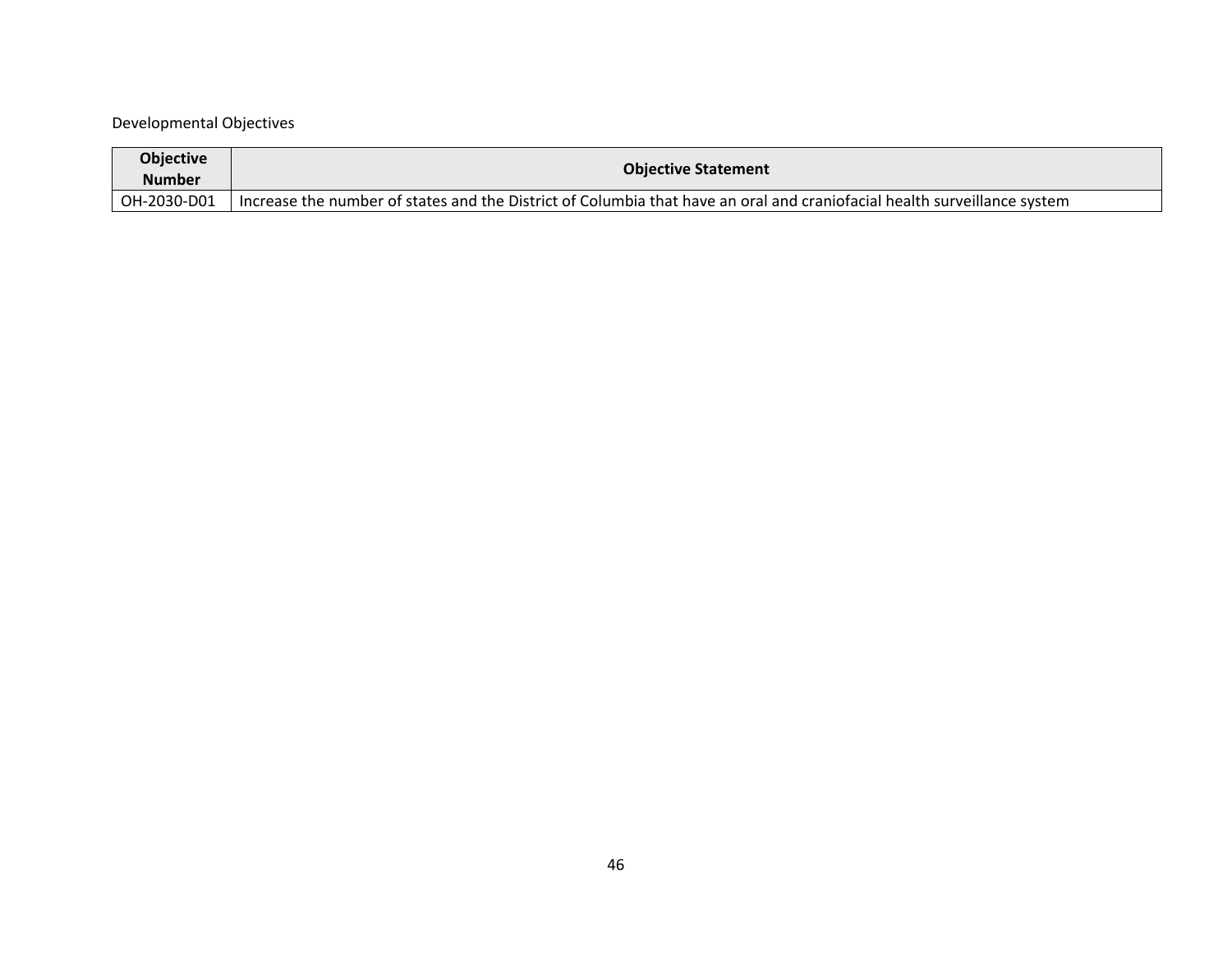# <span id="page-46-0"></span>**Opioids**

11 Core Objectives; 2 Developmental Objectives; 0 Research Objectives

| Objective<br><b>Number</b> | <b>Objective Statement</b>                                            | <b>Data Source</b>                                                         |
|----------------------------|-----------------------------------------------------------------------|----------------------------------------------------------------------------|
| OPIOID-2030-01             | Reduce overdose deaths involving natural and semisynthetic opioids    | National Vital Statistics System-Mortality (NVSS-M),                       |
|                            | (e.g., oxycodone, hydrocodone) among all persons                      | CDC/NCHS; Bridged-race Population Estimates,<br><b>CDC/NCHS and Census</b> |
| OPIOID-2030-02             | Reduce overdose deaths involving synthetic opioids other than         | National Vital Statistics System-Mortality (NVSS-M),                       |
|                            | methadone (e.g., fentanyl) among all persons                          | CDC/NCHS; Bridged-race Population Estimates,<br><b>CDC/NCHS and Census</b> |
| OPIOID-2030-03             | Reduce overdose deaths involving heroin among all persons             | National Vital Statistics System-Mortality (NVSS-M),                       |
|                            |                                                                       | CDC/NCHS; Bridged-race Population Estimates,                               |
|                            |                                                                       | <b>CDC/NCHS and Census</b>                                                 |
| OPIOID-2030-04             | Reduce the past year proportion of people ages 12 and older using     | National Survey on Drug Use and Health (NSDUH),                            |
|                            | heroin                                                                | <b>SAMHSA</b>                                                              |
| OPIOID-2030-05             | Reduce the past year proportion of people ages 12 and older who       | National Survey on Drug Use and Health (NSDUH),                            |
|                            | initiate heroin use                                                   | <b>SAMHSA</b>                                                              |
| OPIOID-2030-06             | Reduce the proportion of people with opioid use disorder in the past  | National Survey on Drug Use and Health (NSDUH),                            |
|                            | year                                                                  | SAMHSA                                                                     |
| OPIOID-2030-07             | Reduce the proportion of prescription pain reliever misuse            | National Survey on Drug Use and Health (NSDUH),                            |
|                            |                                                                       | <b>SAMHSA</b>                                                              |
| OPIOID-2030-08             | Reduce the proportion of prescription pain reliever misuse initiation | National Survey on Drug Use and Health (NSDUH),                            |
|                            |                                                                       | <b>SAMHSA</b>                                                              |
| OPIOID-2030-09             | Reduce emergency department visits for harms from nonmedical use of   | Bridged-race Population Estimates, CDC/NCHS and                            |
|                            | prescription opioids                                                  | Census; National Electronic Injury Surveillance                            |
|                            |                                                                       | System-Cooperative Adverse Drug Event Surveillance                         |
|                            |                                                                       | Project (NEISS-CADES), CDC and CPSC and FDA                                |
| OPIOID-2030-10             | Reduce overdose deaths involving opioids among all persons            | National Vital Statistics System-Mortality (NVSS-M),                       |
|                            |                                                                       | CDC/NCHS; Bridged-race Population Estimates,                               |
|                            |                                                                       | <b>CDC/NCHS and Census</b>                                                 |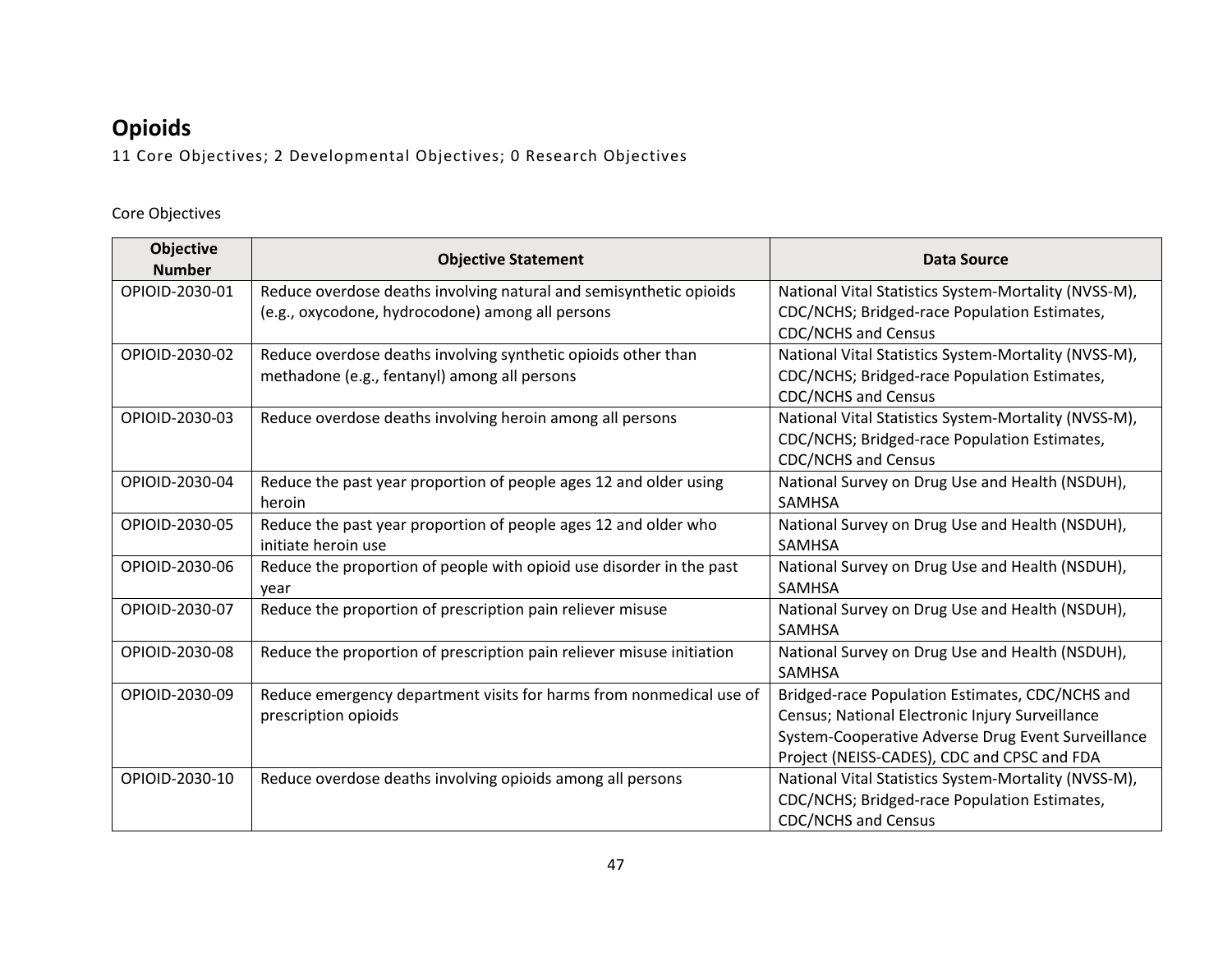| <b>Objective</b><br><b>Number</b> | <b>Objective Statement</b>                                   | Data Source                                                                                          |
|-----------------------------------|--------------------------------------------------------------|------------------------------------------------------------------------------------------------------|
| OPIOID-2030-11                    | Reduce overdose deaths involving methadone among all persons | National Vital Statistics System-Mortality (NVSS-M),<br>CDC/NCHS; Bridged-race Population Estimates, |
|                                   |                                                              | <b>CDC/NCHS and Census</b>                                                                           |

| <b>Objective</b><br><b>Number</b> | <b>Objective Statement</b>                                                                      |
|-----------------------------------|-------------------------------------------------------------------------------------------------|
| OPIOID-2030-D01                   | Increase the rate of people with an opioid use disorder receiving medication-assisted treatment |
| OPIOID-2030-D02                   | Reduce the rate of opioid-related emergency department visits                                   |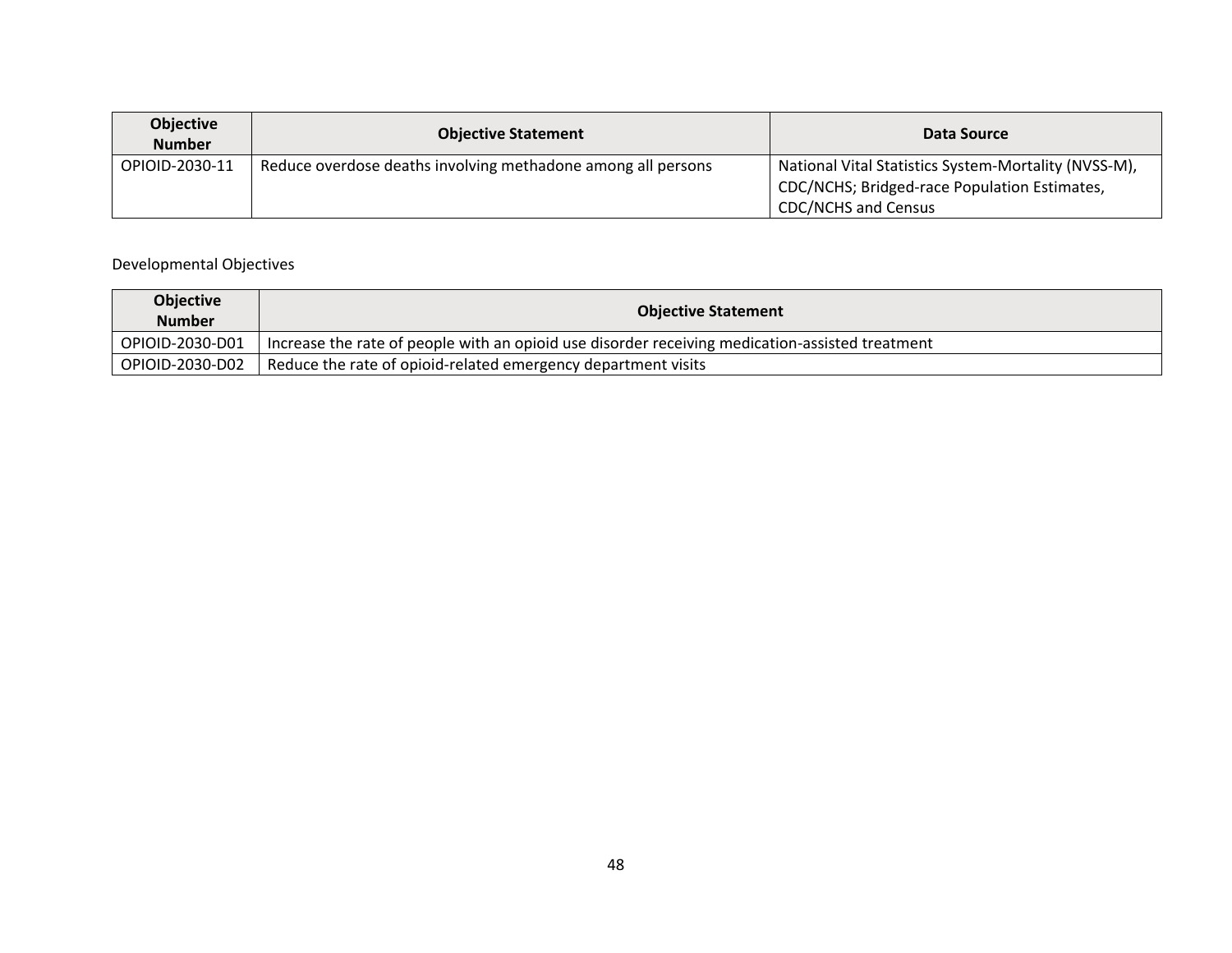# <span id="page-48-0"></span>**OSH (Occupational Safety and Health)**

7 Core Objectives; 0 Developmental Objectives; 0 Research Objectives

| Objective<br><b>Number</b> | <b>Objective Statement</b>                                                                                      | Data Source                                                                                                                                                |
|----------------------------|-----------------------------------------------------------------------------------------------------------------|------------------------------------------------------------------------------------------------------------------------------------------------------------|
| OSH-2030-01                | Reduce deaths from work-related injuries in all industries                                                      | Census of Fatal Occupational Injuries (CFOI),<br>DOL/BLS; Current Population Survey (CPS), Census<br>and DOL/BLS                                           |
| OSH-2030-02                | Reduce nonfatal work-related injuries resulting in one or more days away<br>from work, as reported by employers | Survey of Occupational Injuries and Illnesses (SOII),<br>DOL/BLS; Current Population Survey (CPS), Census<br>and DOL/BLS                                   |
| OSH-2030-03                | Reduce pneumoconiosis deaths                                                                                    | <b>National Vital Statistics System-Mortality</b><br>(NVSS-M), CDC/NCHS                                                                                    |
| OSH-2030-04                | Reduce work-related assaults                                                                                    | National Electronic Injury Surveillance System-Work<br>Supplement (NEISS-WORK), CDC/NIOSH and CPSC;<br>Current Population Survey (CPS), Census and DOL/BLS |
| OSH-2030-05                | Reduce the rate of elevated blood lead levels in adults with work-related<br>lead exposure                      | Adult Blood Lead Epidemiology and Surveillance<br>Program (ABLES), CDC/NIOSH                                                                               |
| OSH-2030-06                | Reduce occupational skin diseases or disorders among full-time workers                                          | Survey of Occupational Injuries and Illnesses (SOII),<br>DOL/BLS; Current Population Survey (CPS), Census<br>and DOL/BLS                                   |
| OSH-2030-07                | Reduce new cases of occupational hearing loss                                                                   | Survey of Occupational Injuries and Illnesses (SOII),<br>DOL/BLS; Current Population Survey (CPS), Census<br>and DOL/BLS                                   |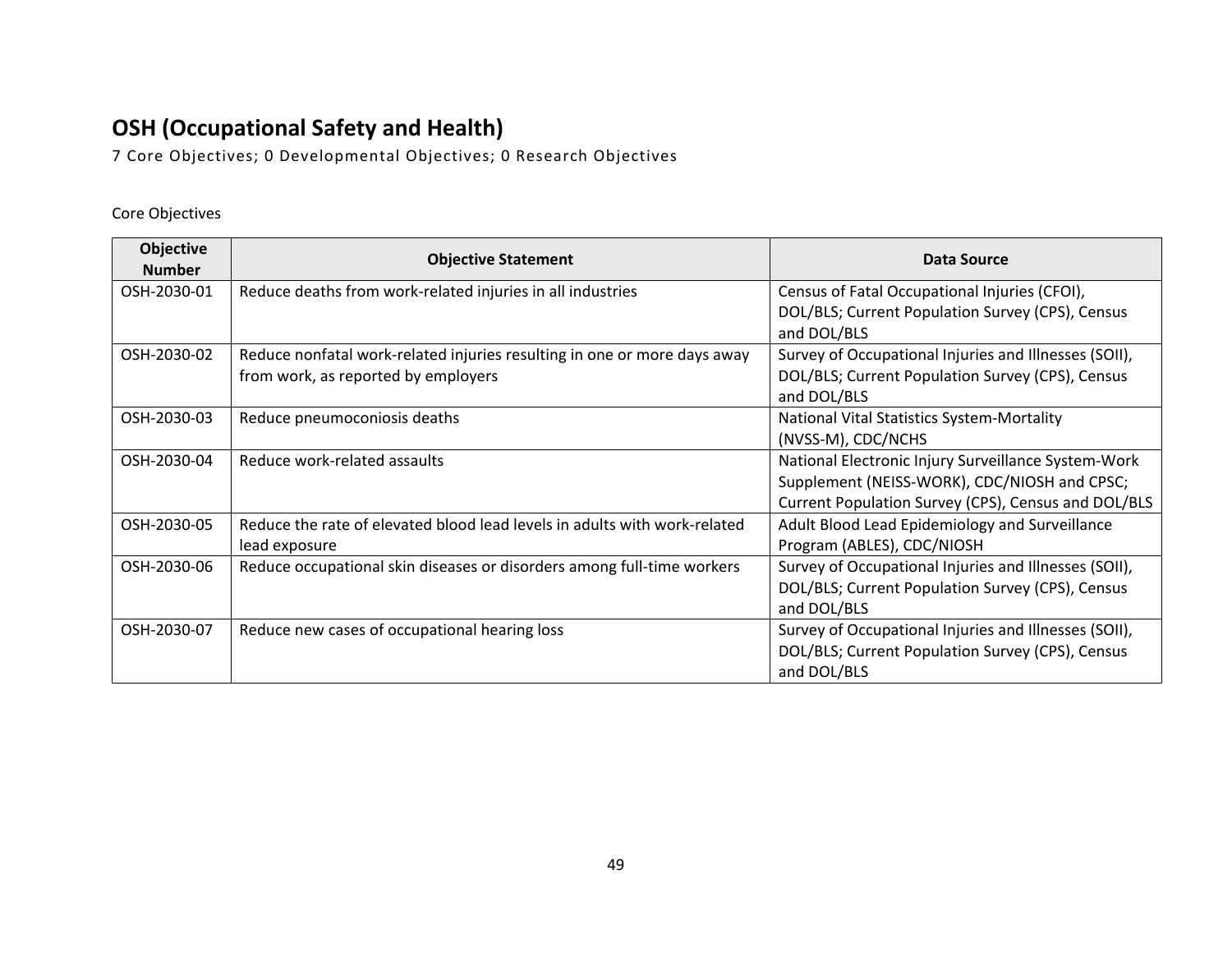# <span id="page-49-0"></span>**PA (Physical Activity)**

11 Core Objectives; 0 Developmental Objectives; 0 Research Objectives

| Objective<br><b>Number</b> | <b>Objective Statement</b>                                                                                                                                                                                  | <b>Data Source</b>                                                     |
|----------------------------|-------------------------------------------------------------------------------------------------------------------------------------------------------------------------------------------------------------|------------------------------------------------------------------------|
| PA-2030-01                 | Reduce the proportion of adults who engage in no leisure-time physical<br>activity                                                                                                                          | National Health Interview Survey (NHIS), CDC/NCHS                      |
| PA-2030-02                 | Increase the proportion of adults who meet the current minimum aerobic<br>physical activity guideline needed for substantial health benefits                                                                | National Health Interview Survey (NHIS), CDC/NCHS                      |
| PA-2030-03                 | Increase the proportion of adults who meet the current highly active<br>aerobic physical activity guideline needed for more extensive health<br>benefits                                                    | National Health Interview Survey (NHIS), CDC/NCHS                      |
| PA-2030-04                 | Increase the proportion of adults who meet the current muscle-<br>strengthening activity guideline                                                                                                          | National Health Interview Survey (NHIS), CDC/NCHS                      |
| PA-2030-05                 | Increase the proportion of adolescents who meet the current aerobic<br>physical activity guideline                                                                                                          | Youth Risk Behavior Surveillance System (YRBSS),<br>CDC/NCHHSTP        |
| PA-2030-06                 | Increase the proportion of adolescents who meet the current muscle-<br>strengthening activity guideline                                                                                                     | Youth Risk Behavior Surveillance System (YRBSS),<br>CDC/NCHHSTP        |
| PA-2030-07                 | Increase the proportion of children and adolescents aged 2 to 17 years<br>with total screen time for no more than 2 hours a day                                                                             | National Survey of Children's Health (NSCH),<br>HRSA/MCHB              |
| PA-2030-08                 | Increase the proportion of adults who walk or use a bicycle to get to and<br>from places                                                                                                                    | National Health and Nutrition Examination Survey<br>(NHANES), CDC/NCHS |
| PA-2030-09                 | Increase the proportion of children and adolescents aged 12 to 17 years<br>who walk or use a bicycle to get to and from places                                                                              | National Health and Nutrition Examination Survey<br>(NHANES), CDC/NCHS |
| PA-2030-10                 | Increase the proportion of children and adolescents aged 6 to 17 years<br>who participate on a sports team or take sports lessons after school or on<br>weekends                                            | National Survey of Children's Health (NSCH),<br>HRSA/MCHB              |
| PA-2030-11                 | Increase the proportion of middle and high schools that, either directly or<br>through the school district, had a joint use agreement for shared use of<br>school or community physical activity facilities | School Health Profiles, CDC/NCHHSTP                                    |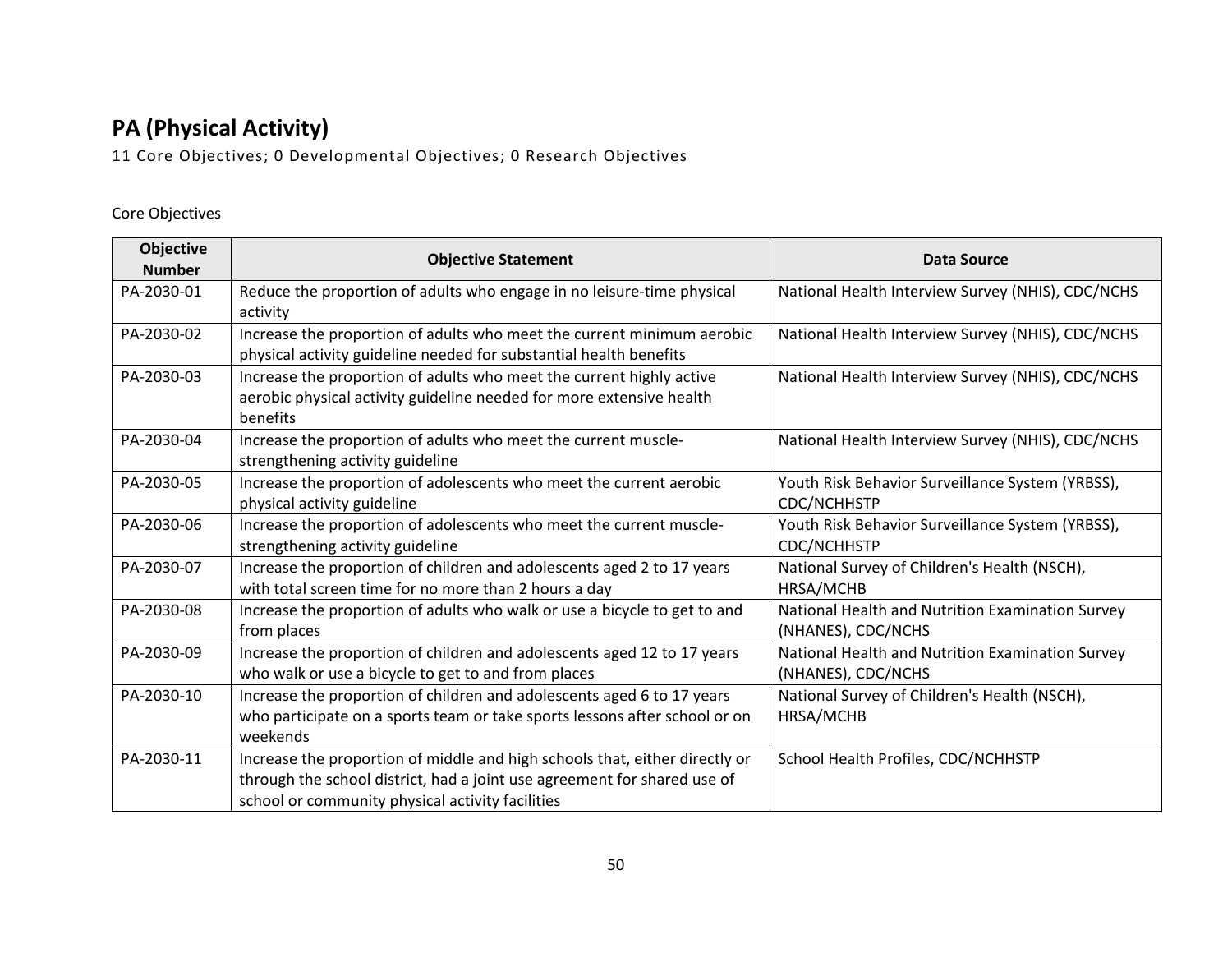# <span id="page-50-0"></span>**PHI (Public Health Infrastructure)**

7 Core Objectives; 7 Developmental Objectives; 10 Research Objectives

| <b>Objective Number</b> | <b>Objective Statement</b>                                               | Data Source                                          |
|-------------------------|--------------------------------------------------------------------------|------------------------------------------------------|
| PHI-2030-01             | Increase the proportion of state public health agencies that are         | Accredited Health Department List, Public Health     |
|                         | accredited                                                               | <b>Accreditation Board (PHAB)</b>                    |
| PHI-2030-02             | Increase the proportion of local public health agencies that are         | Accredited Health Department List, Public Health     |
|                         | accredited                                                               | <b>Accreditation Board (PHAB)</b>                    |
| PHI-2030-03             | Increase the number of tribal public health agencies that are            | Accredited Health Department List, Public Health     |
|                         | accredited                                                               | <b>Accreditation Board (PHAB)</b>                    |
| PHI-2030-04             | Increase the proportion of state and territorial jurisdictions that have | ASTHO Profile of State and Territorial Public Health |
|                         | developed a health improvement plan                                      | (ASTHO Profile), ASTHO                               |
| PHI-2030-05             | Increase the proportion of local jurisdictions that have developed a     | National Profile of Local Health Departments         |
|                         | health improvement plan                                                  | (NACCHO Profile), NACCHO                             |
| PHI-2030-06             | Increase the proportion of state public health agencies that use Core    | ASTHO Profile of State and Territorial Public Health |
|                         | Competencies for Public Health Professionals in continuing education     | (ASTHO Profile), ASTHO                               |
|                         | for personnel                                                            |                                                      |
| PHI-2030-07             | Increase the proportion of local public health agencies that use Core    | National Profile of Local Health Departments         |
|                         | Competencies for Public Health Professionals in continuing education     | (NACCHO Profile), NACCHO                             |
|                         | for personnel                                                            |                                                      |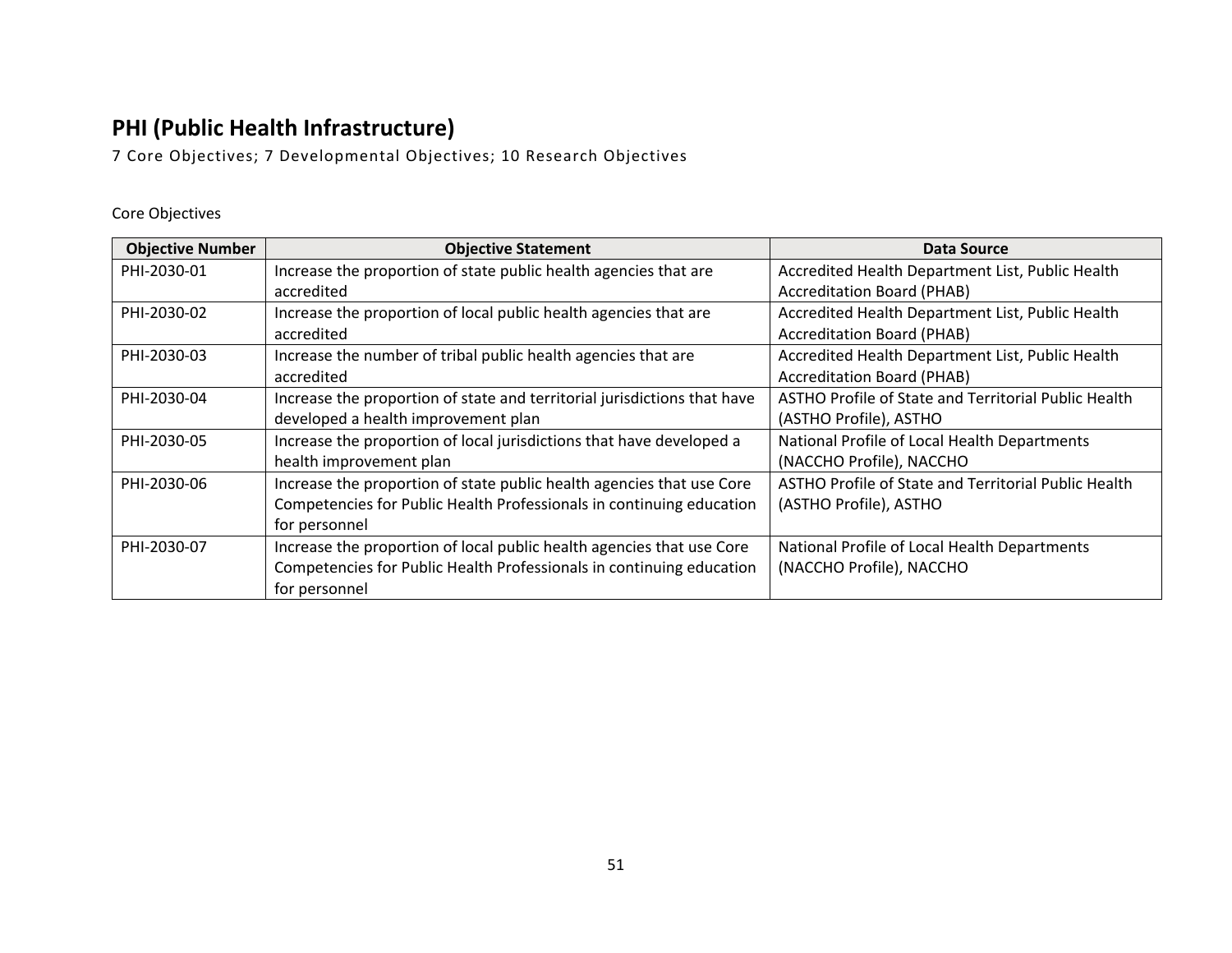### Developmental Objectives

| <b>Objective</b><br><b>Number</b> | <b>Objective Statement</b>                                                                                                                                        |
|-----------------------------------|-------------------------------------------------------------------------------------------------------------------------------------------------------------------|
| PHI-2030-D01                      | Increase the proportion of tribal public health agencies that use Core Competencies for Public Health Professionals in<br>continuing education for personnel      |
| PHI-2030-D02                      | Increase the proportion of territorial public health agencies that use Core Competencies for Public Health Professionals in<br>continuing education for personnel |
| PHI-2030-D03                      | Increase the proportion of vital records/health statistics programs that are nationally accredited                                                                |
| PHI-2030-D04                      | Increase the proportion of state public health laboratories that provide comprehensive laboratory services to support<br>emerging public health issues            |
| PHI-2030-D05                      | Increase the proportion of state public health laboratories that have implemented emerging technology to provide enhanced<br>laboratory services                  |
| PHI-2030-D06                      | Increase the proportion of tribal communities that have developed a health improvement plan                                                                       |
| PHI-2030-D07                      | Increase the proportion of territorial public health agencies that are accredited                                                                                 |

## Research Objectives

| <b>Objective</b><br><b>Number</b> | <b>Objective Statement</b>                                                                                                   |  |
|-----------------------------------|------------------------------------------------------------------------------------------------------------------------------|--|
| PHI-2030-R01                      | Explore and expand the use and impact of practice-based continuing education resources for public health practitioners, such |  |
|                                   | as training centers, learning management systems, and discipline-specific opportunities                                      |  |
| PHI-2030-R02                      | Expand pipeline programs that include service learning or experiential learning components in public health settings         |  |
| PHI-2030-R03                      | Increase use of core competencies and discipline-specific competencies to drive workforce development efforts                |  |
| PHI-2030-R04                      | Monitor and understand the public health workforce - composition, enumeration, gaps, and needs                               |  |
| PHI-2030-R05                      | Monitor the education of the public health workforce - degrees conferred, schools and programs of public health and related  |  |
|                                   | disciplines, and curricula                                                                                                   |  |
| PHI-2030-R06                      | Enhance informatics use and capabilities, including data-sharing and data-exchange                                           |  |
| PHI-2030-R07                      | Explore the use and impact of quality improvement as a means for increasing efficiency and/or effectiveness outcomes in      |  |
|                                   | health departments                                                                                                           |  |
| PHI-2030-R08                      | Explore financing of the public health infrastructure, including the core/foundational capabilities in health departments    |  |
| PHI-2030-R09                      | Explore the impact of community health assessment and improvement planning efforts on resource allocation, partnerships,     |  |
|                                   | community needs, and health outcomes                                                                                         |  |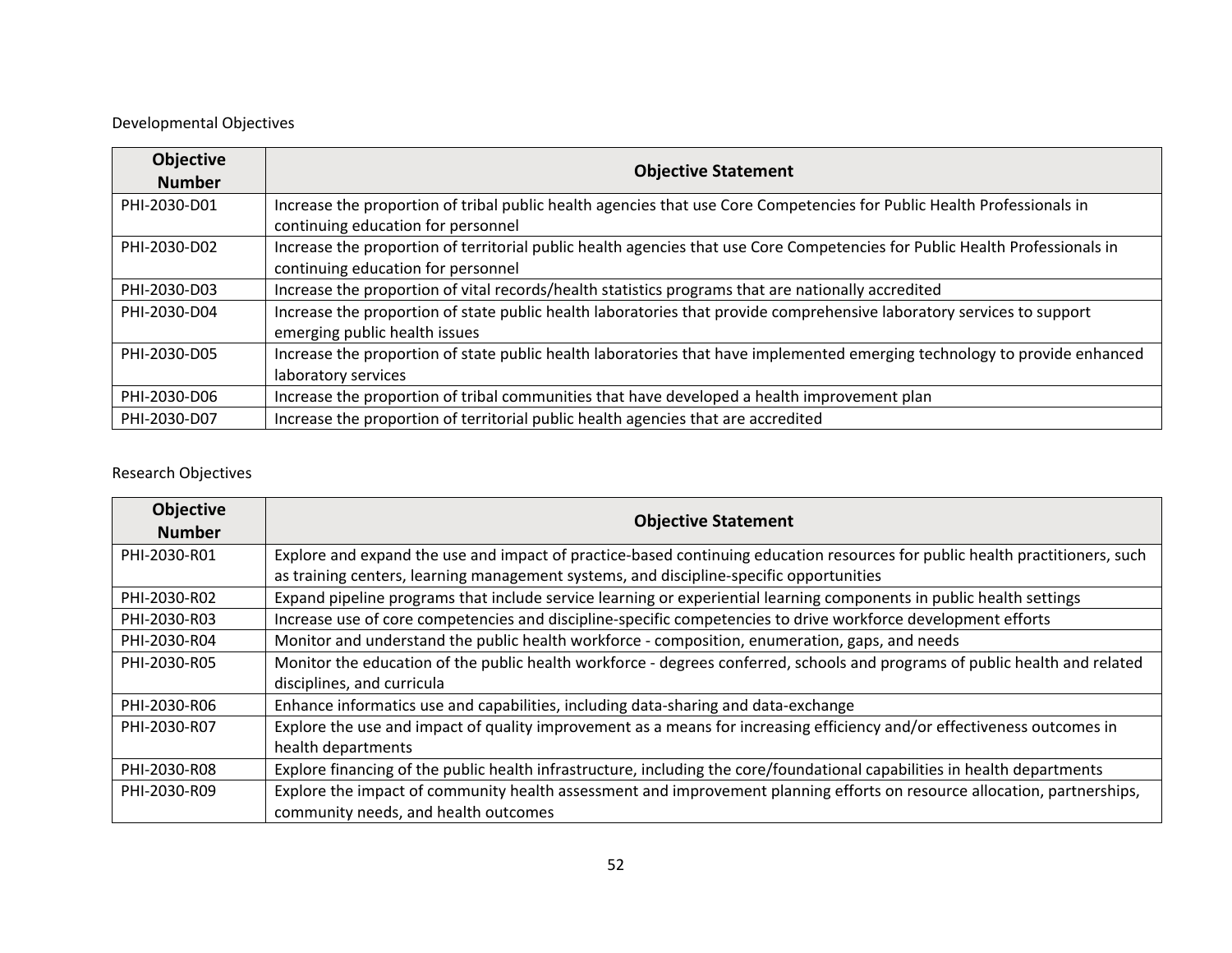| Objective<br><b>Number</b> | <b>Objective Statement</b>                                                                                       |  |
|----------------------------|------------------------------------------------------------------------------------------------------------------|--|
| PHI-2030-R10               | Explore the impact of accreditation and national standards on health department performance and community health |  |
|                            | outcomes                                                                                                         |  |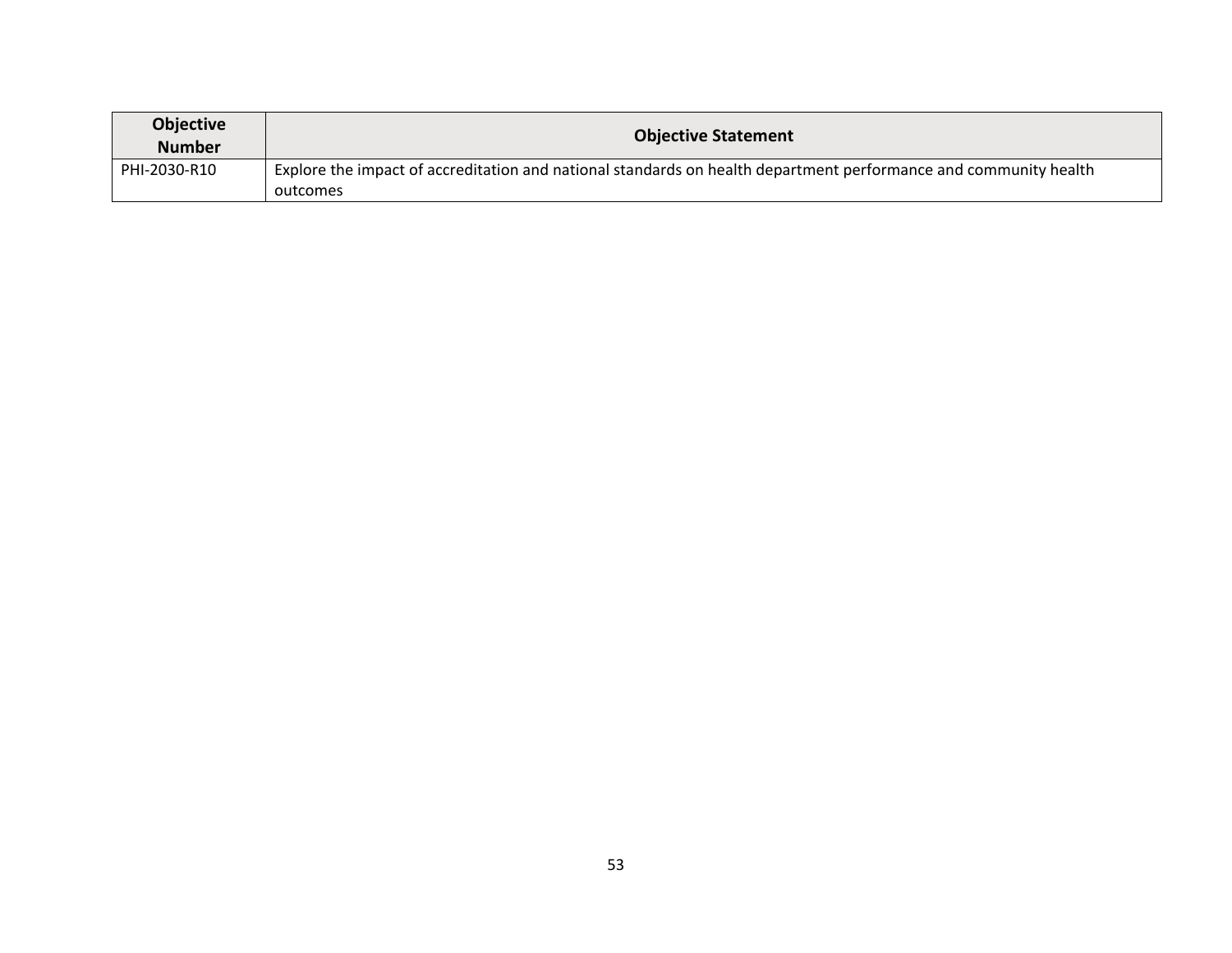# <span id="page-53-0"></span>**PREP (Preparedness)**

2 Core Objectives; 4 Developmental Objectives; 0 Research Objectives

### Core Objectives

| <b>Objective Number</b> | <b>Objective Statement</b>                                            | Data Source                                          |
|-------------------------|-----------------------------------------------------------------------|------------------------------------------------------|
| PREP-2030-01            | Increase the rate of bystander CPR for all non-traumatic cardiac      | Cardiac Arrest Registry to Enhance Survival (CARES), |
|                         | arrests                                                               | <b>Emory University</b>                              |
| PREP-2030-02            | Increase the rate of bystander automated external defibrillator (AED) | Cardiac Arrest Registry to Enhance Survival (CARES), |
|                         | use for non-traumatic cardiac arrests occurring in public locations   | <b>Emory University</b>                              |

| <b>Objective</b><br><b>Number</b> | <b>Objective Statement</b>                                                                                                 |  |
|-----------------------------------|----------------------------------------------------------------------------------------------------------------------------|--|
| PREP-2030-D01                     | Increase the proportion of parents and/or guardians aware of the emergency or evacuation plan in their child(ren)'s school |  |
|                                   | including the evacuation location and how to get information about the child in the event of a disaster                    |  |
| PREP-2030-D02                     | Increase the proportion of adults who engage in preparedness activities for a widespread outbreak of a contagious disease  |  |
|                                   | after recently receiving preparedness information on outbreaks                                                             |  |
| PREP-2030-D03                     | Increase the proportion of adults who are aware of their transportation support needs to evacuate in preparation of a      |  |
|                                   | hurricane, flood, or wildfire                                                                                              |  |
| PREP-2030-D04                     | Increase the proportion of adults whose household has an emergency plan that includes instructions for household members,  |  |
|                                   | including at-risk individuals, about where to go and what to do in the event of a disaster                                 |  |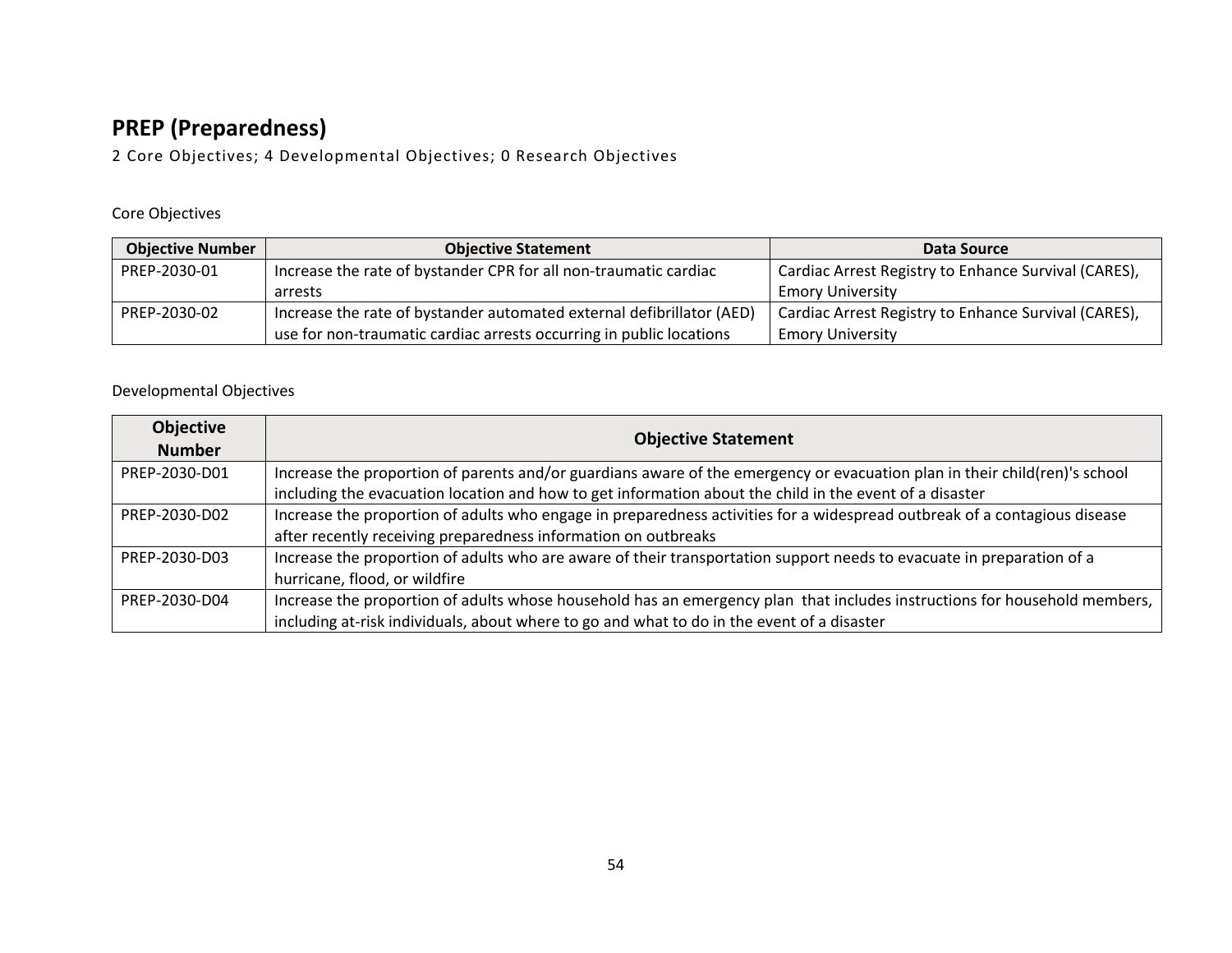# <span id="page-54-0"></span>**RD (Respiratory Diseases)**

6 Core Objectives; 4 Developmental Objectives; 0 Research Objectives

### Core Objectives

| <b>Objective Number</b> | <b>Objective Statement</b>                                             | Data Source                                          |
|-------------------------|------------------------------------------------------------------------|------------------------------------------------------|
| RD-2030-01              | Reduce asthma deaths among the U.S. population                         | National Vital Statistics System-Mortality (NVSS-M), |
|                         |                                                                        | CDC/NCHS; Bridged-race Population Estimates,         |
|                         |                                                                        | <b>CDC/NCHS and Census</b>                           |
| RD-2030-02              | Reduce emergency department visits for children with asthma under      | National Hospital Ambulatory Medical Care Survey     |
|                         | 5 years                                                                | (NHAMCS), CDC/NCHS; Population Estimates, Census     |
| RD-2030-03              | Reduce emergency department visits for persons with asthma aged $\geq$ | National Hospital Ambulatory Medical Care Survey     |
|                         | 5 years                                                                | (NHAMCS), CDC/NCHS; Population Estimates, Census     |
| RD-2030-04              | Reduce deaths from chronic obstructive pulmonary disease (COPD)        | National Vital Statistics System-Mortality (NVSS-M), |
|                         | among adults                                                           | CDC/NCHS; Bridged-race Population Estimates,         |
|                         |                                                                        | <b>CDC/NCHS and Census</b>                           |
| RD-2030-05              | Reduce emergency department visits for chronic obstructive             | National Hospital Ambulatory Medical Care Survey     |
|                         | pulmonary disease (COPD)                                               | (NHAMCS), CDC/NCHS; Population Estimates, Census     |
| RD-2030-06              | Reduce asthma attacks among persons with current asthma                | National Health Interview Survey (NHIS), CDC/NCHS    |

| <b>Objective</b> | <b>Objective Statement</b>                                                      |  |
|------------------|---------------------------------------------------------------------------------|--|
| <b>Number</b>    |                                                                                 |  |
| RD-2030-D01      | Reduce hospitalizations for asthma among children under age 5 years             |  |
| RD-2030-D02      | Reduce hospitalizations for asthma among children and adults aged 5 to 64 years |  |
| RD-2030-D03      | Reduce hospitalizations for asthma among adults aged 65 years and older         |  |
| RD-2030-D04      | Reduce hospitalizations for chronic obstructive pulmonary disease (COPD)        |  |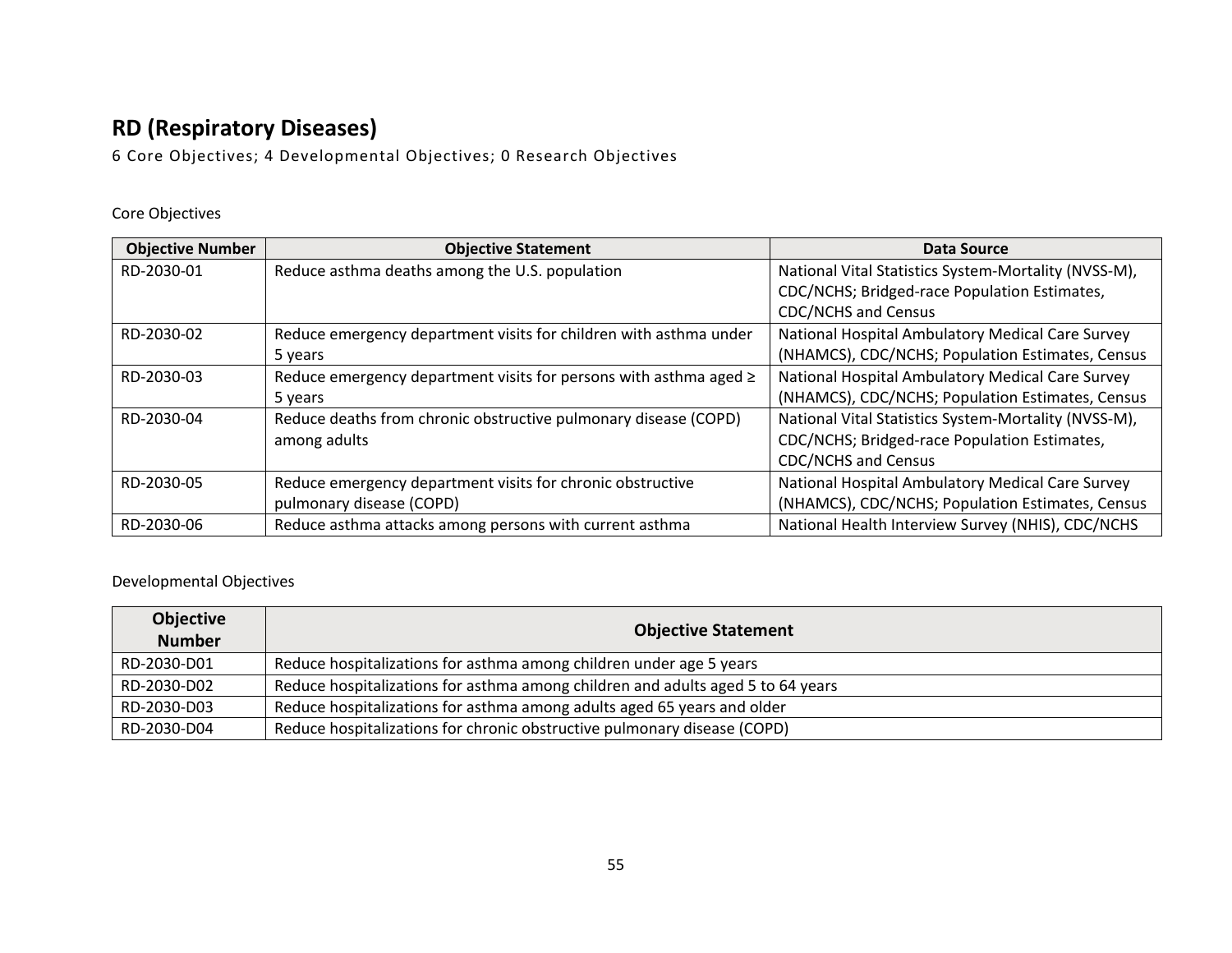## <span id="page-55-0"></span>**SDOH (Social Determinants of Health)**

6 Core Objectives; 0 Developmental Objectives; 1 Research Objective

### Core Objectives

| <b>Objective Number</b> | <b>Objective Statement</b>                                               | Data Source                                         |
|-------------------------|--------------------------------------------------------------------------|-----------------------------------------------------|
| SDOH-2030-01            | Increase the proportion of children aged 0-17 years living with at least | Current Population Survey (CPS), Census and DOL/BLS |
|                         | one parent employed year round, full time                                |                                                     |
| SDOH-2030-02            | Increase the proportion of high school completers who were enrolled      | Current Population Survey (CPS), Census and DOL/BLS |
|                         | in college the October immediately after completing high school          |                                                     |
| SDOH-2030-03            | Reduce the proportion of persons living in poverty                       | Current Population Survey (CPS), Census and DOL/BLS |
| SDOH-2030-04            | Reduce the proportion of all households that spend more than 30          | American Housing Survey, HUD and Census             |
|                         | percent of income on housing                                             |                                                     |
| SDOH-2030-05            | Reduce the proportion of children who had ever experienced a parent      | National Survey of Children's Health (NSCH),        |
|                         | who has served time in jail                                              | HRSA/MCHB                                           |
| SDOH-2030-06            | Increase employment among working-age individuals, ages 16-64            | Current Population Survey (CPS), Census and DOL/BLS |

Research Objectives

| Objective<br><b>Number</b> | <b>Objective Statement</b>                                                                  |
|----------------------------|---------------------------------------------------------------------------------------------|
| SDOH-2030-R01              | Increase the proportion of federal data sources that collect country of birth as a variable |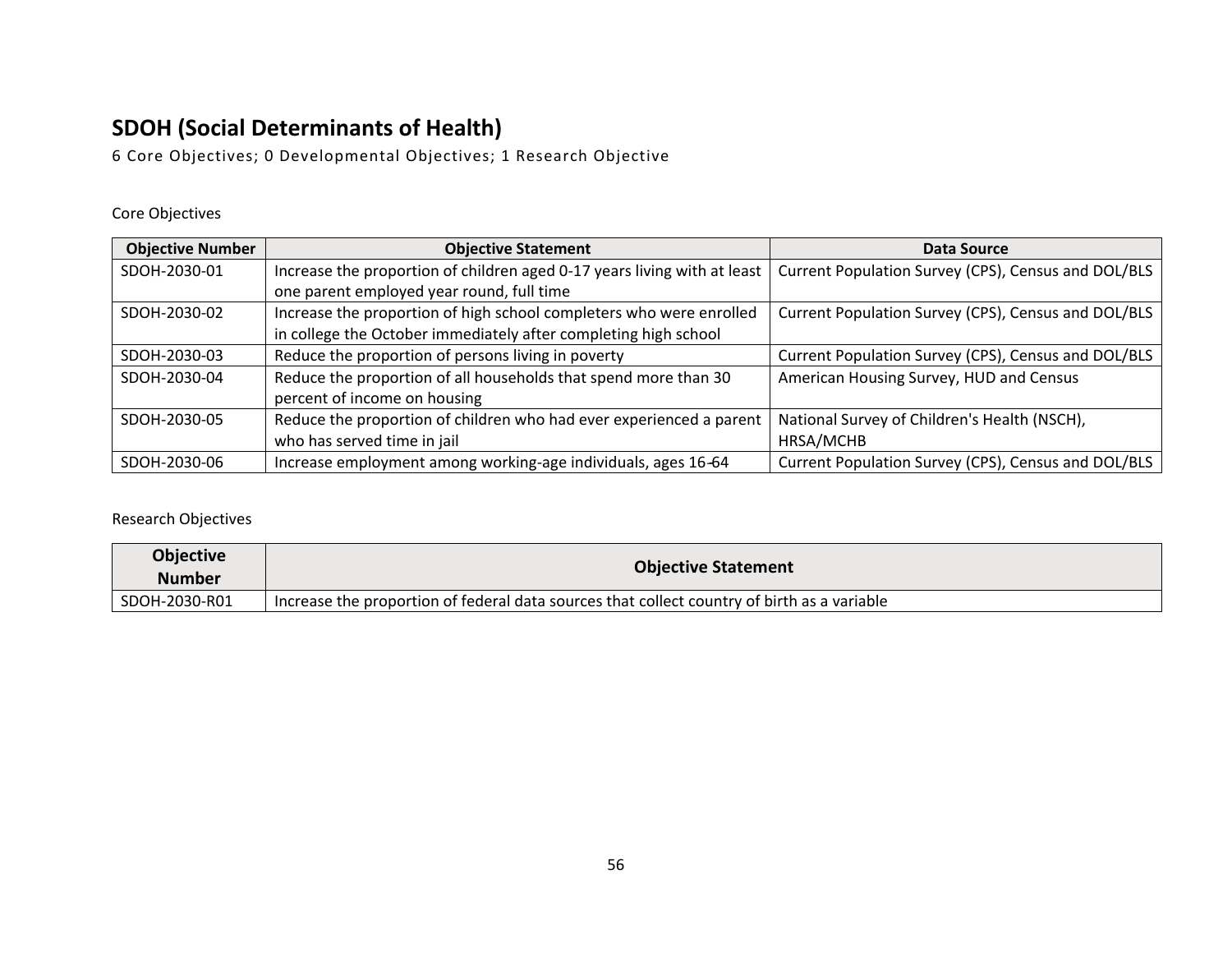# <span id="page-56-0"></span>**SH (Sleep Health)**

4 Core Objectives; 0 Developmental Objectives; 0 Research Objectives

| <b>Objective</b><br><b>Number</b> | <b>Objective Statement</b>                                            | Data Source                                       |
|-----------------------------------|-----------------------------------------------------------------------|---------------------------------------------------|
| SH-2030-01                        | Reduce the rate of vehicular crashes that are due to drowsy driving   | Crash Report Sampling System (CRSS), DOT/NHTSA    |
| SH-2030-02                        | Increase the proportion of persons with symptoms of obstructive sleep | National Health and Nutrition Examination Survey  |
|                                   | apnea who seek medical evaluation                                     | (NHANES), CDC/NCHS                                |
| SH-2030-03                        | Increase the proportion of adults who get sufficient sleep            | National Health Interview Survey (NHIS), CDC/NCHS |
| SH-2030-04                        | Increase the proportion of students in grades 9 through 12 who get    | Youth Risk Behavior Surveillance System (YRBSS),  |
|                                   | sufficient sleep                                                      | CDC/NCHHSTP                                       |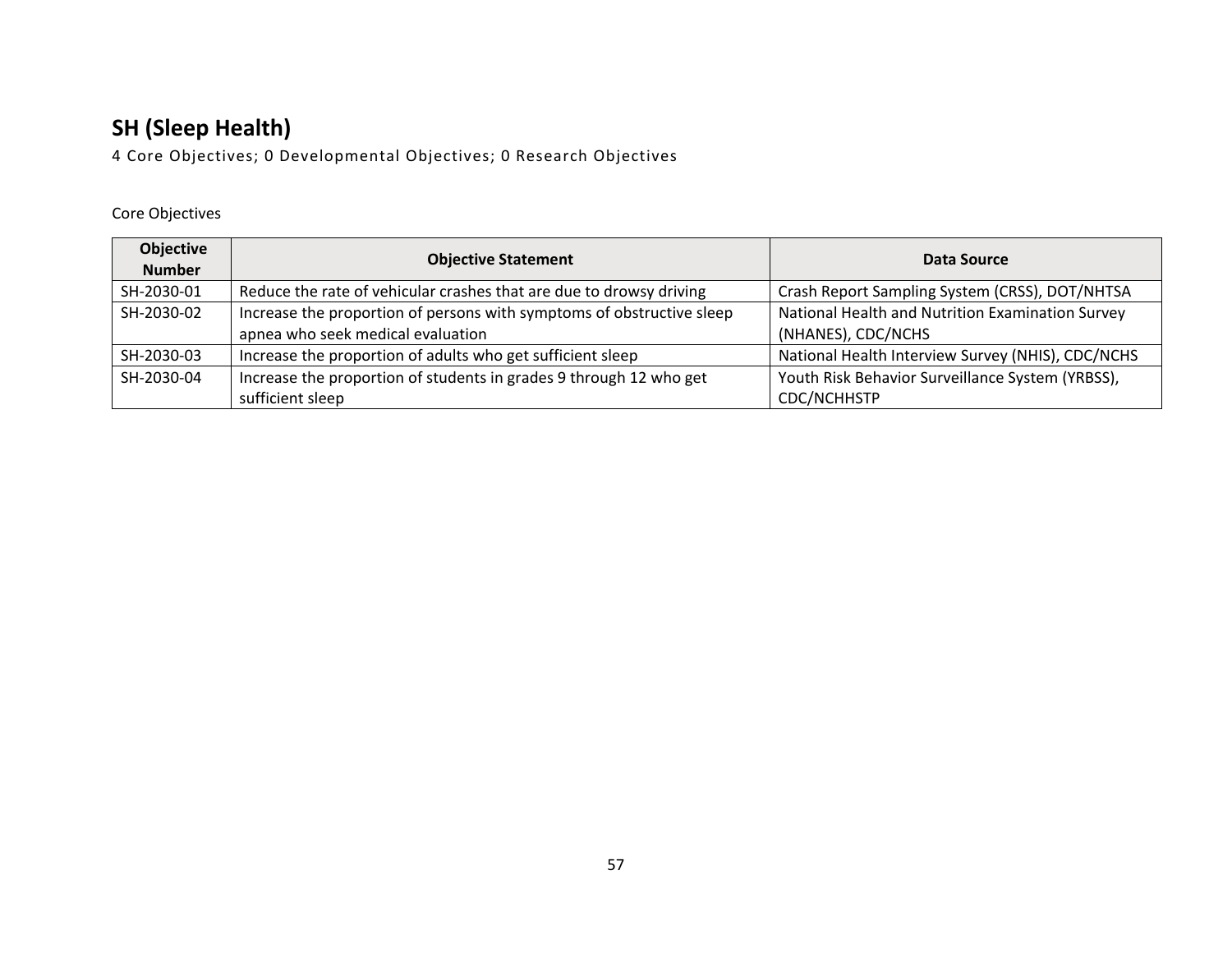# <span id="page-57-0"></span>**STD (Sexually Transmitted Diseases)**

6 Core Objectives; 1 Developmental Objective; 0 Research Objectives Core Objectives

| <b>Objective</b><br><b>Number</b> | <b>Objective Statement</b>                                                                                                                                               | Data Source                                                             |
|-----------------------------------|--------------------------------------------------------------------------------------------------------------------------------------------------------------------------|-------------------------------------------------------------------------|
| STD-2030-01                       | Increase the proportion of sexually active females aged 16 to 24 years<br>enrolled in Medicaid and commercial health plans who are screened for<br>chlamydial infections | Healthcare Effectiveness Data and Information Set<br>(HEDIS), NCQA      |
| STD-2030-02                       | Reduce gonorrhea rates among males aged 15 to 24 years                                                                                                                   | National Notifiable Diseases Surveillance System<br>(NNDSS), CDC/PHSIPO |
| STD-2030-03                       | Reduce the incidence of primary and secondary syphilis in women aged<br>$15 - 44$                                                                                        | National Notifiable Diseases Surveillance System<br>(NNDSS), CDC/PHSIPO |
| STD-2030-04                       | Reduce congenital syphilis                                                                                                                                               | National Notifiable Diseases Surveillance System<br>(NNDSS), CDC/PHSIPO |
| STD-2030-05                       | Reduce pelvic inflammatory disease in women aged 15-24 years                                                                                                             | National Disease and Therapeutic Index (NDTI)                           |
| STD-2030-06                       | Reduce the proportion of population aged 15-24 with herpes simplex<br>virus-2                                                                                            | National Health and Nutrition Examination Survey<br>(NHANES), CDC/NCHS  |

| Objective<br><b>Number</b> | <b>Objective Statement</b>                                                                    |
|----------------------------|-----------------------------------------------------------------------------------------------|
|                            | STD-2030-D01   Reduce the rate of primary and secondary syphilis in men who have sex with men |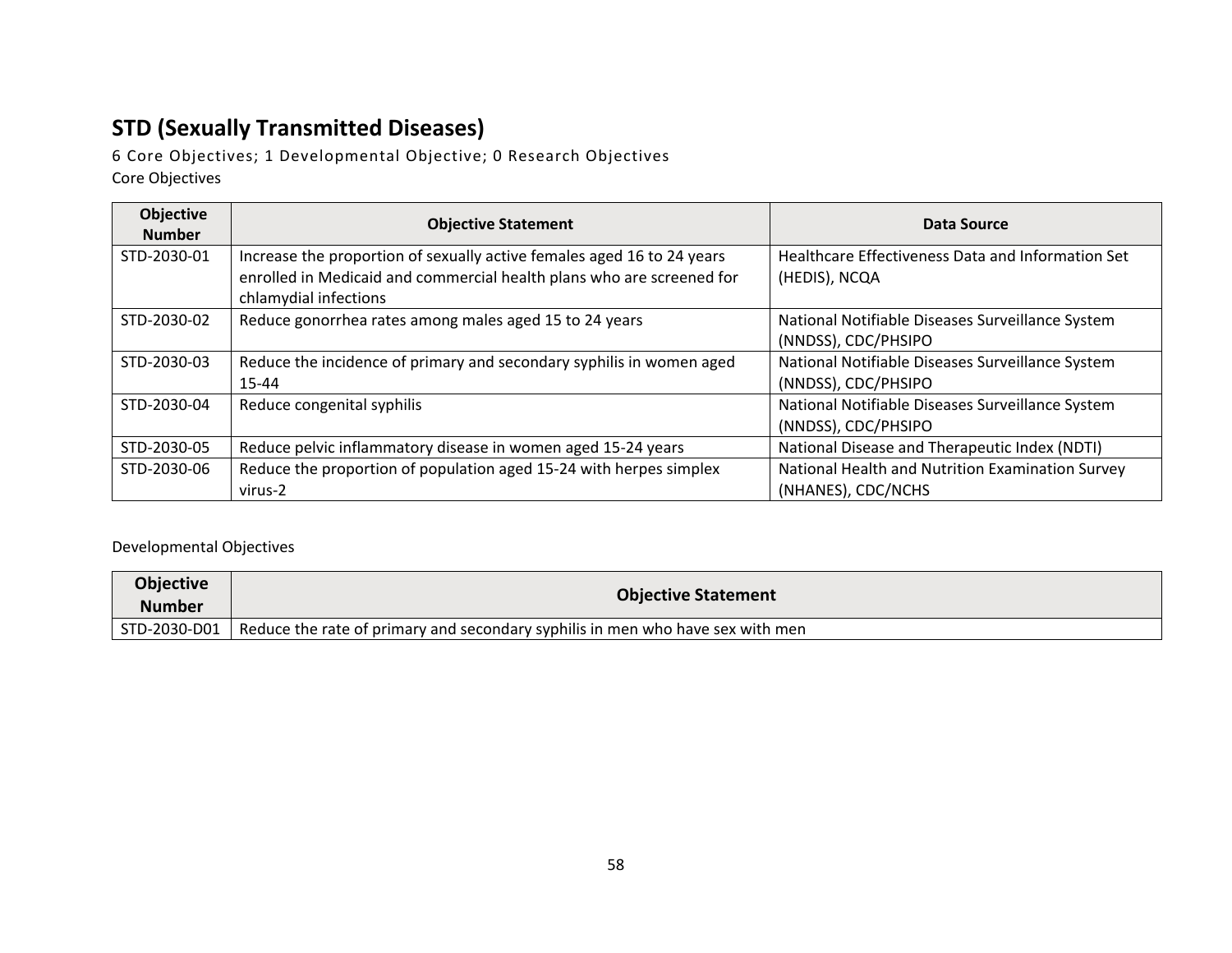# <span id="page-58-0"></span>**SU (Substance Use)**

15 Core Objectives; 2 Developmental Objectives; 1 Research Objective

| <b>Objective</b><br><b>Number</b> | <b>Objective Statement</b>                                                                                                                                          | <b>Data Source</b>                                                                                                          |
|-----------------------------------|---------------------------------------------------------------------------------------------------------------------------------------------------------------------|-----------------------------------------------------------------------------------------------------------------------------|
| SU-2030-01                        | Increase the proportion of persons who need alcohol and/or illicit drug<br>treatment and received specialty treatment for substance use problem in<br>the past year | National Survey on Drug Use and Health (NSDUH),<br><b>SAMHSA</b>                                                            |
| SU-2030-02                        | Reduce cirrhosis deaths                                                                                                                                             | Bridged-race Population Estimates, CDC/NCHS and<br>Census; National Vital Statistics System-Mortality<br>(NVSS-M), CDC/NCHS |
| SU-2030-03                        | Reduce drug overdose deaths                                                                                                                                         | Bridged-race Population Estimates, CDC/NCHS and<br>Census; National Vital Statistics System-Mortality<br>(NVSS-M), CDC/NCHS |
| SU-2030-04                        | Reduce the proportion of adolescents reporting use of alcohol during the<br>past 30 days                                                                            | National Survey on Drug Use and Health (NSDUH),<br><b>SAMHSA</b>                                                            |
| SU-2030-05                        | Reduce the proportion of adolescents reporting use of any illicit drugs<br>during the past 30 days                                                                  | National Survey on Drug Use and Health (NSDUH),<br><b>SAMHSA</b>                                                            |
| SU-2030-06                        | Reduce the proportion of adolescents reporting use of marijuana in the<br>past 30 days                                                                              | National Survey on Drug Use and Health (NSDUH),<br><b>SAMHSA</b>                                                            |
| SU-2030-07                        | Reduce the proportion of adults reporting use of any illicit drug during the<br>past 30 days                                                                        | National Survey on Drug Use and Health (NSDUH),<br><b>SAMHSA</b>                                                            |
| SU-2030-08                        | Reduce the proportion of adults reporting use of marijuana daily or almost<br>daily                                                                                 | National Survey on Drug Use and Health (NSDUH),<br><b>SAMHSA</b>                                                            |
| SU-2030-09                        | Reduce the proportion of persons under 21 engaging in binge drinking of<br>alcoholic beverages                                                                      | National Survey on Drug Use and Health (NSDUH),<br><b>SAMHSA</b>                                                            |
| SU-2030-10                        | Reduce the proportion of persons 21 and older engaging in binge drinking<br>of alcoholic beverages                                                                  | National Survey on Drug Use and Health (NSDUH),<br><b>SAMHSA</b>                                                            |
| SU-2030-11                        | Reduce the proportion of motor vehicle crash deaths involving an alcohol-<br>impaired driver with a blood alcohol concentration (BAC) of 0.08 g/dL or<br>higher     | Fatality Analysis Reporting System (FARS),<br>DOT/NHTSA                                                                     |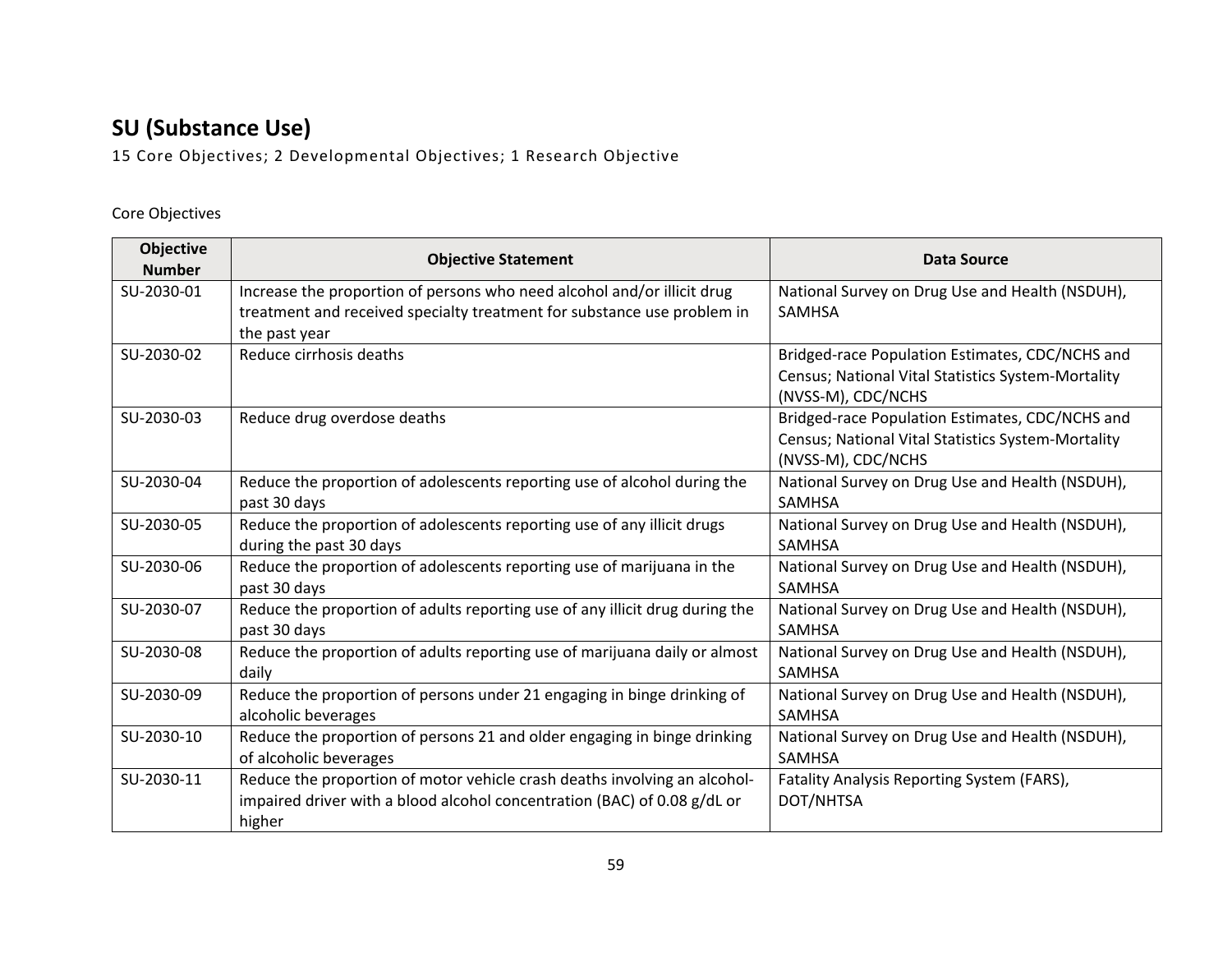| <b>Objective</b><br><b>Number</b> | <b>Objective Statement</b>                                                            | Data Source                                               |
|-----------------------------------|---------------------------------------------------------------------------------------|-----------------------------------------------------------|
| SU-2030-12                        | Reduce the past-year misuse of prescription drugs                                     | National Survey on Drug Use and Health (NSDUH),<br>SAMHSA |
| SU-2030-13                        | Reduce the proportion of people with alcohol use disorder in the past year            | National Survey on Drug Use and Health (NSDUH),<br>SAMHSA |
| SU-2030-14                        | Reduce the proportion of people with marijuana use disorder in the past<br>year       | National Survey on Drug Use and Health (NSDUH),<br>SAMHSA |
| SU-2030-15                        | Reduce the proportion of people with an illicit drug use disorder in the<br>past year | National Survey on Drug Use and Health (NSDUH),<br>SAMHSA |

## Developmental Objectives

| Objective<br><b>Number</b> | <b>Objective Statement</b>                                                                                                                                                                                 |
|----------------------------|------------------------------------------------------------------------------------------------------------------------------------------------------------------------------------------------------------|
| SU-2030-D01                | Increase the number of admissions to substance abuse treatment for injection drug use                                                                                                                      |
| SU-2030-D02                | Increase the proportion of persons who are referred for follow up care for alcohol problems, drug problems after diagnosis, or<br>treatment for one of these conditions in a hospital emergency department |

## Research Objectives

| <b>Objective</b><br><b>Number</b> | <b>Objective Statement</b>                                                                       |
|-----------------------------------|--------------------------------------------------------------------------------------------------|
| SU-2030-R01                       | I Increase the proportion of adolescents who perceive great risk associated with substance abuse |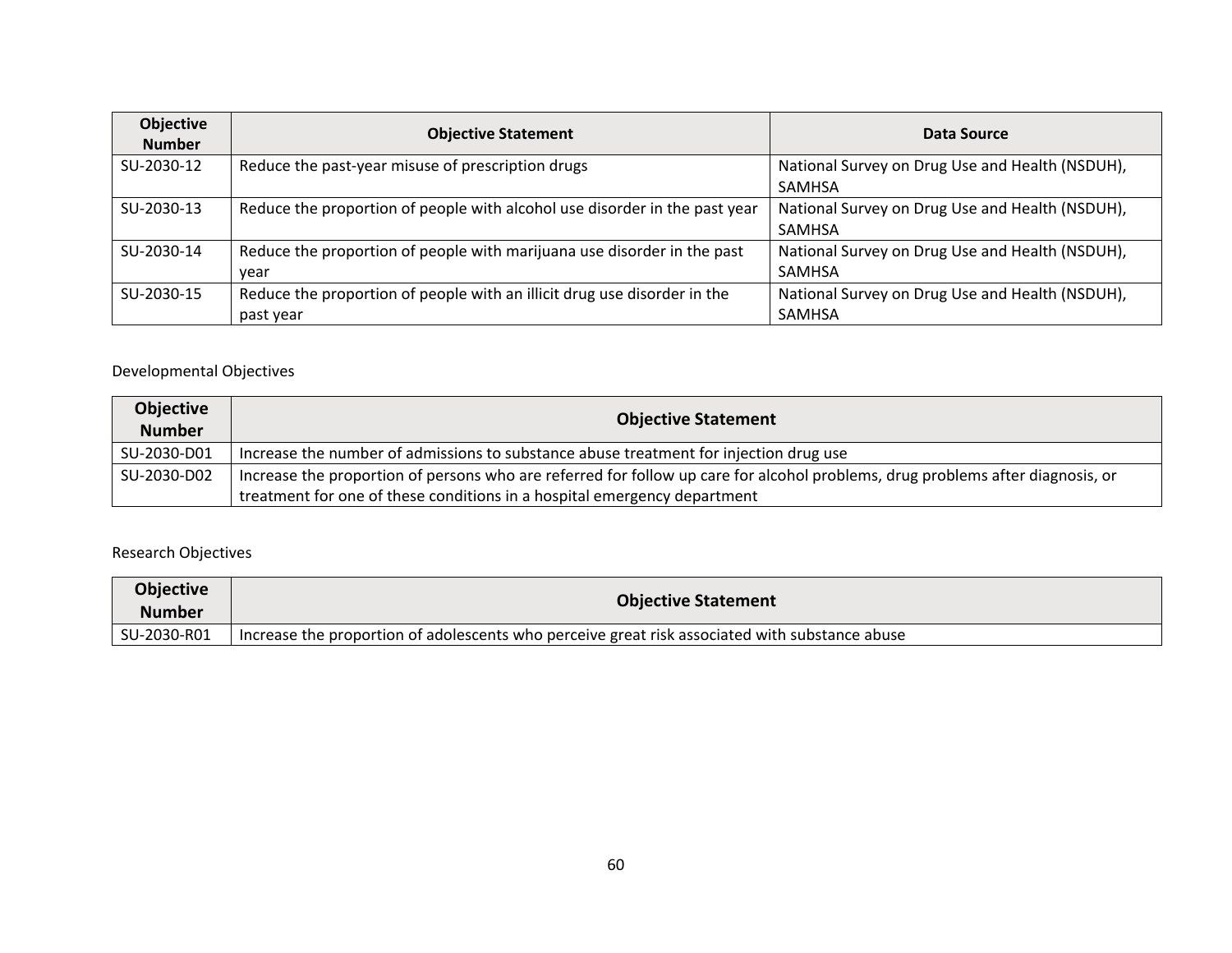# <span id="page-60-0"></span>**TU (Tobacco Use)**

20 Core Objectives; 0 Developmental Objectives; 0 Research Objectives

| Objective<br><b>Number</b> | <b>Objective Statement</b>                                                    | <b>Data Source</b>                                |
|----------------------------|-------------------------------------------------------------------------------|---------------------------------------------------|
| TU-2030-01                 | Reduce current use of any tobacco products among adults                       | National Health Interview Survey (NHIS), CDC/NCHS |
| TU-2030-02                 | Reduce current use of cigarettes among adults                                 | National Health Interview Survey (NHIS), CDC/NCHS |
| TU-2030-03                 | Reduce current use of any tobacco products among adolescents                  | National Youth Tobacco Survey (NYTS),             |
|                            |                                                                               | CDC/NCCDPHP                                       |
| TU-2030-04                 | Reduce current use of e-cigarettes among adolescents                          | National Youth Tobacco Survey (NYTS),             |
|                            |                                                                               | CDC/NCCDPHP                                       |
| TU-2030-05                 | Reduce current use of cigarettes among adolescents                            | National Youth Tobacco Survey (NYTS),             |
|                            |                                                                               | CDC/NCCDPHP                                       |
| TU-2030-06                 | Reduce current use of cigars, cigarillos and little cigars among adolescents  | National Youth Tobacco Survey (NYTS),             |
|                            |                                                                               | CDC/NCCDPHP                                       |
| TU-2030-07                 | Reduce current use of flavored tobacco products among adolescent              | National Youth Tobacco Survey (NYTS),             |
|                            | tobacco users                                                                 | CDC/NCCDPHP                                       |
| TU-2030-08                 | Reduce the initiation of the use of cigarettes among adolescents and          | National Survey on Drug Use and Health (NSDUH),   |
|                            | young adults                                                                  | <b>SAMHSA</b>                                     |
| TU-2030-09                 | Increase smoking quit attempts among adult smokers (past year)                | National Health Interview Survey (NHIS), CDC/NCHS |
| TU-2030-10                 | Increase the proportion of adult smokers who receive advice to quit from a    | National Health Interview Survey (NHIS) Cancer    |
|                            | health professional                                                           | Control Supplement, CDC/NCHS                      |
| TU-2030-11                 | Increase use of smoking cessation counseling and/or medication among          | National Health Interview Survey (NHIS) Cancer    |
|                            | adult smokers                                                                 | Control Supplement, CDC/NCHS                      |
| TU-2030-12                 | Increase recent smoking cessation success among adult smokers                 | National Health Interview Survey (NHIS), CDC/NCHS |
| TU-2030-13                 | Increase smoking cessation during pregnancy among females                     | National Vital Statistics System (NVSS), CDC/NCHS |
| TU-2030-14                 | Increase the number of states, the District of Columbia, and territories that | State Tobacco Activities Tracking and Evaluation  |
|                            | have smoke-free policies that prohibit smoking in all indoor areas of         | System (STATE), CDC/NCCDPHP                       |
|                            | worksites, restaurants and bars                                               |                                                   |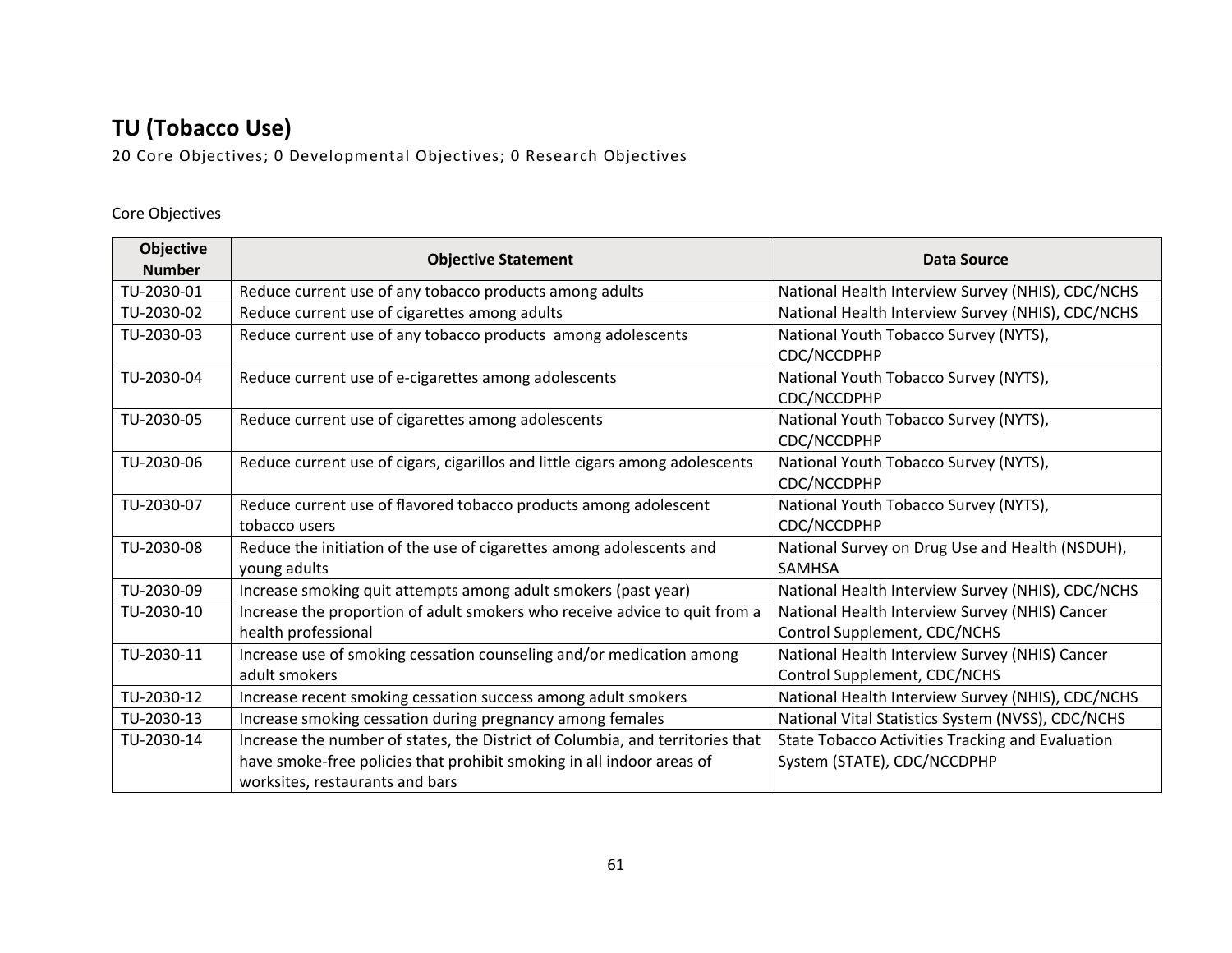| <b>Objective</b><br><b>Number</b> | <b>Objective Statement</b>                                                                                                                             | Data Source                                                                     |
|-----------------------------------|--------------------------------------------------------------------------------------------------------------------------------------------------------|---------------------------------------------------------------------------------|
| TU-2030-15                        | Increase the number of states, the District of Columbia, and territories that<br>have smoke-free policies that prohibit smoking in all indoor areas of | State Tobacco Activities Tracking and Evaluation<br>System (STATE), CDC/NCCDPHP |
|                                   | multiunit housing                                                                                                                                      |                                                                                 |
| TU-2030-16                        | Increase the proportion of smoke free homes                                                                                                            | <b>Tobacco Use Supplement-Current Population Survey</b>                         |
|                                   |                                                                                                                                                        | (TUS-CPS); Census, DOL/BLS, NIH/NCI, FDA/CTP                                    |
| TU-2030-17                        | Reduce the proportion of children, adolescents and adults exposed to                                                                                   | National Health and Nutrition Examination Survey                                |
|                                   | secondhand smoke                                                                                                                                       | (NHANES), CDC/NCHS                                                              |
| TU-2030-18                        | Increase the national average tax on cigarettes                                                                                                        | State Tobacco Activities Tracking and Evaluation                                |
|                                   |                                                                                                                                                        | System (STATE), CDC/NCCDPHP                                                     |
| TU-2030-19                        | Reduce the proportion of adolescents in grades 6-12 who are exposed to                                                                                 | National Youth Tobacco Survey (NYTS),                                           |
|                                   | tobacco product marketing                                                                                                                              | CDC/NCCDPHP                                                                     |
| TU-2030-20                        | Increase the number of states, the District of Columbia, and territories that                                                                          | State Tobacco Activities Tracking and Evaluation                                |
|                                   | establish 21 years as the minimum age for purchasing tobacco products                                                                                  | System (STATE), CDC/NCCDPHP                                                     |